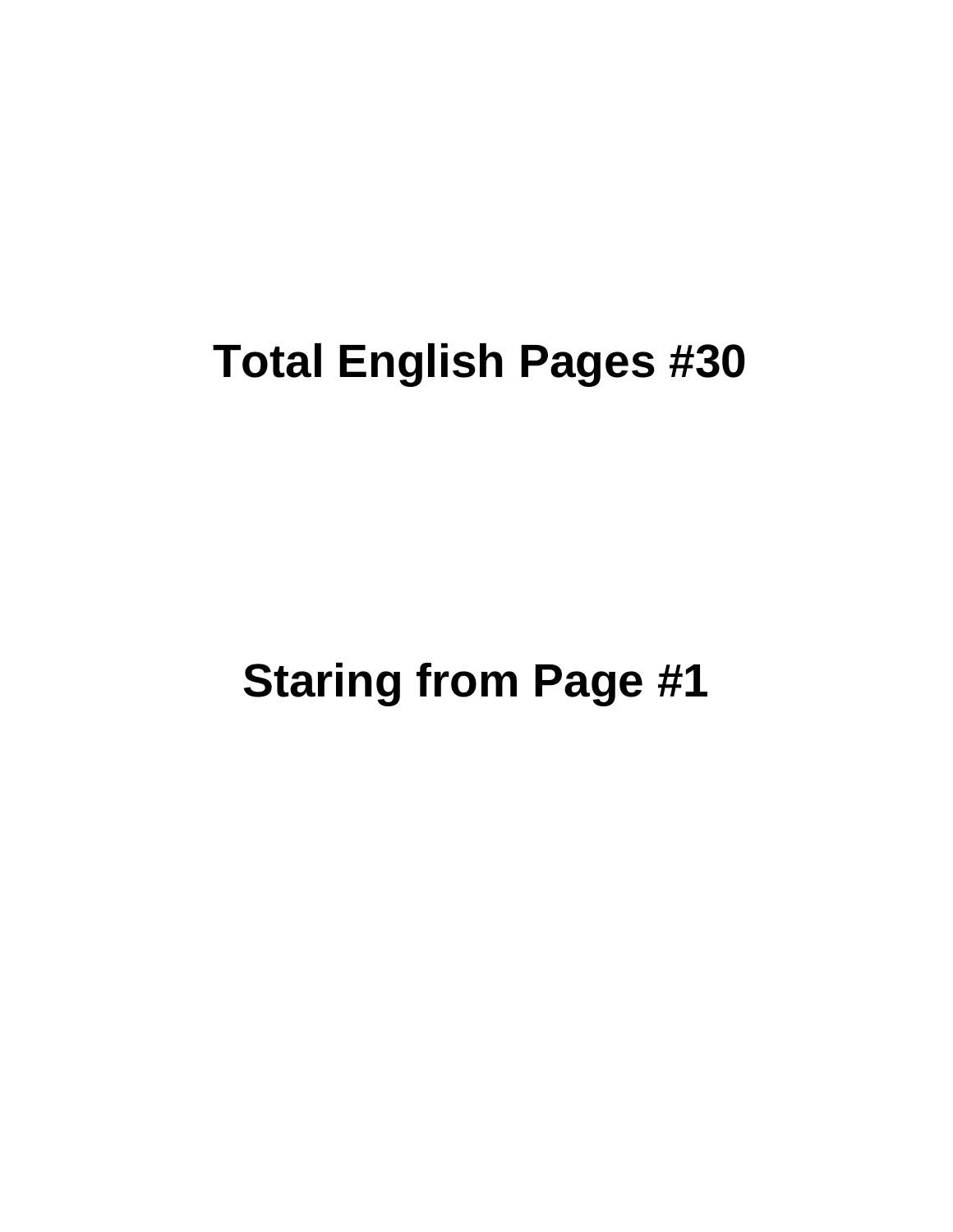#### ُ السَّـــــــــلاَمُ عَلَيــْـــكُم وَرَحْمَةُ اللهِ وَبَرَكَــَاثُه َ

#### نَحْمَدُهُ وَنُصَلِّيْ عَلَىٰ رَسُوْلِهِ الْكَرِيم ْ ا<br>ا ِ į !ا ّما بعد

ِّ فَاَعُوْذُ بِالل*َّهِ مِنَ* الشَّيْطٰ*نِ الرَّ*حِيْم

 **ُ**بِسْـــــــــــــــــــــــمِ اللہِ الرَّحْمٰنِ الرَّحِيْم

### **Hadith 31**

قَالَ رَسُوۡلُ اللّٰہِ ﷺ : " اِلْزَمۡهَا فَاِنَّ الۡجَنَّةَ عِنۡدَ رِجۡلِهَا "۔

" Stay close to her (your mother), for paradise is at her feet".

[:15577مسند احمد ،3/429:حديث]

Dear children!

The value of mother in Islam is very high. A house without a mother is lifeless.It is a must to treat our mothers nicely and take good care of them. As it is mentioned: "...Allah has forbidden you to be undutiful to your mothers..."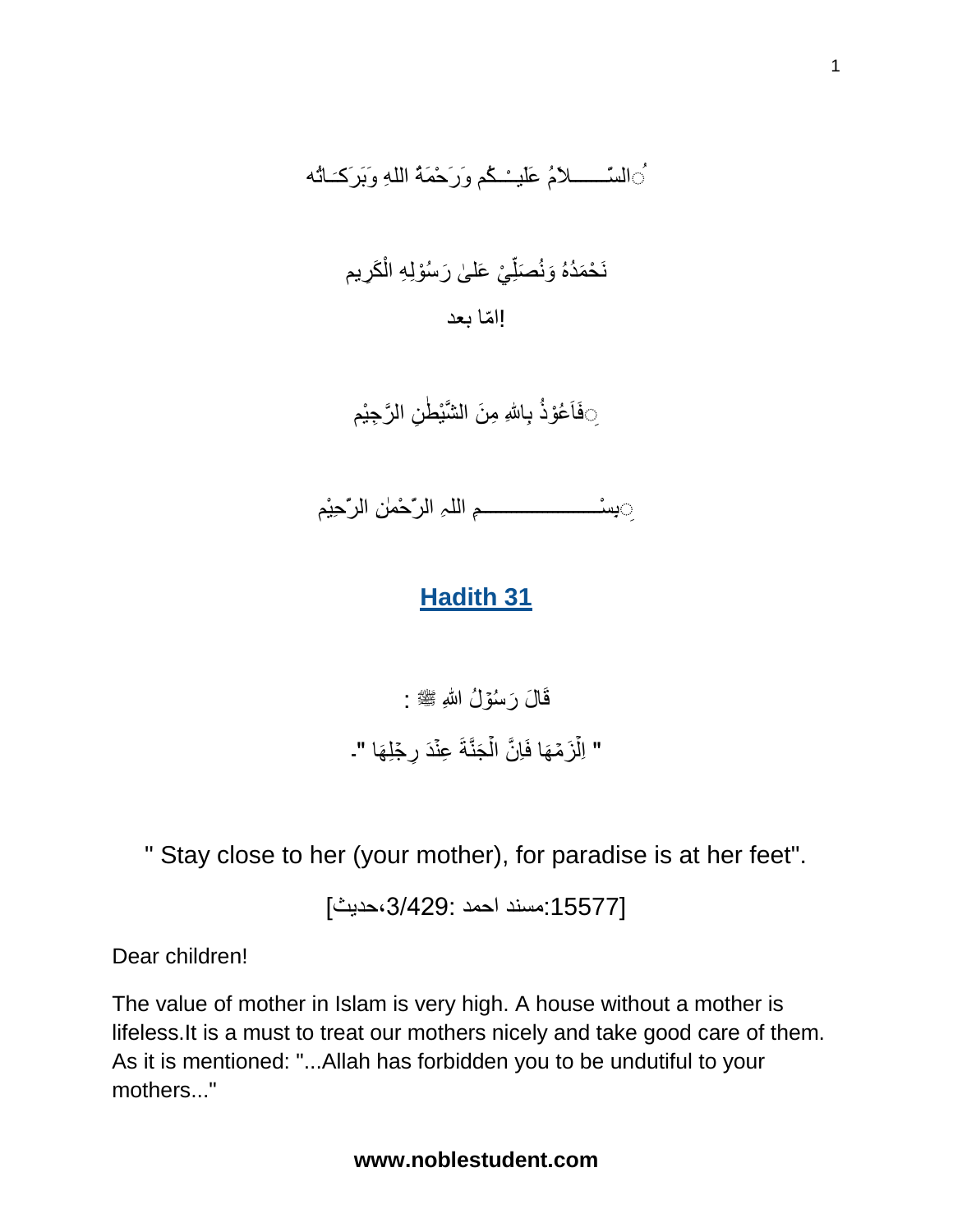#### Allah says in the Quran:

"And your Lord has decreed that you not worship except Him, and to parents, good treatment. Whether one or both of them reach old age [while] with you, say not to them [so much as], "uff," and do not repel them but speak to them a noble word". [Al-Isra:23 (Bani-Israel)]

After that, in the same Surah, ayah 24, Allah is reminding us the kindness of parents and teaching us a beautiful dua'a for them.

"And lower to them the wing of humility out of mercy and say, "My Lord, have mercy upon them as they brought me up [when I was] small."

[Al-Isra:24 (bani isreal)]

#### Now listen to two incidents:

1.A man came to Allah's Messenger and said, O Allah's Messenger  $\ddot{\text{m}}$ ! Who is more entitled to be treated with the best companionship by me? The Prophet  $\stackrel{\text{{\footnotesize def}}}{\text{{\footnotesize def}}}$  said: your mother. The man said. Who is next? The Prophet  $\stackrel{\text{{\footnotesize def}}}{\text{{\footnotesize def}}}$ said: your mother. The man further said, who is next? The Prophet  $\equiv$  said: your mother. The man asked for the fourth time, who is next? The Prophet صلى الله عليه وسلم said: your father. [Sahih Bukhari:5971]

2. One of the companions came to Prophet  $\stackrel{\text{def}}{=}$  and said: 'O Messenger of Allah, I want to go for Jihad with you, seeking thereby the Face of Allah and the Hereafter.' He  $\ddot{\mathcal{L}}$  said: 'Woe to you! Is your mother still alive?' I said: "Yes". He  $*$  said: 'Go back and honor her.' The companion asked the same guestion again and Prophet  $\stackrel{\text{*}}{=}$  gave the same answer, then the companion

2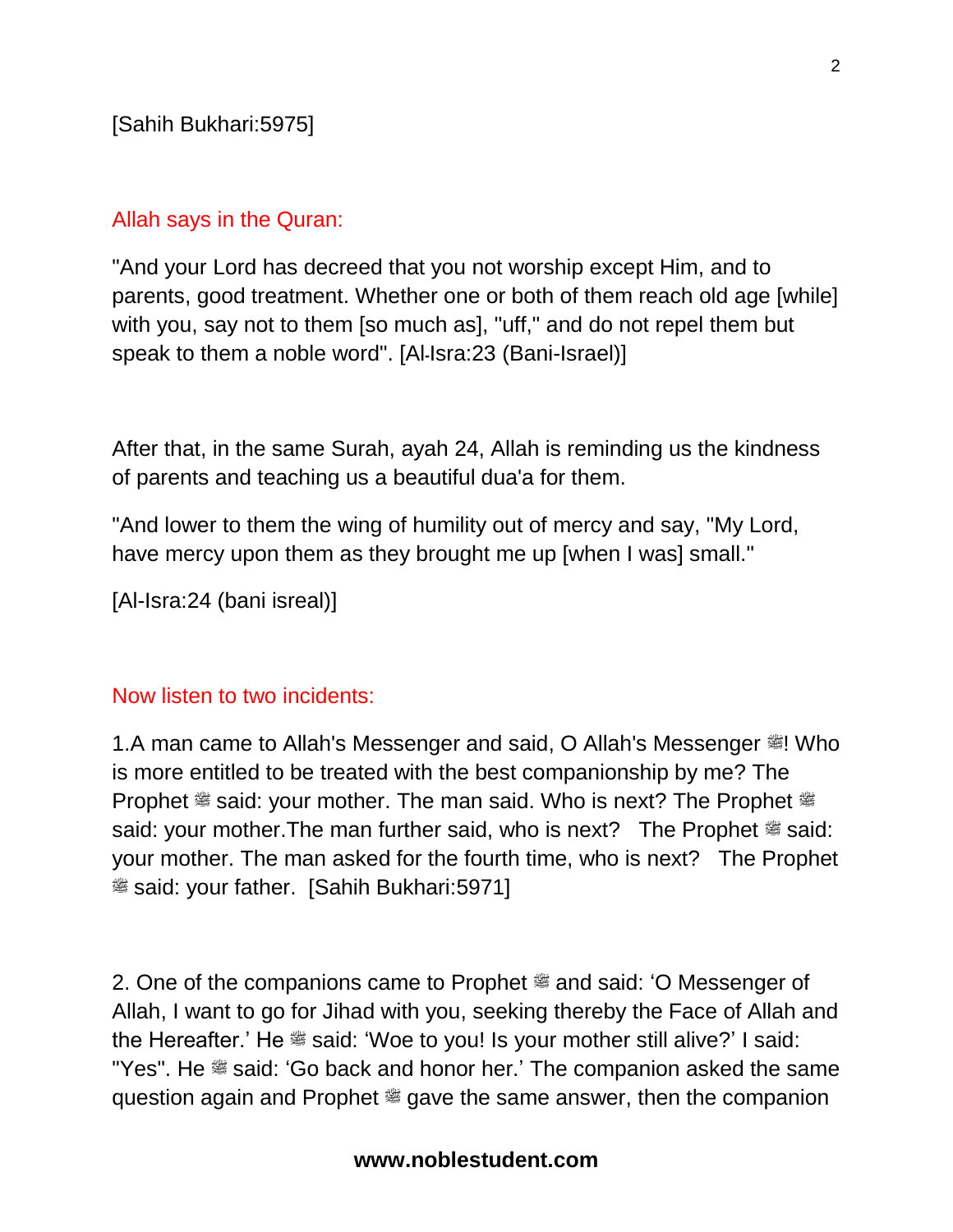asked the third time and Prophet  $\stackrel{\text{\tiny def}}{=}$  said: "Go back and serve her, for there is Paradise".

[Ref: Sunnan e Ibn e Maja:2781]

Ask a question to yourself: How do you feel if your mother is not around you? ? ?

### Practical learning:

1. Paradise is under your mother's feet, so never make your mother angry with you nor raise your voice infront of her.

2. Pray this dua'a for your parents in each salah after darood ibrahimi:

رَّبَّ ارْحَمْهُمَا كَمَا رَبَّيَانِي صَغِيرًا

Ameen

# **Hadith 32**

قَالَ رَسُوۡلُ اللّٰهِ ﷺ: "سِبَابُ الْمُسَلِّمِ فُسُوَقٌ،وَقِتَالُهُ كُفِّرٌ"۔ ُ

"Trading insults with a Muslim is evil-doing, and fighting him is disbelief".

[:48 صحیح البخاری]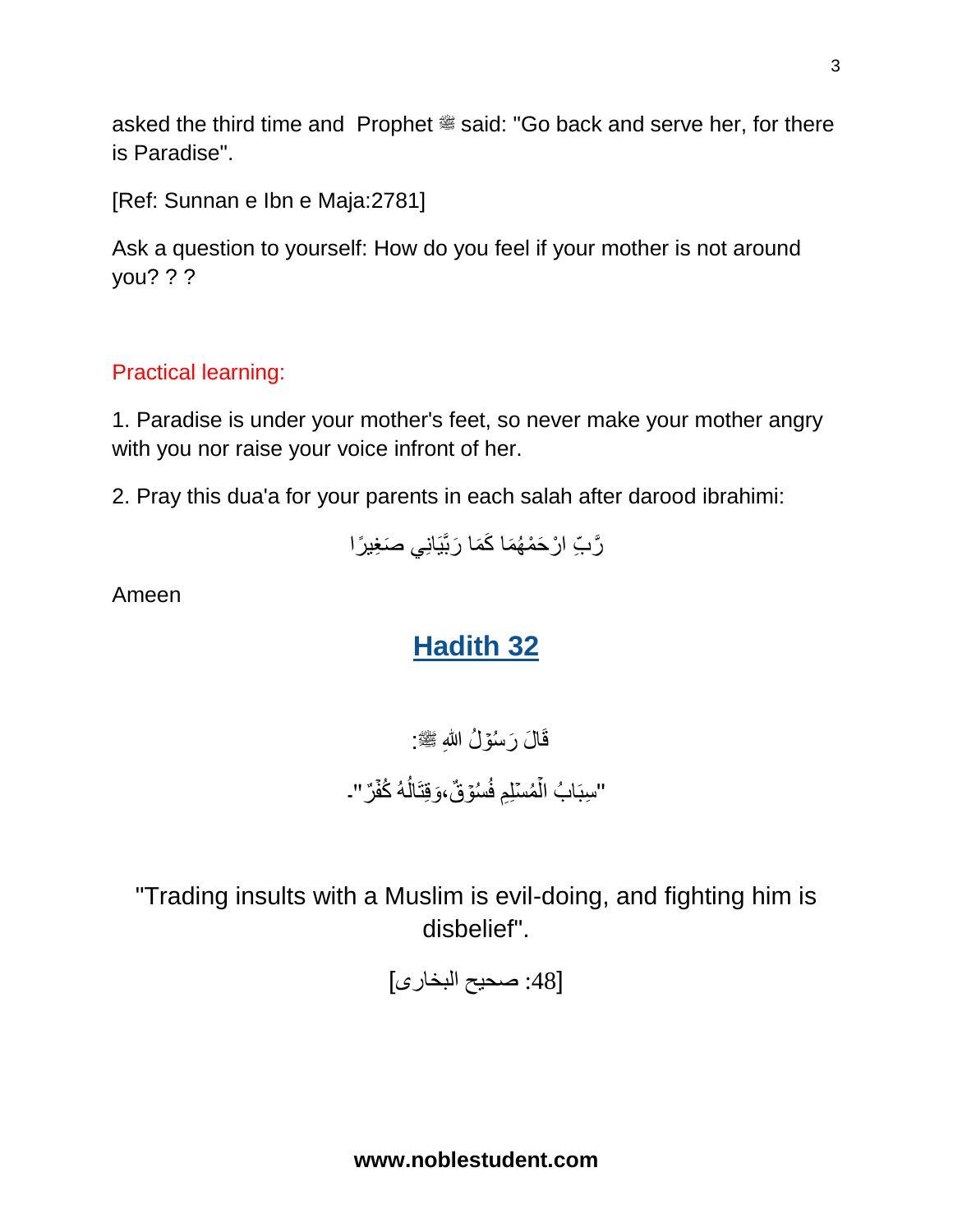Dear children!

It doesn't suit a Muslim to use bad language with someone or to fight with others. It is highly disliked by Allah تعالی سبحانہ if we insult someone in anger. It is a sin to do so.

Narrated Anas bin Malik عنہ هللا رضی: The Prophet صلى الله عليه وسلم was not one who would abuse (others) or say obscene words, or curse (others)..."

[Sahih Bukhari:6031]

The Messenger of Allah  $\mathcal{F}$  said: (The burden of) what is said by the two who vilify each other is upon the one who initiated it, as long as the one who was wronged does not transgress.

[Jam e Tirmazi:1981]

People who don't like bad language for themselves don't use it with others either. Insulting others or using bad language is a sign of low mentality. Using them will result in hearts hurting and the fights getting prolonged. Sometimes, it results in a murder. So, if someone fights with you or uses foul language, be patient because Allah says in the Quran:

"And whoever is patient and forgives - indeed, that is of the matters [requiring] determination. [Ash-Shura:43]

#### Now listen to this story:

Abu Huraira عنہ هللا رضی reported Allah's Messenger صلى الله عليه وسلم saying:

Do you know who is poor? They (the Companions of the Holy Prophet  $\ddot{\mathcal{Z}}$ ) said: A poor man amongst us is one who has neither dirham with him nor wealth. He  $\ddot{\text{m}}$  said: The poor of my Umma would be he who would come on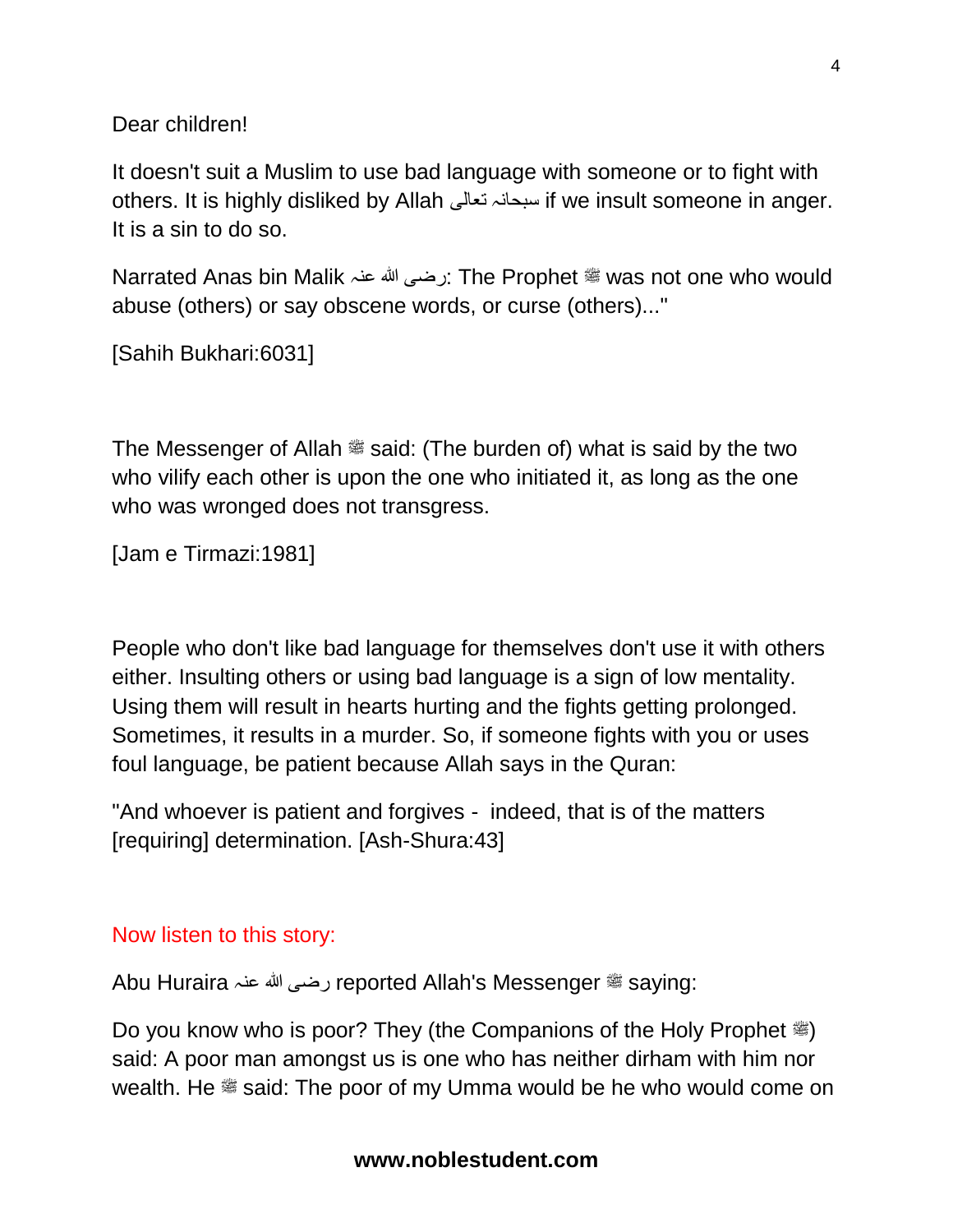the Day of Resurrection with prayers and fasts and Zakat but (he would find himself bankrupt on that day as he would have exhausted his funds of virtues) since he hurled abuses upon others, brought calumny against others and unlawfully consumed the wealth of others and shed the blood of others and beat others, and his virtues would be credited to the account of one (who suffered at his hand). And if his good deeds fall short to clear the account, then his sins would be entered in (his account) and he would be thrown in the Hell-Fire.

[Sahih Muslim:6579]

#### Practical learning:

1. Never use bad language nor call someone with bad names, and never make fun of others or fight either.

2. If someone fights deliberately, or uses foul language, leave them for the sake of Allah

O Allah! Keep others safe from our hands and tongue. Ameen

## **Hadith 33**

قَالَ رَسُوۡلُ اللّٰهِ ﷺ: "اَلَّوَالِدُ اَوَّسَطُْ اَبْوَابِ الْجَنَّةِ"۔

"The father is the (middle) best gate to Paradise".

[:1900سنن الترمذی]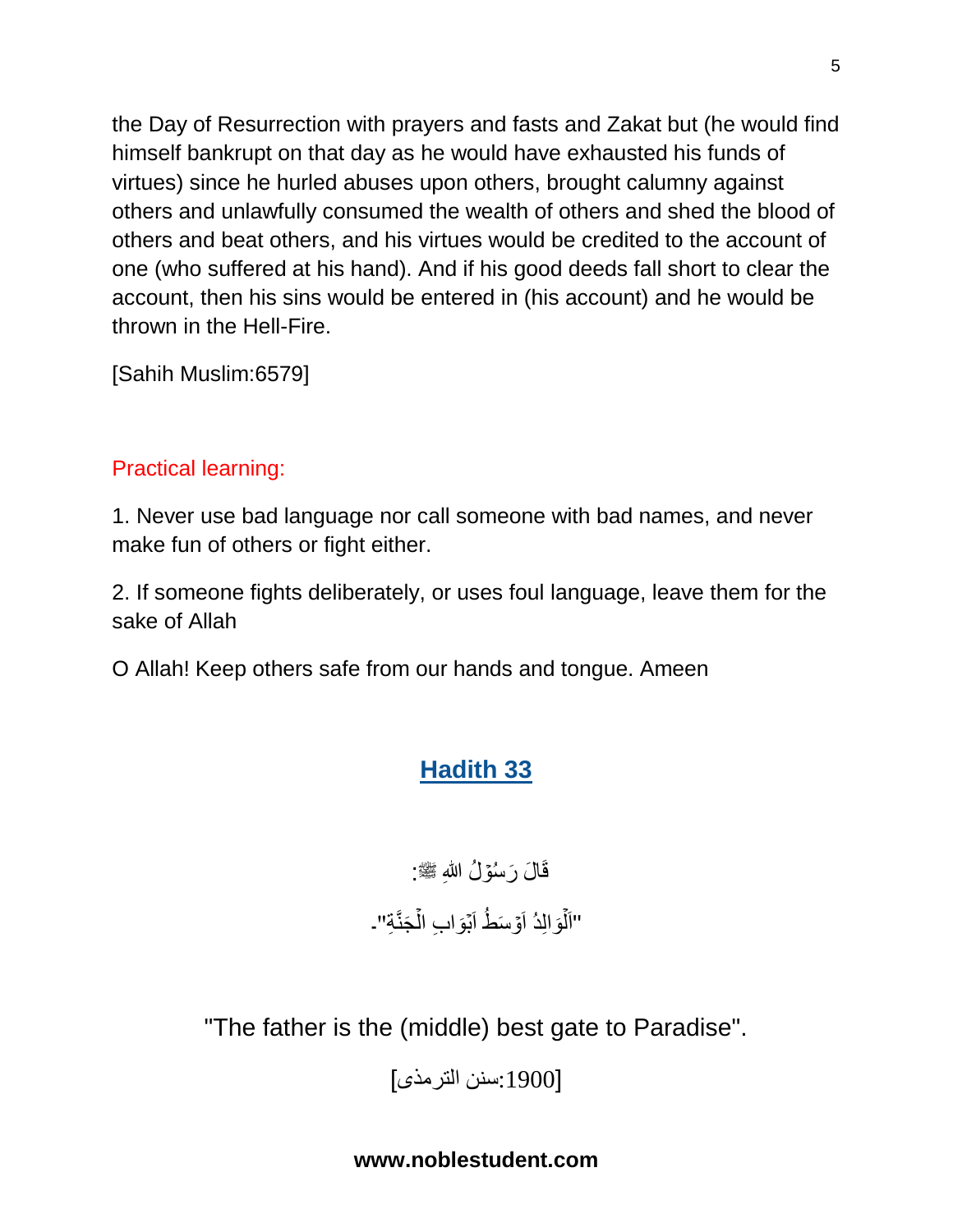#### Dear children!

One of the blessings, out of the thousands of blessings of Allah ta'lla, is the father. Usually, father doesn't pamper children the way a mother does, but fathers work only for their kids. They sometimes scold you or stop you, and you feel bad about it. But remember! They want you to benefit when they stop you from things which are time-wasting and harmful for your health. If you feel distressed, try to meet those who don't have fathers.

Mother and father are those dearly relations for which Allah has revealed many verses in the Quran, like:

"Our Lord, forgive me and my parents and the believers the Day the account is established." [Ibrahim:41]

And lower to them the wing of humility out of mercy and say, "My Lord, have mercy upon them as they brought me up [when I was] small." [Al-Isra:24]

We have learnt this du'aa in hadith 31 as well.

#### There are many hadiths which tells us the importance of a father:

1. Three supplications are answered, there being no doubt about them; that of a father, that of a traveller and that of one who has been wronged.

[Sunnan e Abu Dawood:1536]

2.The happiness of Rub is in the father's happiness and our Rub's anger and rage is in father's anger and rage. [Sunan AlTirmidi:1899]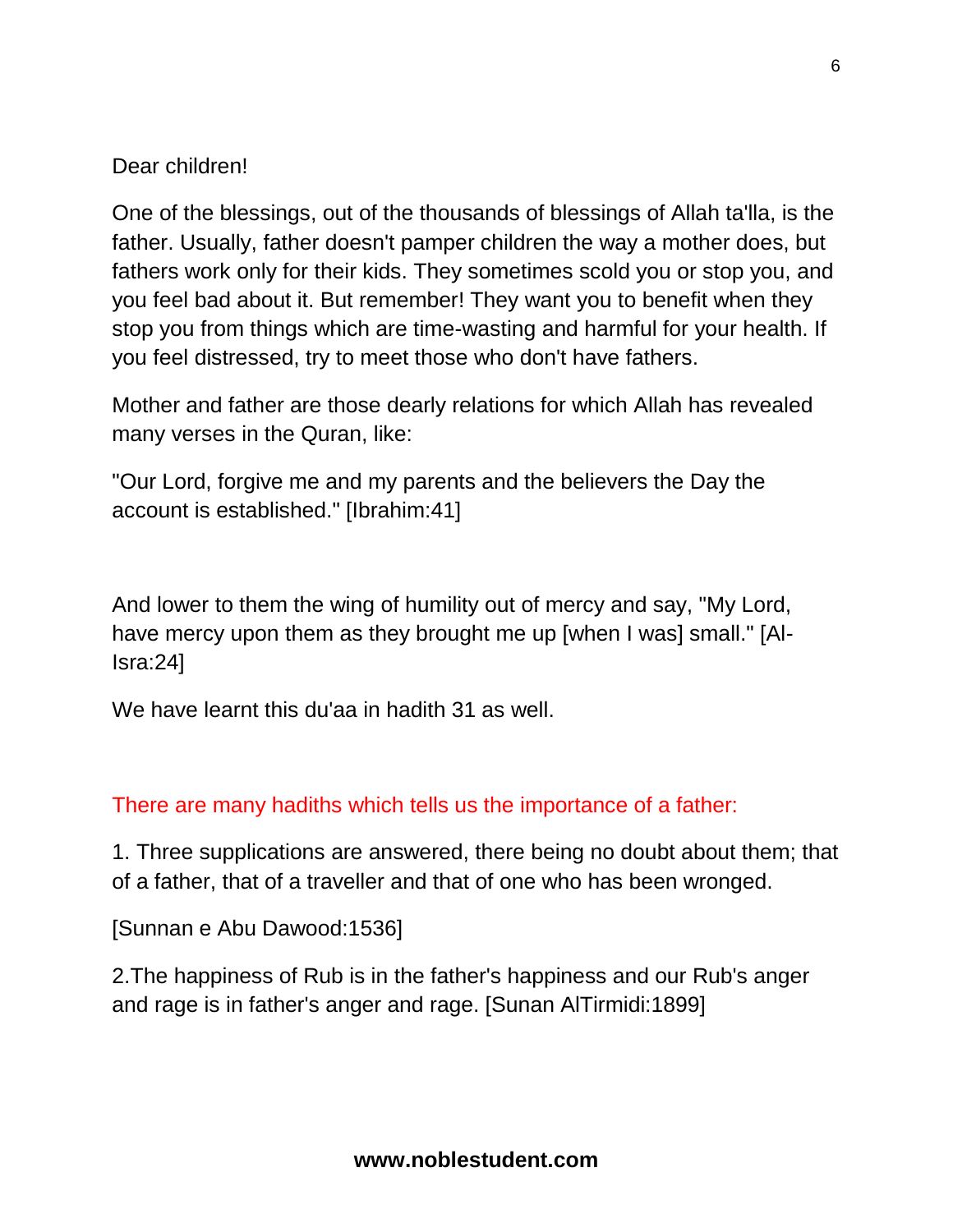#### Practical learning:

Imam Ghazali هللا رحمتہ said that a son should act in this way regarding his father:

- 1. Listen to him carefully and stand up as soon as his father stands up.
- 2. Don't walk in front of him.
- 3. Don't raise your voice over his.
- 4. Keep on praying for them.

O Allah! Keep us obedient to our parents. Ameen

### **Hadith 34**

# قَالَ رَسُوۡلُ اللّٰهِ ﷺ: "مَنۡ مَّاتَ لَا يُشۡرِكُۢ بِاللّٰهِ شَيۡئًا دَخَلَ الۡجَنَّةَ "۔

## "Whoever dies not associating anything with Allah will enter Paradise".

[:7487صحیح البخاری]

Dear children!

In this hadith, we come to know that if we want Paradise we must avoid associating partners with Allah (shirk شرك). For this, we should get the right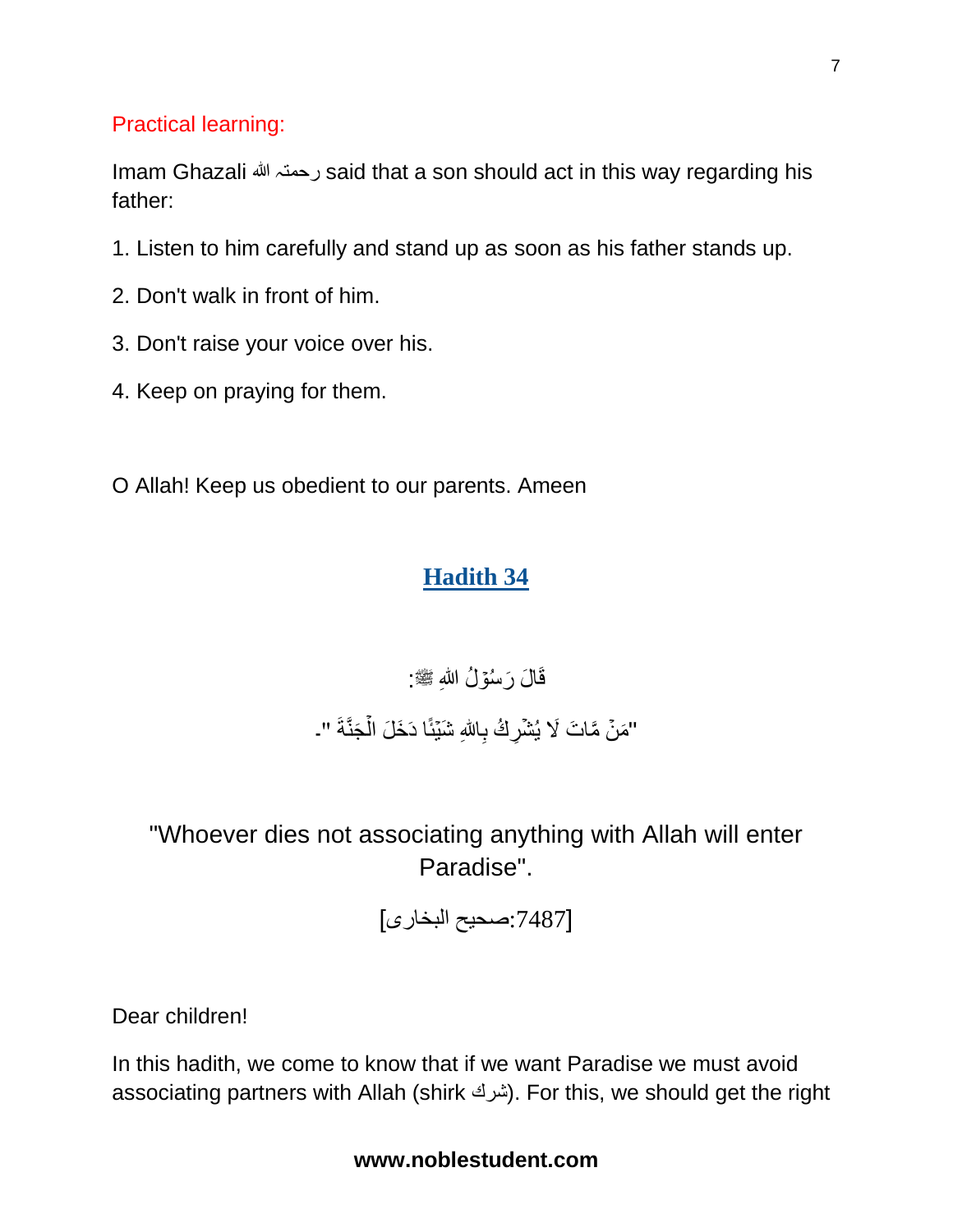knowledge of what shirk is? Shirk means: to believe that there is someone else other than Allah who can also create, help, and solve the problems, listen to us and is worthy of worship. Nowadays, there are many examples of shirk in our society, and people are unknowingly following them: like obeying someone else rather than Allah, to ask help from the dead (going to graves), shrouding the shrines or giving cauldron on the names of pious, dead people etc.

Allah says in the Quran:

...do not associate [anything] with Allah . Indeed, association [with Him] is great injustice."

[Luqman:]13

#### In another place Allah says:

Indeed, Allah does not forgive association with Him, but He forgives what is less than that for whom He wills. And he who associates others with Allah has certainly gone far astray.

[An-Nisa 116]

Our beloved Prophet  $*$  also mentioned several times to beware of shirk.

- 1. "...to be away from the shirk...".[Sahih Bukhari:5764]
- 2....the greatest sin is to join partners in worship with Allah...

[Ref:Sahih Bukhari:5976]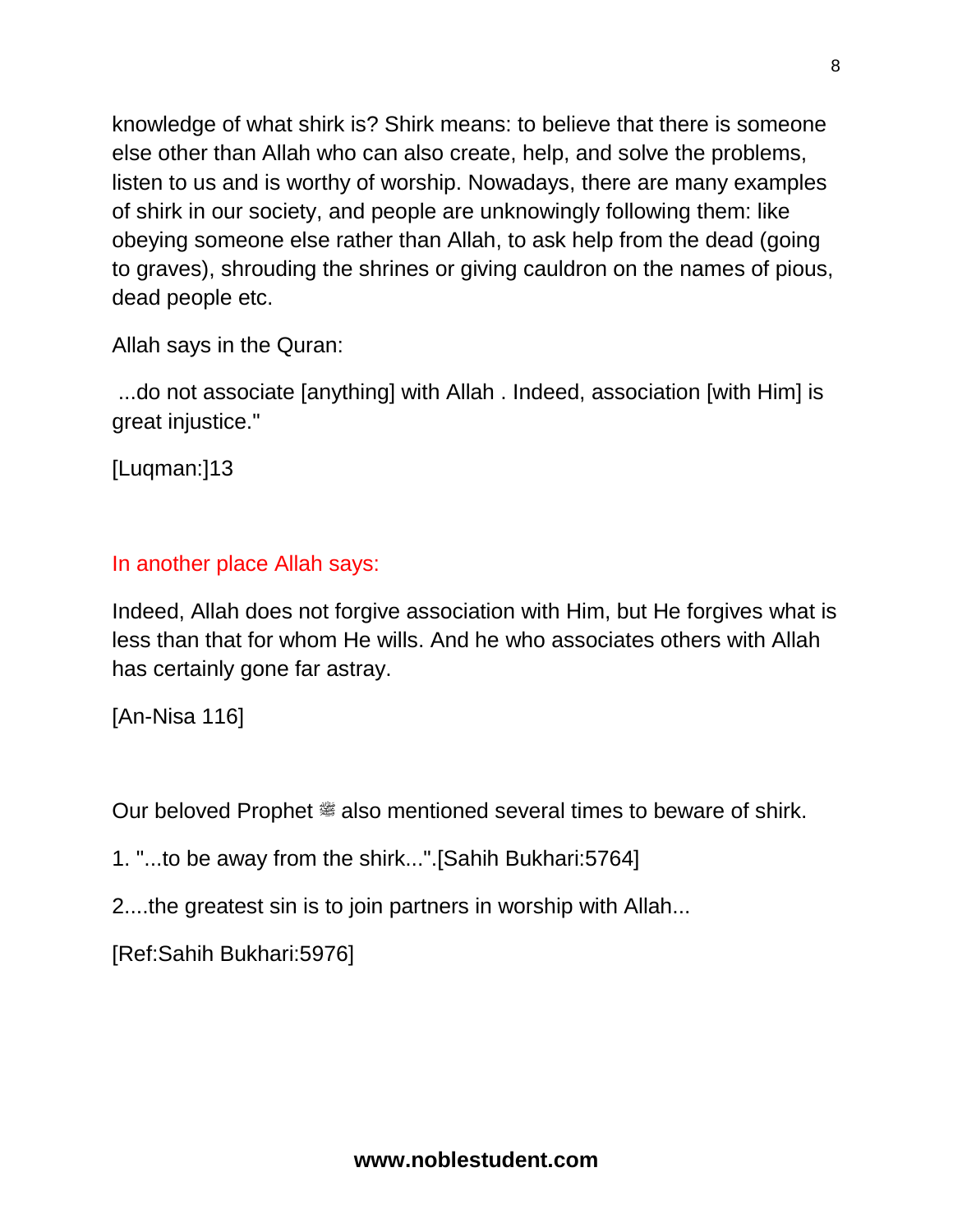Dear children,

We should know that dua'a or calling for help should ONLY be from Allah alone. If sacrifice, vows and oblations are for someone else rather than Allah, then it's prohibited in Islam and is an act of shirk.

#### Now read today's story:

When this ayah was revealed:

الَّذِينَ آمَنُوا وَلَمْ يَلْبِسُوا إِيمَانَهُمْ بِظُلْمٍ... [الأنعام:82] ْ ْ ِ

'It is those who believe and confuse not their beliefs with wrong...' It was very hard for the companions of Allah's Messenger  $\ddot{\mathcal{F}}$ , so they said: Which of us has not confused his belief with wrong? Allah's Messenger<sup>or</sup> said, the Verse does not mean this. Don't you hear Luqman's statement to his son: 'Verily! Joining others in worship, with Allah is a great wrong indeed.' (31.13)

[Sahih Bukhari:4776]

#### Practical learning:

1. It is mandatory to all Muslims to get the detailed knowledge of shirk.

2. Asking for help, dua'a and asking for helping should only be from Allah alone.

O Allah! Always keep us safe from shirk. Ameen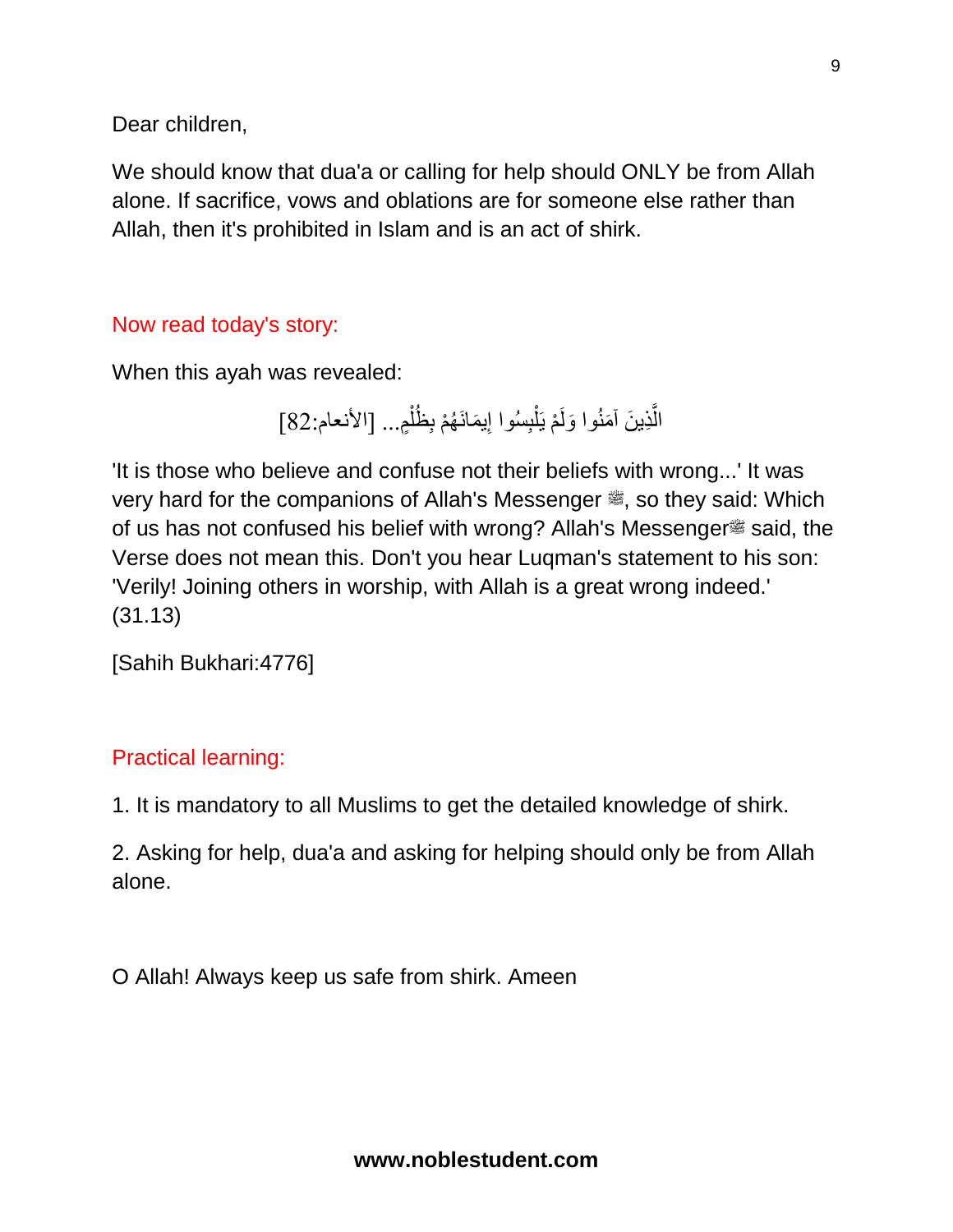## **Hadith 35**

# قَالَ رَسُوۡلُ اللّٰهِ ﷺ:

#### "اَلْيَدُ الْعُلَّيَا خَيْرٌ مِّنَ الّْيَدِ الْسُّفَلٰى"۔ ٰ ْ

"The right hand (that gives) is better than the left hand (that receives)".

[1427 :صحیح البخاری]

Dear children!

We get to know two things from this hadith;

one: the virtues of giving/helping others.

Two: the warning against asking from others unnecessarily (for worldy needs, which people can fulfill). We should ask from Allah alone, and He is the provider of everything. In sha Allah.

### Prophet Muhammad . said:

It is better for one among you to bring a load of firewood on his back and give charity out of it (and satisfy his own need) and be independent of people, than that he should beg from people, whether they give him anything or refuse him...

[Sahih Muslim:2400]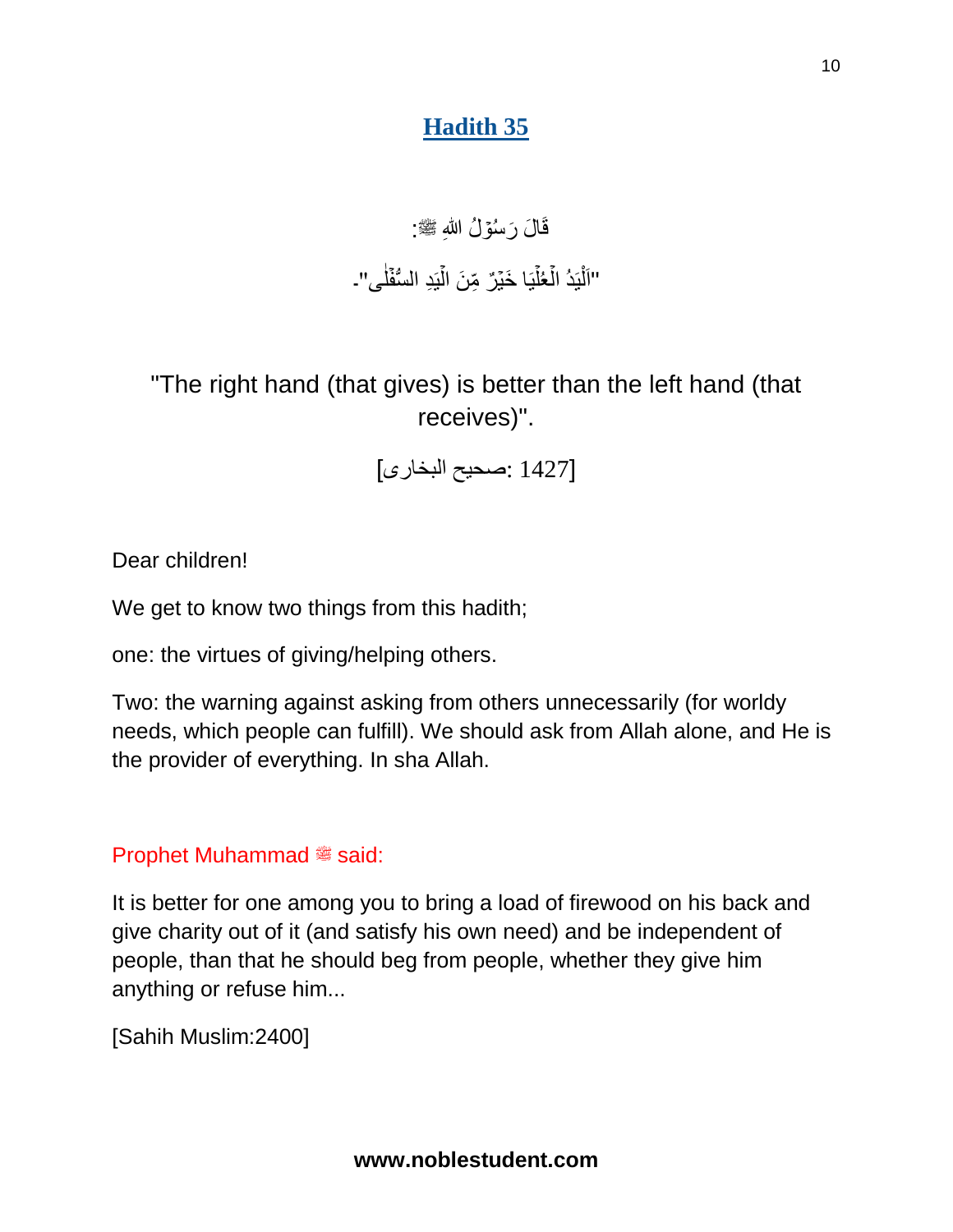Allah has hated for you three things and among those is asking others for something (except in great need).

[Ref:Sahih Bukhari:1477]

#### Listen to today's story:

Hakim bin Hizam عنہ هللا رضی said that once he asked the Messenger of Allah  $\mathcal{L}$  (for something) and he gave it to him. He asked again, two or three more times and Prophet  $\ddot{\mathcal{F}}$  gave it to him. Then he  $\ddot{\mathcal{F}}$  said: 'O Hakim! Indeed this wealth is green and sweet, so whoever takes it without asking for it, he will be blessed in it. And whoever takes it, insisting upon it, he will not be blessed in it. He is like the one who eats but does not get satisfied and contended. And the upper hand (giving) is better than the lower hand (receiving). So Hakim عنہ هللا رضی said: 'O Messenger of Allahصلى الله عليه وسلم !By the One who sent you with the Truth! I shall not ask anyone for anything after you until I depart the world.' So when Abu Bakr عنہ هللا رضی or Umar عنہ هللا رضی called him to give to him, he refused to accept it. Hakim عنہ هللا رضی never asked anyone of the people for anything after the Messenger of Allah  $\ddot{\mathcal{Z}}$ , until he died. [Jam e Tirmazi:2463]

#### Practical learning:

1. Try your best as not to ask from others.

2. Try to help a needy as Allah loves those who help others even with minor things.

O Allah! Keep us among those who love to help others. Ameen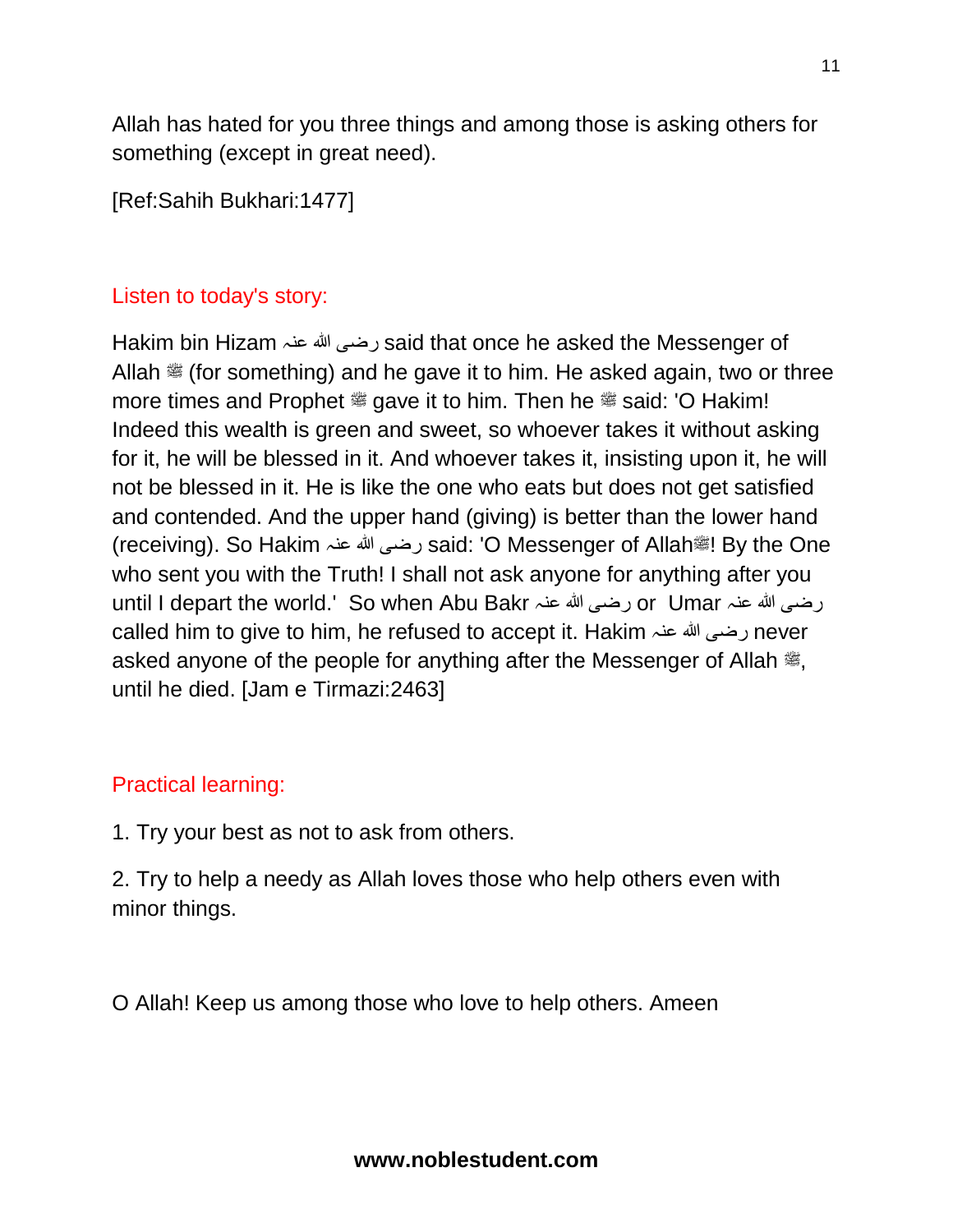### **Hadith 36**

# قَالَ رَسُوۡلُ اللّٰهِ ﷺ:

# "مَنْ لَّا يَرۡحَمِ النَّاسَ، لَا يَرۡحَمۡهُ اللّٰهُ عَزَّ وَجَلَّ"۔

" Whoever does not show mercy to people, Allah وجل عز will not show mercy on him".

[2319 :صحیح مسلم]

Dear children!

Showing mercy to others is such a great quality that Allah الرحیم loves it. Allah has sent our dear Prophet Mohammad  $\ddot{\mathcal{E}}$  as a mercy to the worlds للعالمین رحمة, which means he was merciful not only to Muslims, but to all mankind.

Allah تعالی سبحانہ says is the Quran:

"Muhammad is the Messenger of Allah ; and those with him are forceful against the disbelievers, merciful among themselves..." [Al-Fath:29]

The Prophet  $*$  said:

Mercy is not removed (from anyone) except from a wicked one.

```
[Jam e Tirmazi:1923]
```
Human beings can't live alone - they need other humans. Sometimes, when living together, misunderstandings may arise and destroy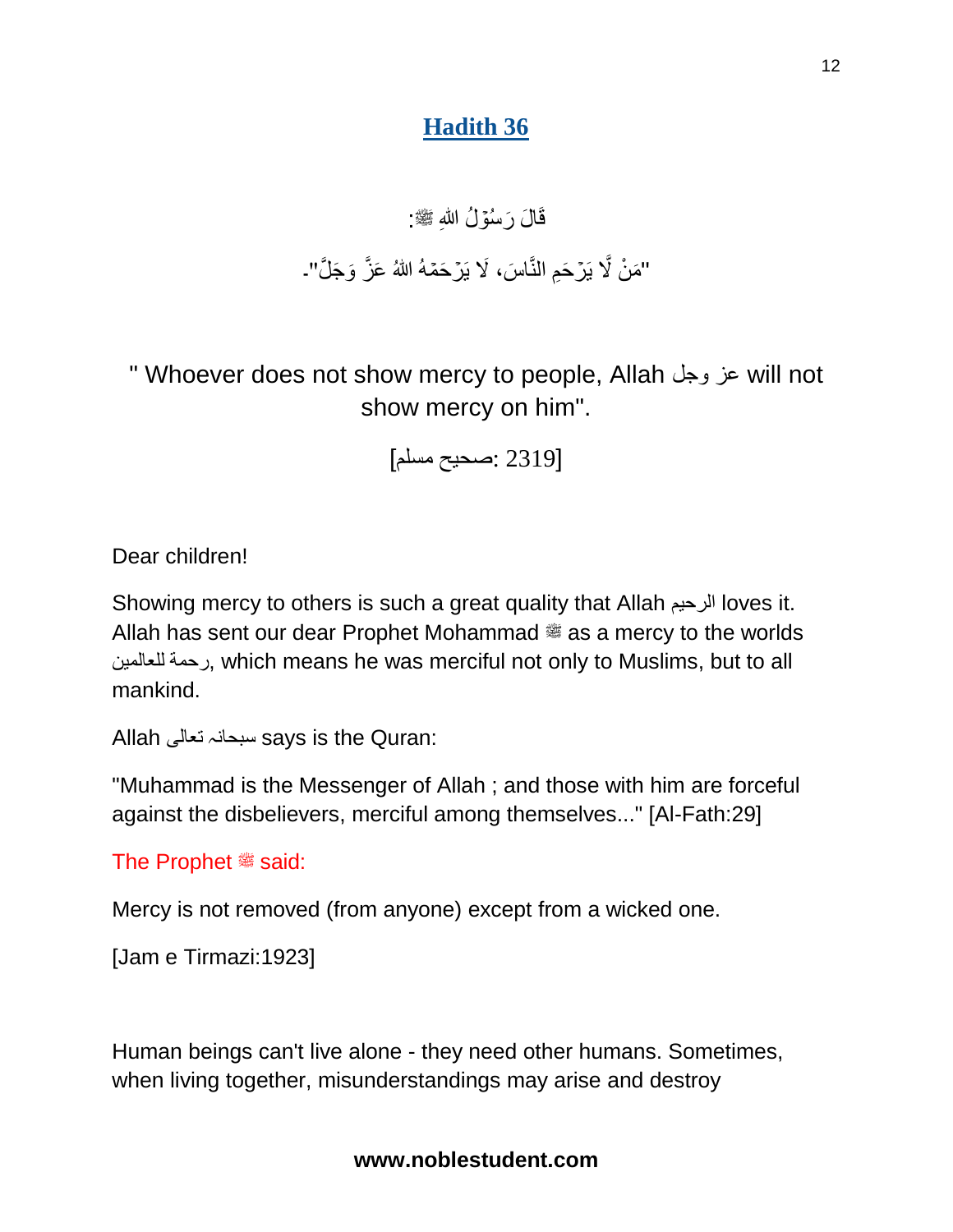relationships. This makes Shaitan extremely happy. If, at that point, we think about the feelings of others, forgive them, and let these minor issues go, then Allah الرحیم also forgives us. In sha Allah.

#### Now listen to today's story:

A bedouin came to the Prophet  $\stackrel{\text{def}}{=}$  and said: You (people) kiss the boys! We don't kiss them. The Prophet  $\equiv$  said, I cannot put mercy in your heart after Allah has taken it away from it.

[Sahih Bukhari:5998]

Bedouins have very harsh characters because of the way they live, and so they do not show any actions of affection or mercy to their sons. As practicing Muslims, we are encouraged to show mercy to our children and each other, with our beloved Prophet Muhammad as our example.

#### Practical learning:

1. Have mercy on others.

2. If someone hurts you, forgive them by thinking that Allah will forgive you and have mercy on you.

O Allah! Keep us among those who are merciful to others. Ameen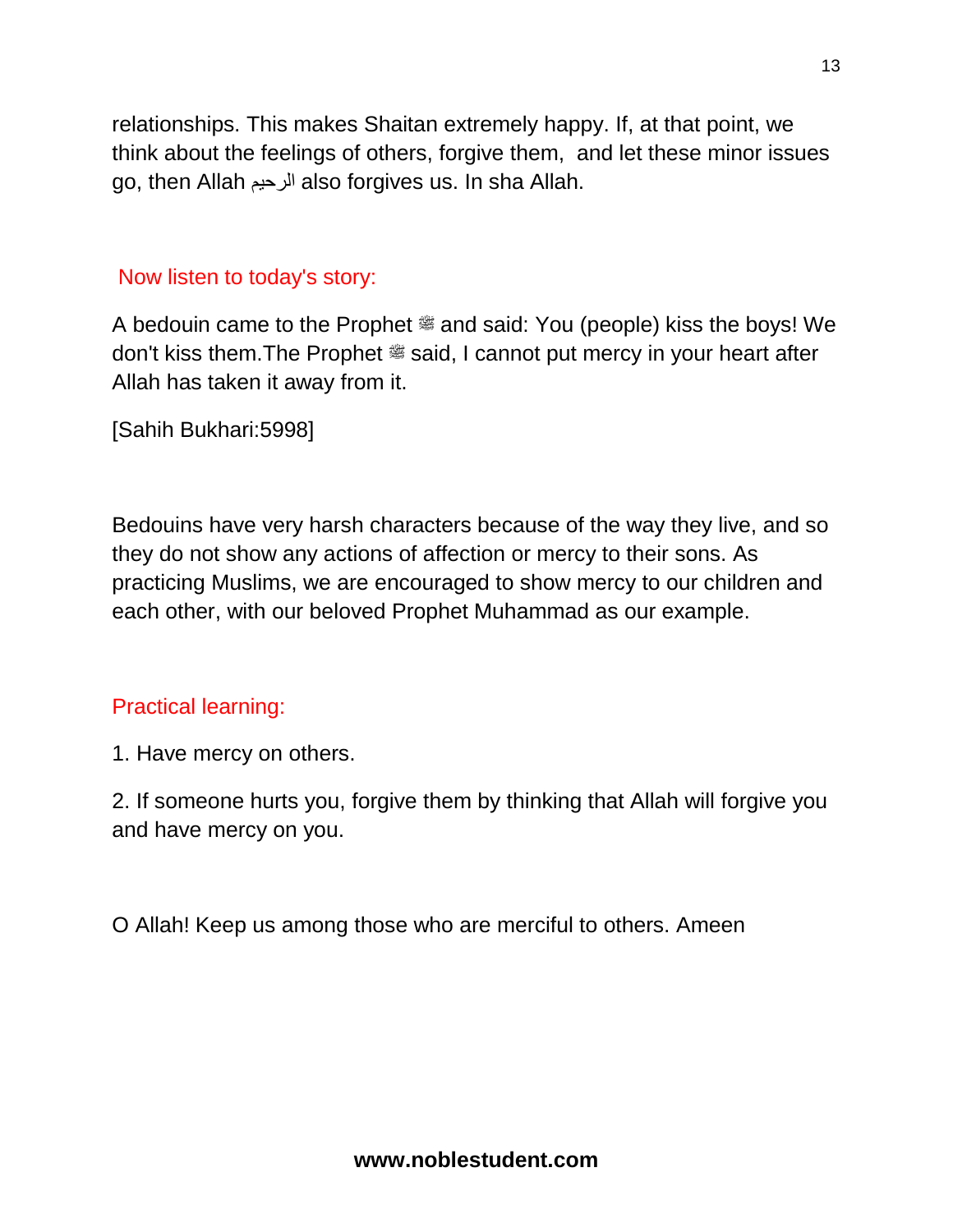# **Hadith 37**

قَالَ رَسُوۡلُ اللّٰهِ ﷺ: "خَيۡرُ ۚ كُمْۡ َمَنۡ تَعَلَّمَ الۡقُرۡاَنَ وَعَلَّمَهُۦ" َّ َ َّ

"The best of you is he who learns the Qur'an and teaches it".

[5027 :صحیح البخاری]

Dear children!

Al Qur'an Al kareem contains the beautiful words of Allah تعالى and is the last divine book. It is a must to understand it, and we are encouraged to learn it and then teach it to others. The reason is that all humanity, till the Day of Judgement, has to seek guidance from it. This Qur'an is not for a specific nation or people, but it is for every single human being on Earth. Allah تعالى didn't give us this miraculous book to showcase it, rather we need to understand it, read it daily, try to learn it and most importantly act upon it / implement it in our daily life.

After learning, we should teach it to others too. In sha Allah.

There is a lot of emphasis in the Qur'an on seeking knowledge, and the best knowledge to be learnt is from the book of Allah Qur'an.

Allah says in the Qur'an:

"...Are those who know equal to those who do not know?..."

[Az'Zumar:9]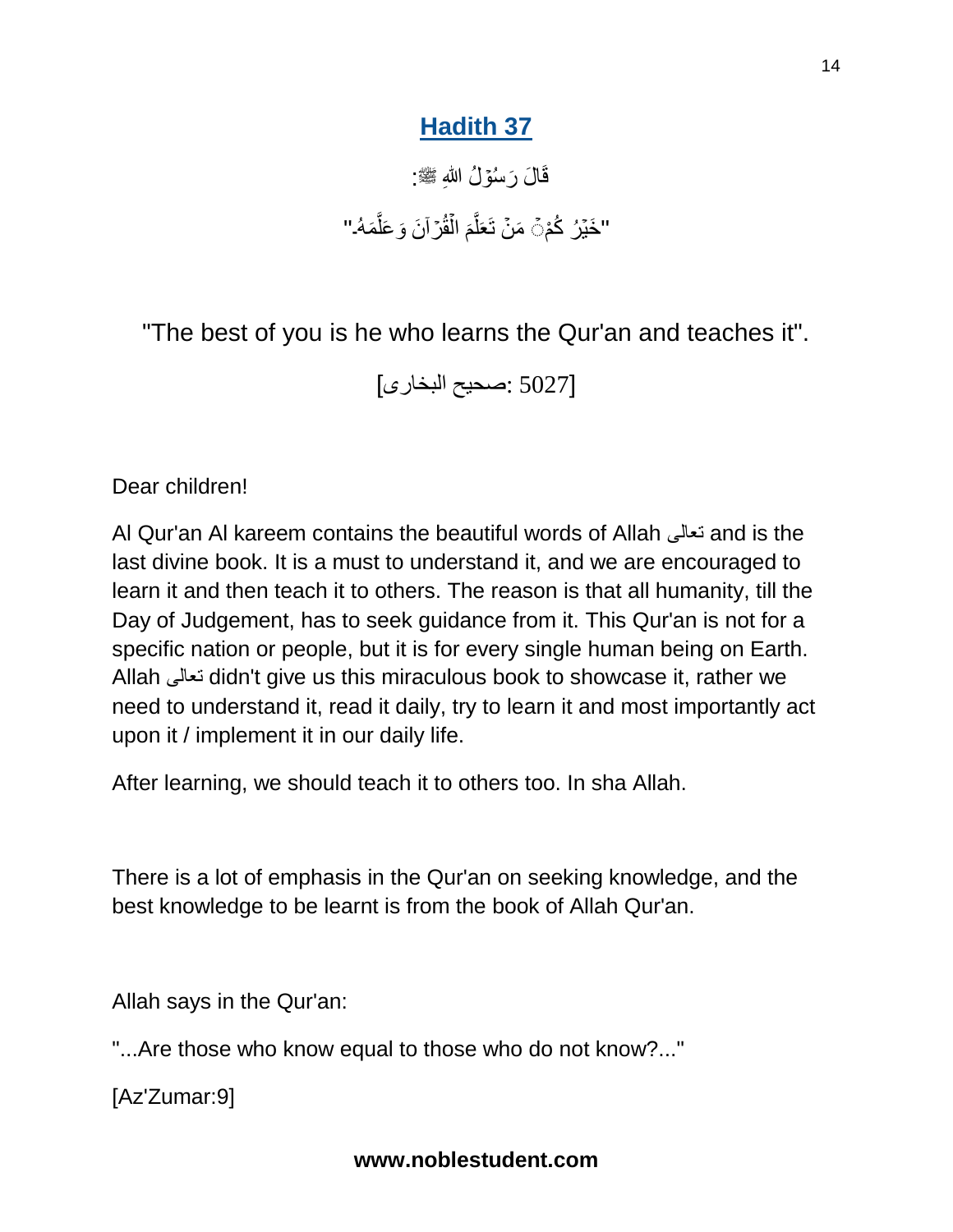Our Prophet  $\stackrel{\text{\tiny def}}{=}$  said:

"Such a person as recites the Qur'an and masters it by heart, will be with the noble righteous scribes (in Heaven)...".

[Sahih Bukhari:4937]

#### The Messenger of Allah  $\stackrel{\text{\tiny def}}{=}$  said:

'[Whoever recites a letter] from Allah's Book, then he receives the reward from it, and the reward of ten the like of it. I do not say that Alif Lam Mim is a letter, but Alif is a letter, Lam is a letter and Mim is a letter.'

[Jam e Tirmazi:2910]

Allah تعالی و سبحانه also respected and honoured the Qur'an teacher. Each word they taught us will be a continuous charity (صدقة جارية) for them. We should also respect our Qur'an teacher. They should not be kept waiting for us. When they come we should respectfully say salam to them and regard them a lot because they are the reason that we are learning Qur'an.

#### Now listen to today's story:

"Two men were mentioned before the Messenger of Allah (ﷺ). One of them a worshiper, and the other a scholar. So the Messenger of Allah ( $\ddot{\text{m}}$ ) said: 'The superiority of the scholar over the worshiper is like my superiority over the least of you.' Then the Messenger of Allah (3) said: 'Indeed Allah, His Angels, the inhabitants of the heavens and the earths - even the ant in its hole, even the fish - say Salat upon the one who teaches the people to do good.'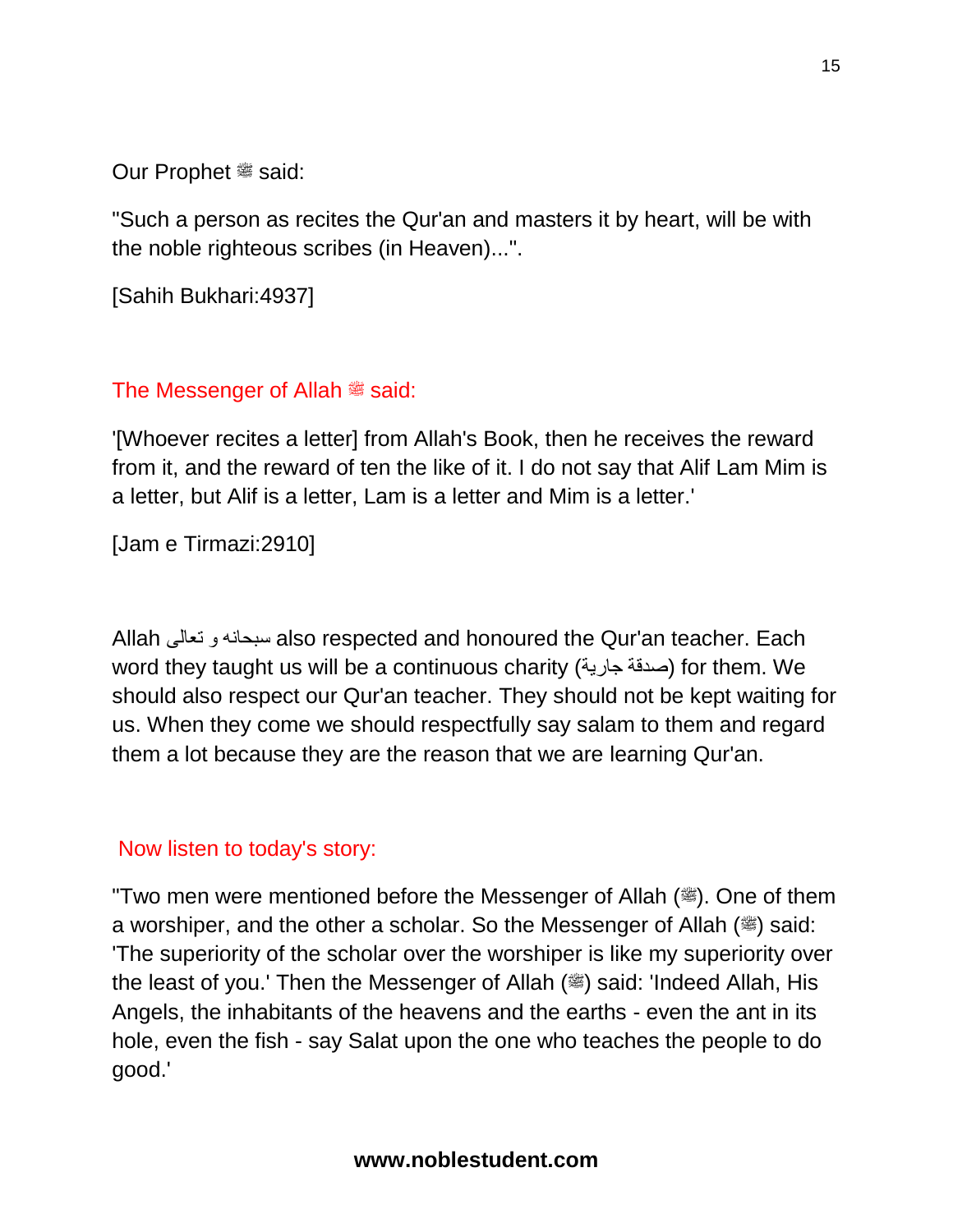Fadeel Bin Eyaaz هللا رحمه said, السموات ملکوت) in heavens) a practicing scholar and a teacher is considered highly important.

[Jam e Tirmazi:2685]

#### Practical learning:

1. We will start learning the Qur'an from today with proper tajweed in sha Allah.

2. After learning, we will teach others so that we will be among the best people.

O Allah! Make understanding the Qur'an, learning it and teaching it to others easy for us. Ameen

# **Hadith 38**

قَالَ رَسُوۡلُ اللّٰهِ ﷺ: **"** طَلَبُ الْعِلْمِ فَرِيضَةٌ عَلَى كُلِّ مُسَلِّمٍ."

"Seeking knowledge is obligatory for every Muslim".

[224 سنن ابن ماجہ]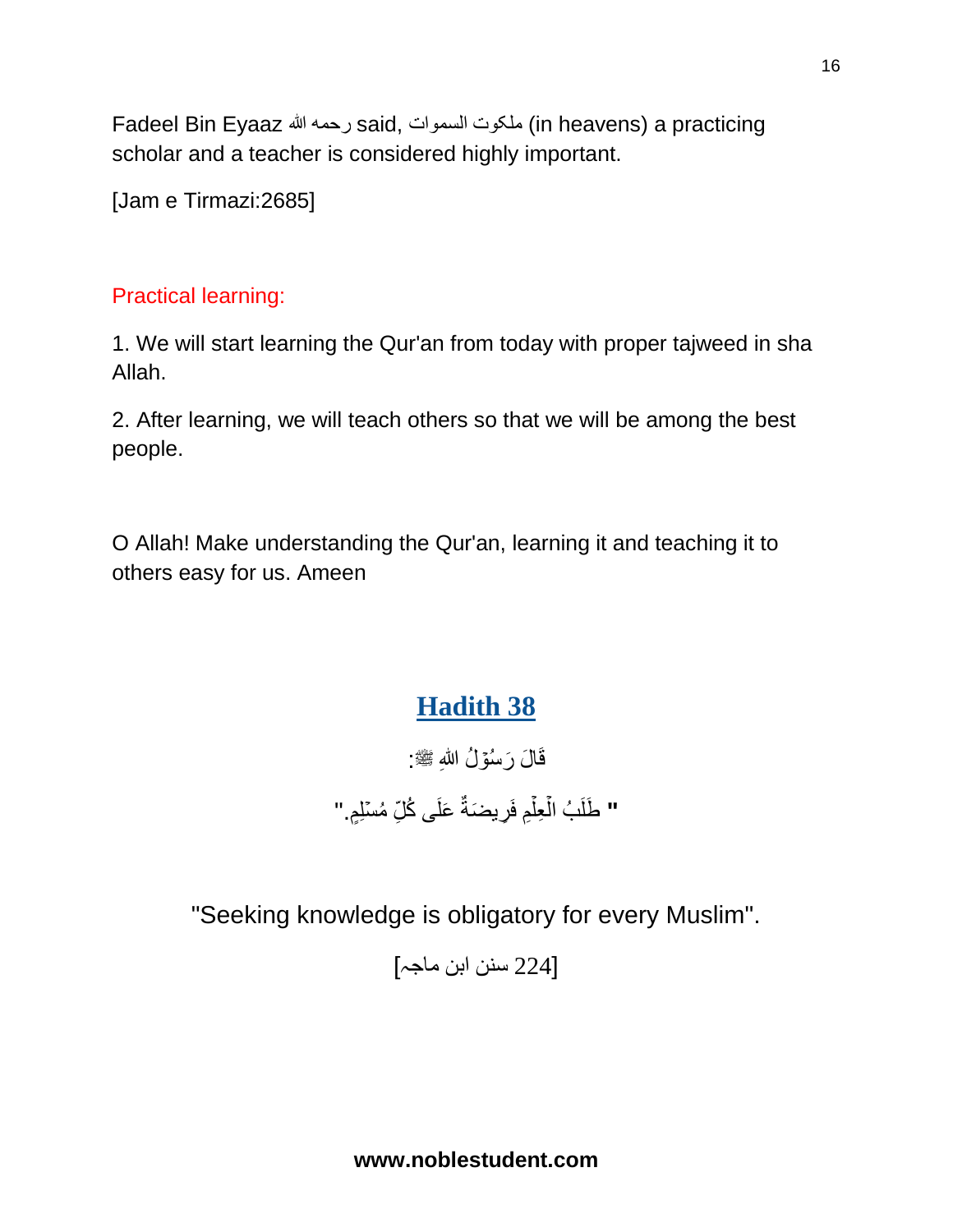Dear children!

When Jibreel عليه السلام brought down the first revelation to our Prophet ﷺ, the first word he (Jibreel المله) taught to him (ﷺ) was اقرا $\,$  which means to read. This shows that Allah's first command was to read. It signifies the importance to gain religious knowledge.

### Allah says in the Qur'an:

...Allah will raise those who were given knowledge...

[Ref: Almujadla:11]

The Prophet  $*$  said:

"Whoever goes out seeking knowledge, then he is in Allah's cause until he returns".

[Jam e Tirmazi:2647]

Islam teaches us to take religious education as well as worldly knowledge, but the mandatory knowledge which a Muslim should attain is religious education. The reason behind this is that our life is incomplete and useless without religion, and we will only be able to pay the right due to Allah and follow our religion correctly if we learn our deen. Also, we will be able to know the rights and statutes of people and become practicing Muslims by implementing this knowledge in our daily lives.

#### Now listen to today's story:

A man from Al-Madinah came to Abu Ad-Darda when he was in Dimashq. So he said: 'What brings you O my nephew?' He replied: 'A Hadith reached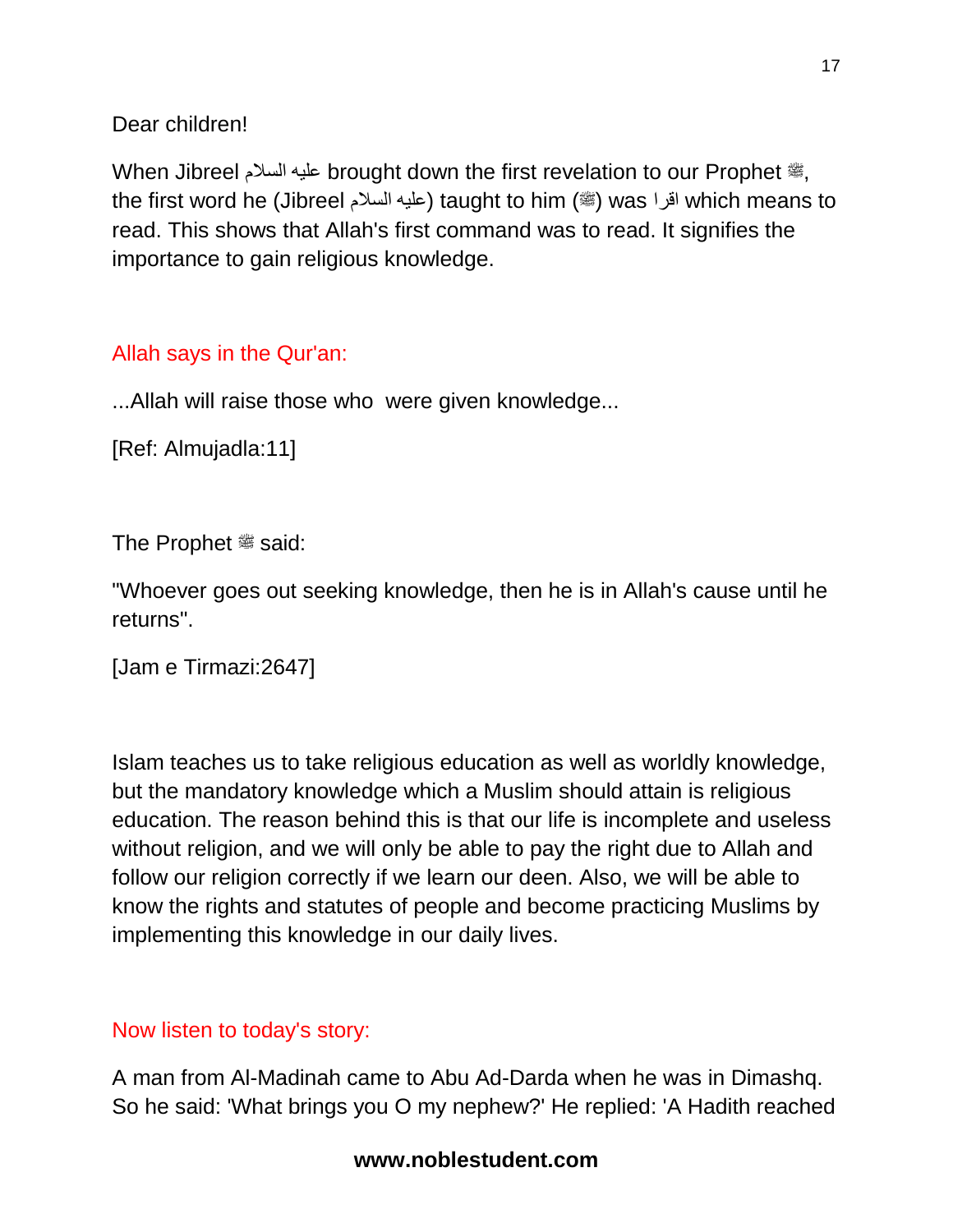me which you have narrated from the Messenger of Allah  $(\mathcal{H})$ . He said: 'You did not come for some need?' He said: 'No.' He said: 'Did you come for trade?' He said: 'No, I did not come except seeking this Hadith.' So he said: 'Indeed, I heard the Messenger of Allah ( $\stackrel{\text{{\rm@}}}{=}$ ) saying: Whoever takes a path upon which he seeks knowledge, then Allah makes a path to Paradise easy for him. And indeed the angels lower their wings in approval to the one seeking knowledge. Indeed forgiveness is sought for the knowledgeable one by whomever is in the heavens and whomever is in the earth, even the fish in the waters. And superiority of the scholar over the worshiper is like the superiority of the moon over the rest of the celestial bodies. Indeed the scholars are the heirs of the Prophets, and the Prophets do not leave behind Dinar or Dirham. The only legacy of the scholars is knowledge, so whoever takes from it, then he has indeed taken the most able share.'

18

[Jam e Tirmizi:2682]

### Practical Learning:

1. It is very important to get religious education to differentiate between right and wrong in accordance to our deen.

2. If we get religious knowledge along with worldly education, only then will the worldly education benefit us.

We have to memorize and recite this dua'a daily.

اللَّ هُمَّ إِنِّي أَسْأَلُكَ عِلْمًا نَافِعًا، وَرِزْقًا طَيِّبًا، وَعَمَلًا مُتَقَبَّلًا. ْ ُ َ َ ِ

'O Allah, I ask You for beneficial knowledge, goodly provision and acceptable deeds.'

[Sunnan e Ibn e Maja:925]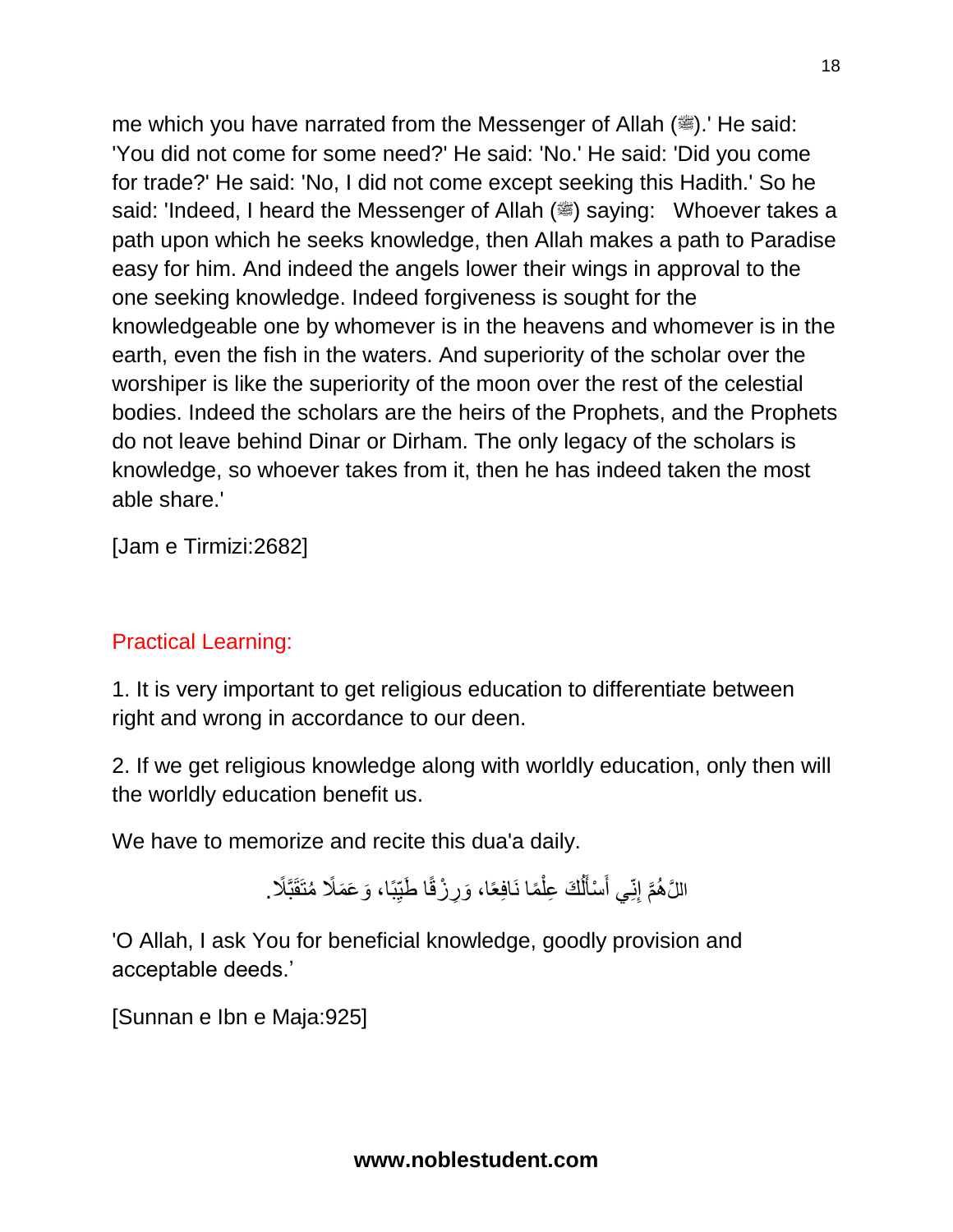# **Hadith 39**

قَالَ رَسُوۡلُ اللّٰهِ ﷺ: "لَا یَدۡ**خُلُ الۡجَنَّةَ نَمَّامٌ. "** 

"The one who spreads malicious gossip will not enter paradise".

[:105صحیح مسلم]

Dear children!

With the blessing of Allah تعالی سبحانه we have got to know a lot of moral evils from hadiths so far. In today's hadith, we will learn about another moral illness which will stop us from entering Paradise, i.e. malicious gossip. This illness is so bad and harmful to the society that Allah has announced a severe punishment for this act.

Meaning of malicious gossip

This means to tell someone about someone else in a way that it brings bad thoughts about them, resulting in fights and eventually the destruction of relationships.

#### Now listen to today's story and see what our Prophet  $\ddot{\mathcal{F}}$  had told us in this regard:

Narrated Ibn `Abbas: Once the Prophet  $\stackrel{\text{\tiny def}}{=}$  went through the grave-yards of Medina and heard the voices of two humans who were being tortured in their graves. The Prophet  $\ddot{\mathcal{Z}}$  said: They are being punished, but they are not being punished because of a major sin, yet their sins are great. One of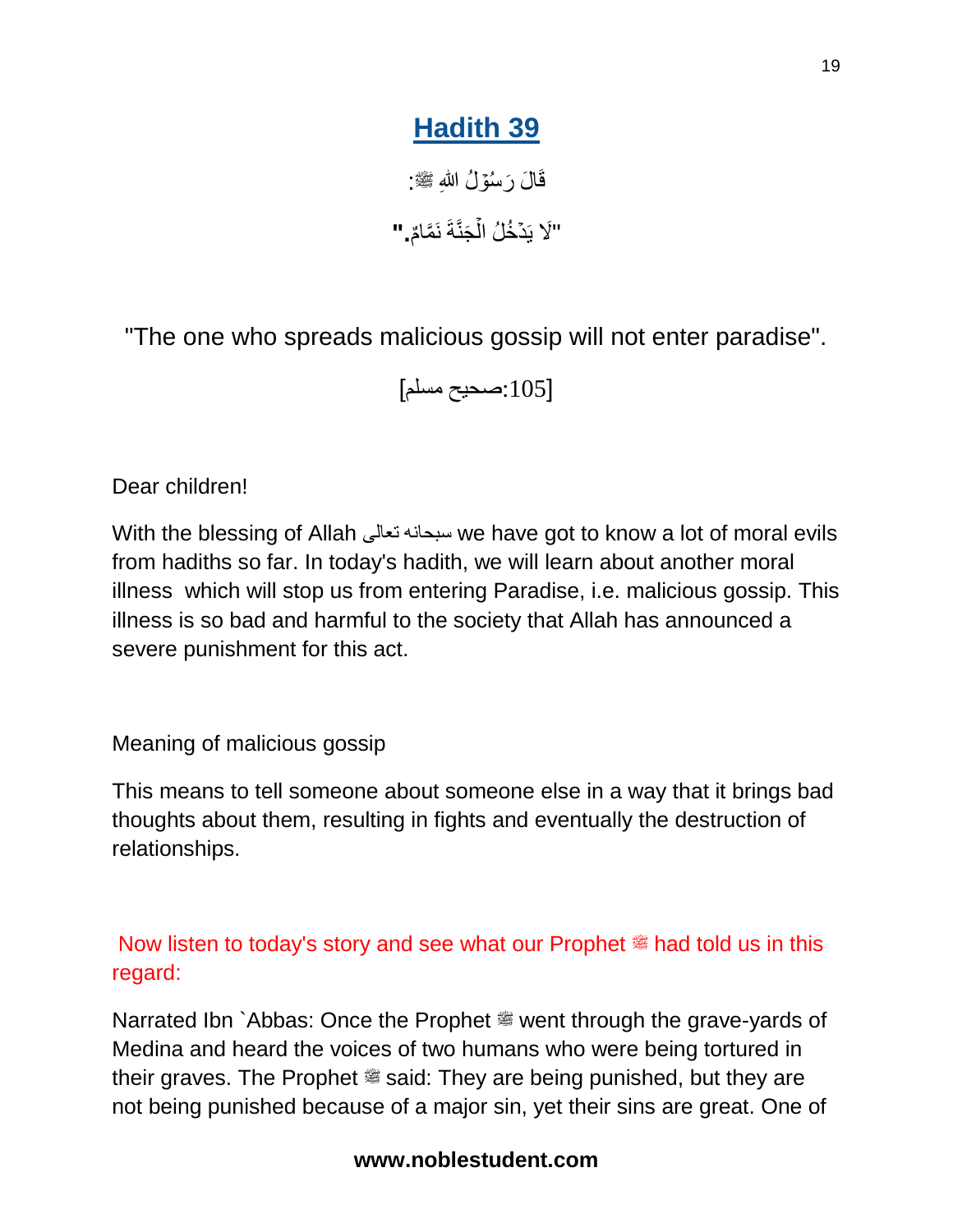them used not to save himself from (being soiled with) the urine, and the other used to go about with calumnies (Namima). Then the Prophet  $\ddot{\mathcal{Z}}$ asked for a green palm tree leaf and split it into two pieces and placed one piece on each grave, saying, I hope that their punishment may be abated as long as these pieces of the leaf are not dried.

#### [Sahih Bukhari:6055]

Note: According to scholars, placing any type of plant on any grave will not benefit anyone. It's only Allah's blessing on Prophet Muhammad  $\stackrel{\text{\#}}{ }$  that it abated the punishment for the grave dwellers.

#### Practical learning:

1. Malicious gossiping is harmful, so avoid it.

2. If someone tells you about someone, stop them nicely and tell them this hadith.

O Allah!

Keep us away from gossipers and gossip. Ameen

## **40 Hadith**

قَالَ رَسُوۡلُ اللّٰهِ ﷺ:

"يَا غُلَامُ: سَمِّ اللهَ وَكُُلِّ بِيَمِيْنِكَ وَكُلِّ مِمَّا يَلِيَّكَ"...

"O young boy! Say bismillah, eat with your right hand, and eat from that which is in front of you".

[:5376صحیح البخاری]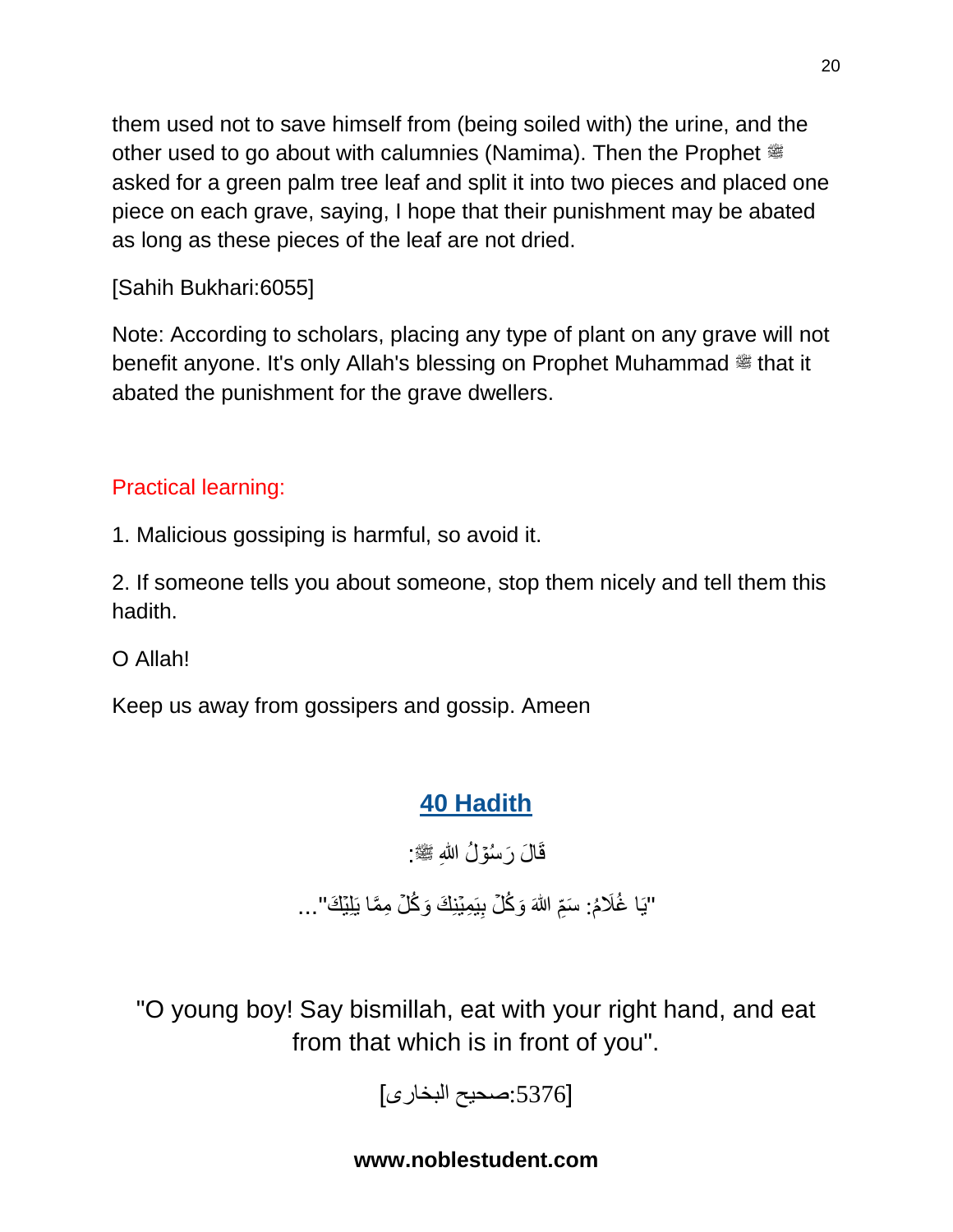Dear children!

We have learnt in hadith 16 about eating from the right hand. Now in this beautiful hadith we will learn two more eating manners.

#### First: Start with the name of Allah:

Starting with bismillah "هللا بسم "means that a person obeys the command of Allah that was revealed to Prophet Muhammad  $\ddot{\mathcal{E}}$  during the first revelation.

ُّ اِقْرَاْ بِاسْمِ رَبِّكَ الَّذِيْ خَلَق َّ ْ

Recite in the name of your Lord who created -

[Al-Alaq:1]

Second: Do everything from the right hand (eating food, writing, shaking hands, etc except cleaning after using the toilet)

Narrated `Aishaعنہ هللا رضی: The Prophet صلى الله عليه وسلم used to love to start doing things from the right side whenever possible, in performing ablution, putting on his said: The Prophet used to do so in all his affairs.)

[Sahih Bukhari:5380]

Third: Eat from that which is in front of you:

One eating manner which has mentioned here is to eat from what is in front of you. We have to follow this rule if there is only one type of food, but if there are multiple food dishes, then you can pick and choose.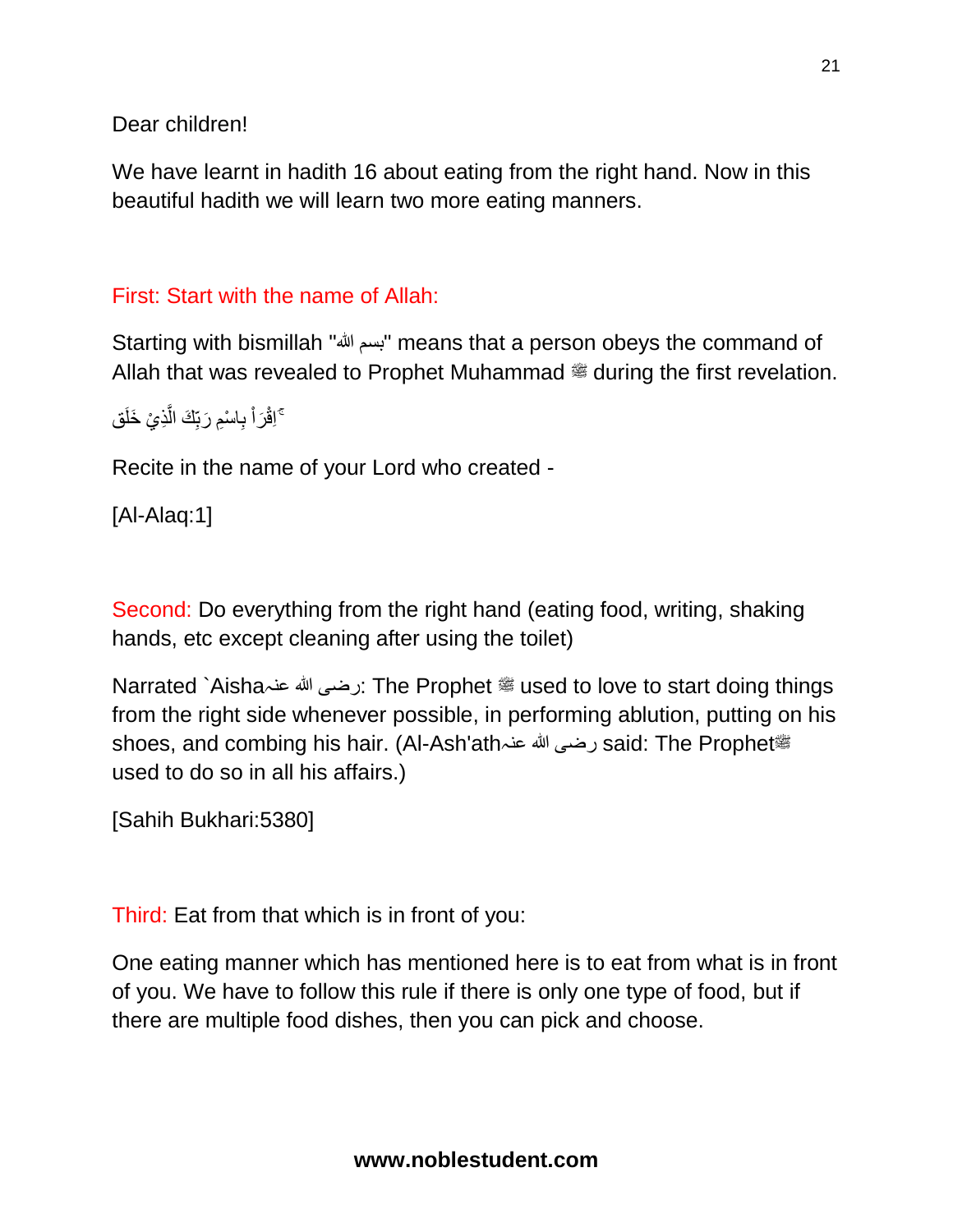Practical learning:

- Remind yourself and others that we have to say bismillah هللا بسم before eating so that Shaitan cannot join us in our food.

- We should eat from our right hand and from what is in front of us.

O Allah! Make us among those who follow the sunnah of our beloved Prophet صلى الله عليه وسلم. Ameen.

## **Hadith 41**

قَالَ رَسُوۡلُ اللّٰهِ ﷺ:

"مَنۡ دَلَّ عَلٰى خَيۡرٍ فَلَهُ مِثۡلُ أَجۡرٍ فَاعِلِهِ." َ ٰ

"Whoever tells others to do a good deed will have a reward like that of the one who does it".

[:1893صحیح مسلم]

Dear children,

We are the followers of such a beautiful deen that not only promises to reward us for our righteous acts, but also promises to reward us if we persuade others for doing some good, which will hence change the society into a good one.

Subhan Allah.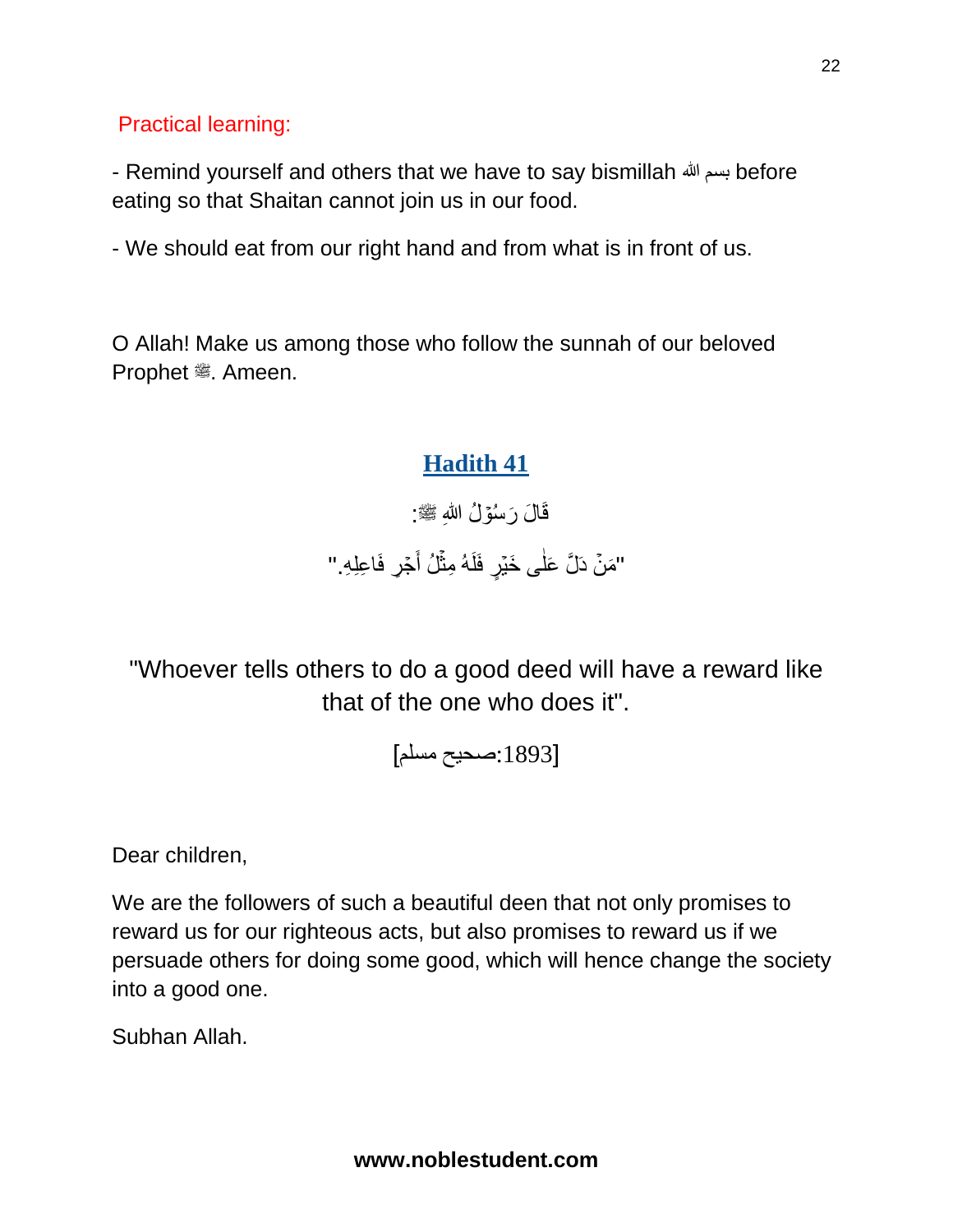Allah ta'alla says in the Quran:

"The believing men and believing women are allies of one another.They enjoin what is right and forbid what is wrong and establish prayer and give zakah and obey Allah and His Messenger. Those - Allah will have mercy upon them. Indeed, Allah is Exalted in Might and Wise". [At-Taubah:71]

In Surah Al-Asr, Allah ta'alla describes 4 characteristics of a successful Muslim:

- 1. He/she believes
- 2. Does righteous deeds
- 3. Advise one another to the truth, i.e telling about good deeds.
- 4. Is patient

Narrated Abu Musa Al-Ash`ari: The Prophet <sup>28</sup> said: On every Muslim there is enjoined (a compulsory) Sadaqa (alms).They (the people) said: If one has nothing? He  $\stackrel{\text{def}}{=}$  said: He should work with his hands so that he may benefit himself and give in charity. They said: If he cannot work or does not work? He  $\ddot{\text{m}}$  said: Then he should help the oppressed unhappy person (by word or action or both). They said: If he does not do it? He  $\approx$  said: Then he should enjoin what is good (or said what is reasonable).' They said: If he does not do that. He  $\ddot{\textbf{x}}$  said: Then he should refrain from doing evil, for that will be considered for him as a Sadaqa (charity).

[Sahih Bukhari:6022]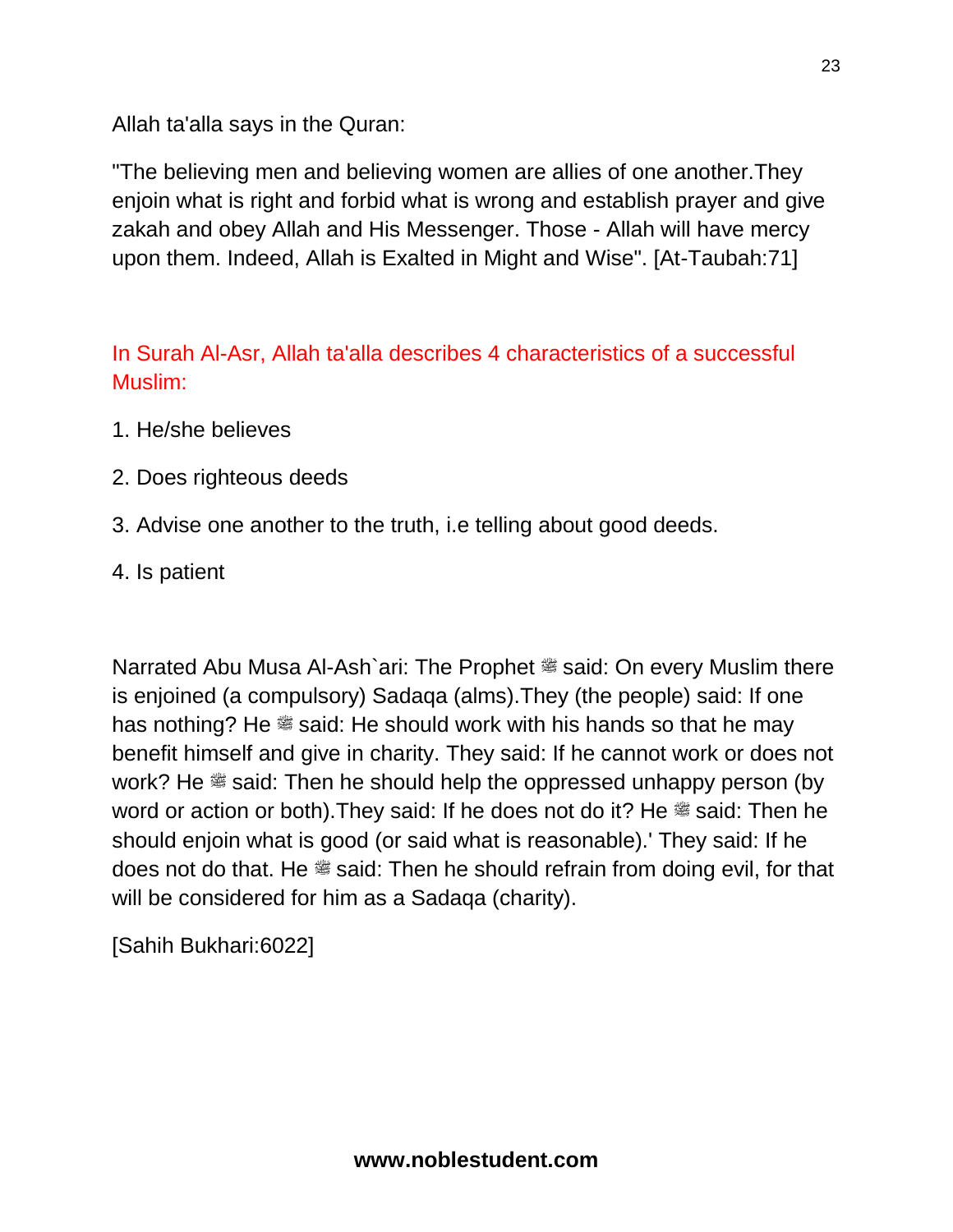Practical learning:

1.If we guide someone to do some good, and that person acts upon it, we will be rewarded as well and there will be no reduction in that person's reward.

2. Make the intention from today that whatever good we come to know, we will not only act upon it, but we also tell others too. In sha Allah.

O Allah! Give us توفیق that we follow the right path and also persuade others to do good. Ameen

## **Hadith 42**

قَالَ رَسُوۡلُ اللّٰهِ ﷺ: "اَلْكَلِمَةُ الطَّيِّبَةُ صَدَقَةٌ".

"A kind word is a charity".

[2989 :صحیح البخاری]

Dear children!

We have learnt from the hadiths until now that charity is loved by Allah, and it can be of many types. Today, the type of charity we are going to know about is one which doesn't require a lot of effort or money, and it is to talk nicely and kindly to others.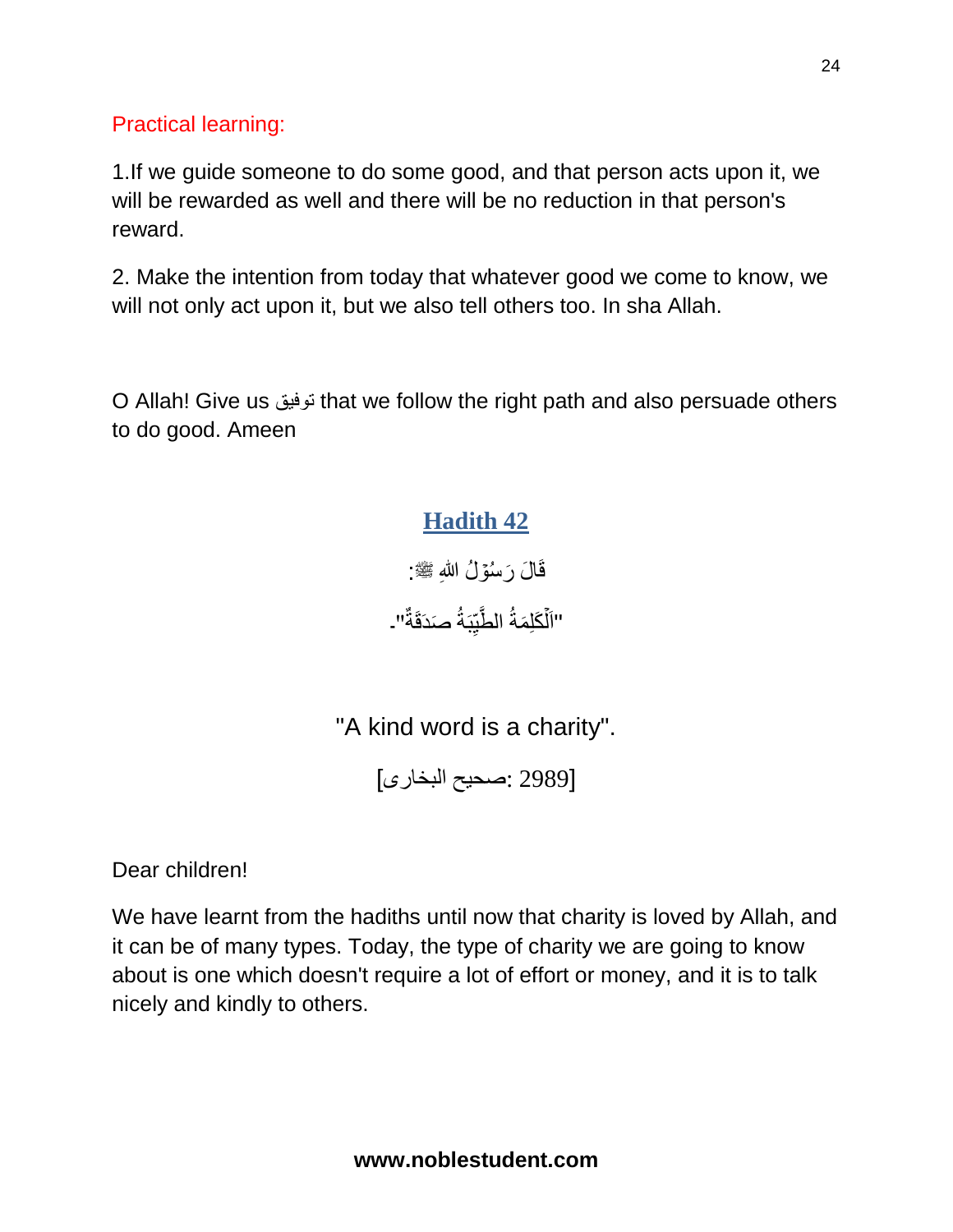Allah says in the Quran:

"…وَقُولُوا لِلنَّاسِ حُسْنًا…"

"...and you shall speak to men good words...". [Al-Baqrah:83]

Allah تعالى has created human beings in the best form, and He has given us many blessings, such as health, arms, lungs, speech, etc. We are all responsible for the ways we use our blessings: for good or bad. That is why it is important to take precautions when using the body parts, which can sometimes lead us to the wrong direction. Hence, the hadith encourages us to do good and speak well.

Narrated Abu Huraira: Allah's Apostle <a>setial, "Whoever believes in Allah and the Last Day should talk what is good or keep quiet..."

[Sahih Bukhari:6475]

#### Practical learning:

1. Remember: Oral communication is a tool which brings people together as well as make them grow apart.

2. Think before you speak. If it is beneficial, say it, otherwise it's better to keep quiet.

O Allah! May we never utter a word which is disliked by You. Ameen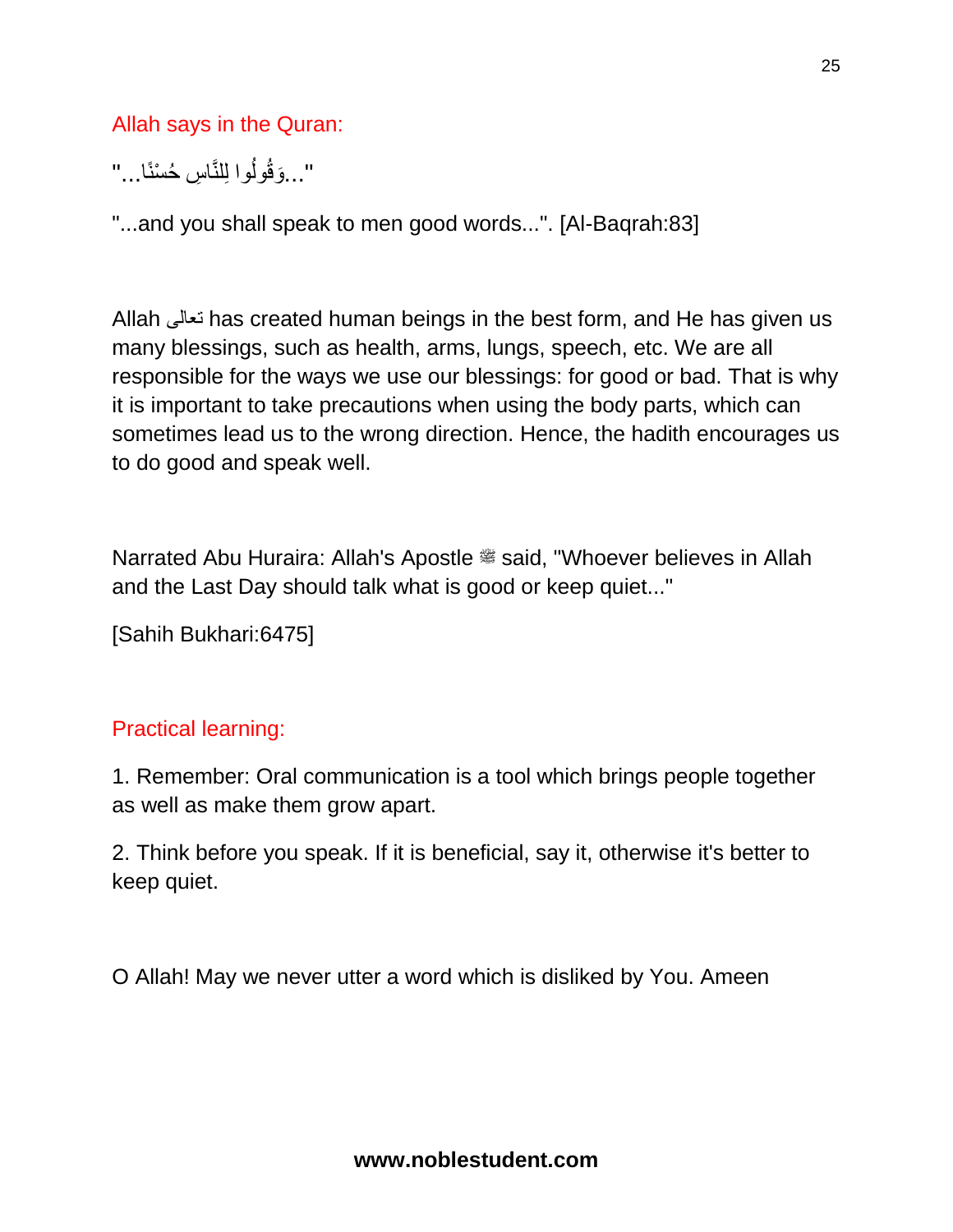# **Hadith 43**

قَالَ رَسُوۡلُ اللّٰهِ ﷺ: "تَهَادَوْا تَحَابُّوا." ،<br>-آ

"Give one another gifts, you will love one another".

[:594اَلدب المفرد للبخاری]

Dear children!

Islam is the complete and best deen that has all the instructions for every matter; big or small, for example: meeting others, living together, sleeping and waking up, etc. Similarly, in this beautiful hadith, we have been informed of how we can increase love by keeping in mind the nature of humans; i.e. giving gifts to one another.

Dear children!

How do you feel when you get a gift from someone? You would feel happy... wouldn't you? Therefore, if we give someone a gift, and our intention was to follow the sunnah of our Prophet  $\ddot{\mathcal{L}}$ , the gift receiver and Allah will be happy. This act will then be beneficial in two ways:

♦️We get reward of following the sunnah

♦️It will increase love among us

Our Prophet  $*$  didn't like to ask for a gift back after giving it. Sometimes, after fighting with a relative or friend, we ask that the gift which we had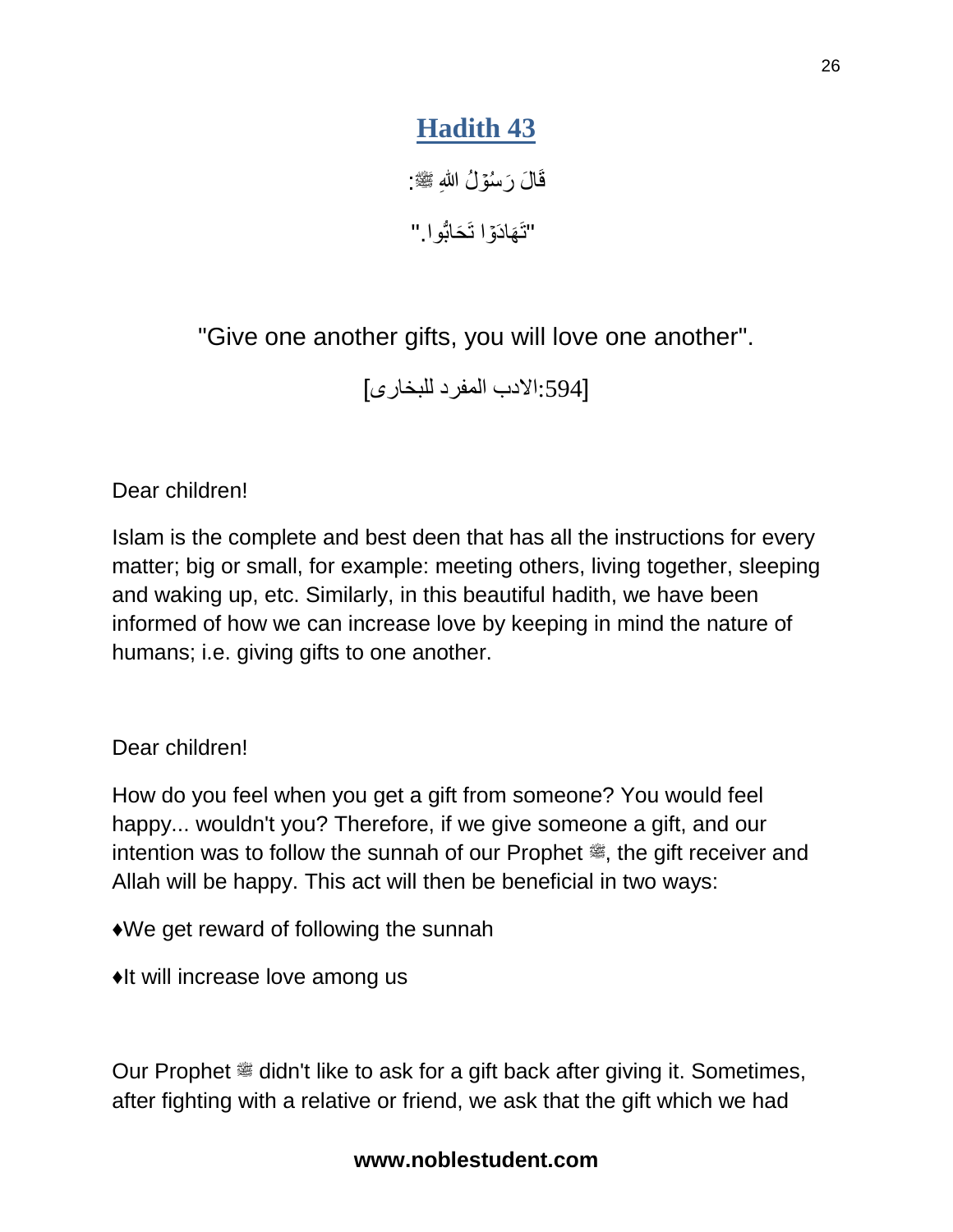given be returned. This should not be done. No way... [Ref: Sahih Al-Bukhari: 2622]

Remember: gifts increase love only if we give them for the sake of Allah and whole-heartedly. If we think that we have given such and such gift to someone and then expect to get gifts in return as well, or we think that we have given an expensive gift and in return we get a cheap one, then this will be a business, not a gift which increases love.

The Prophet  $\stackrel{\text{\tiny def}}{=}$  said: O Muslim women! None of you should look down upon the gift sent by her she-neighbour even if it were the trotters of the sheep (fleshless part of legs).

[Sahih Bukhari:2566]

#### Practical learning:

Try to be the first one to give gifts.

Remember to never compare gifts.

After giving the gift, don't expect that you will get a gift in return.

Never ask to take your gift back after giving it.

O Allah keep us away from showing off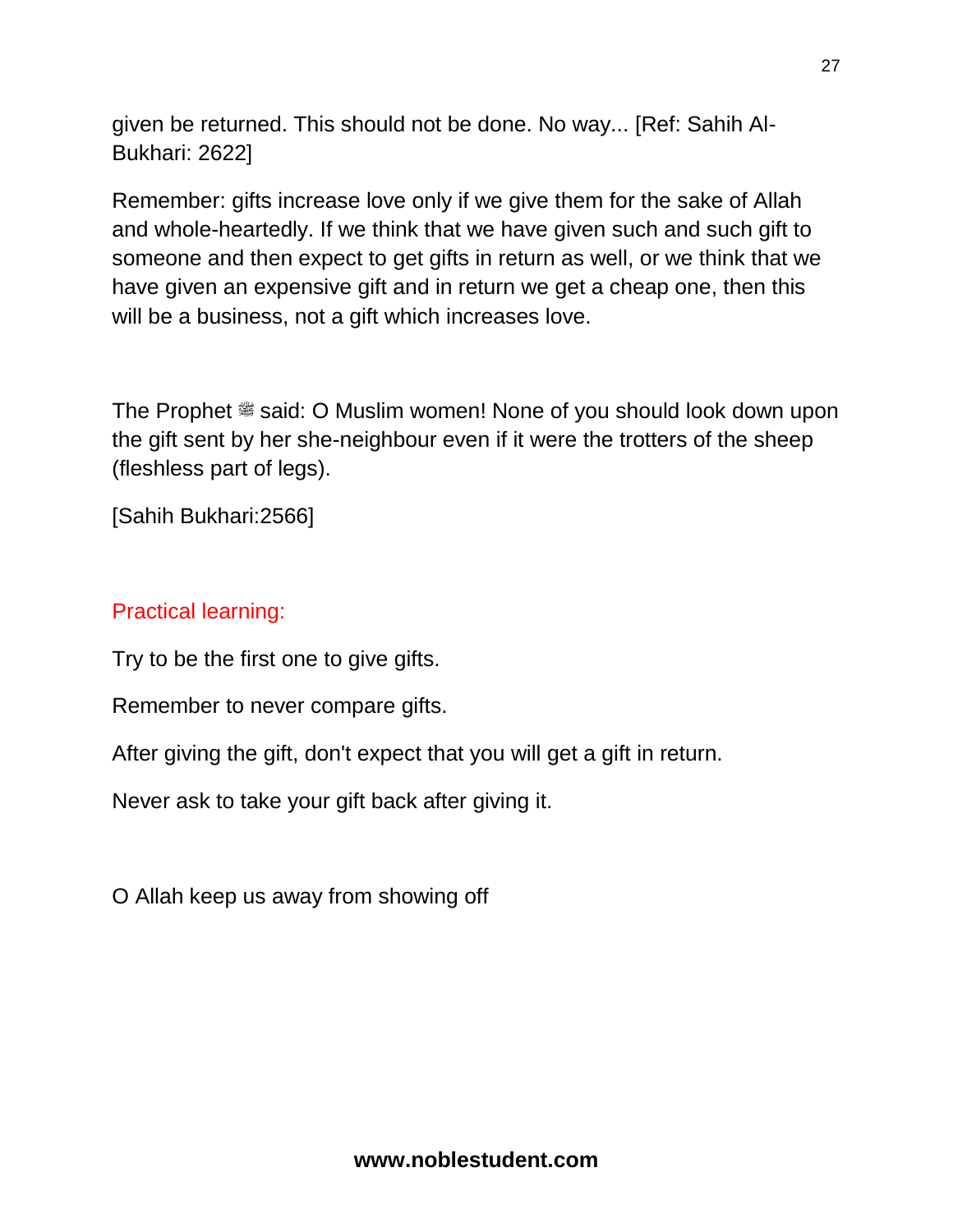# **Hadith 44**

قَالَ رَسُوۡلُ اللّٰهِ ﷺ:

"اَلتَّثَاؤُبُ مِنَ الشَّيِّطَانِ فَإِذَا تَثَاءَبَ أَحَدُكُم<sub>َ</sub> فَلَيَكَظِمَ مَّا اسَتَطَاعَ**\_"** َ

"Yawning is from the Shaytaan, so if one of you feels the urge to yawn, let him suppress it as much as he can".

[:2994صحیح مسلم]

Dear children,

Part of being a good Muslim is to do what our deen teaches us, whether we like it or not. You have witnessed so far that in the book, 60 Golden Hadiths, most of the hadiths are for our moral/eithical training.

In this hadith the focus is also on an aspect of this training, which is to stop the yawn. Usually, yawns come if we are forgetful of Allah's remembrance or become lazy after eating a lot. We should try our best to stop the yawn so that the Shaytaan cannot enter the mouth, as mentioned in the following hadith:

The Messenger of Allah ( $\ddot{\text{m}}$ ) said: The sneeze is from Allah and the yawn is from Ash-Shaytaan. So when one of you yawns let him cover his mouth with his hand. For when he says 'Ah, Ah' Ash-Shaytaan laughs from inside his opening. And indeed Allah loves the sneeze and He dislikes the yawn, so when a man says Ah, Ah when yawning, indeed Ash-Shaytaan laughs from inside his opening.

[Jam e Tirmazi:2746]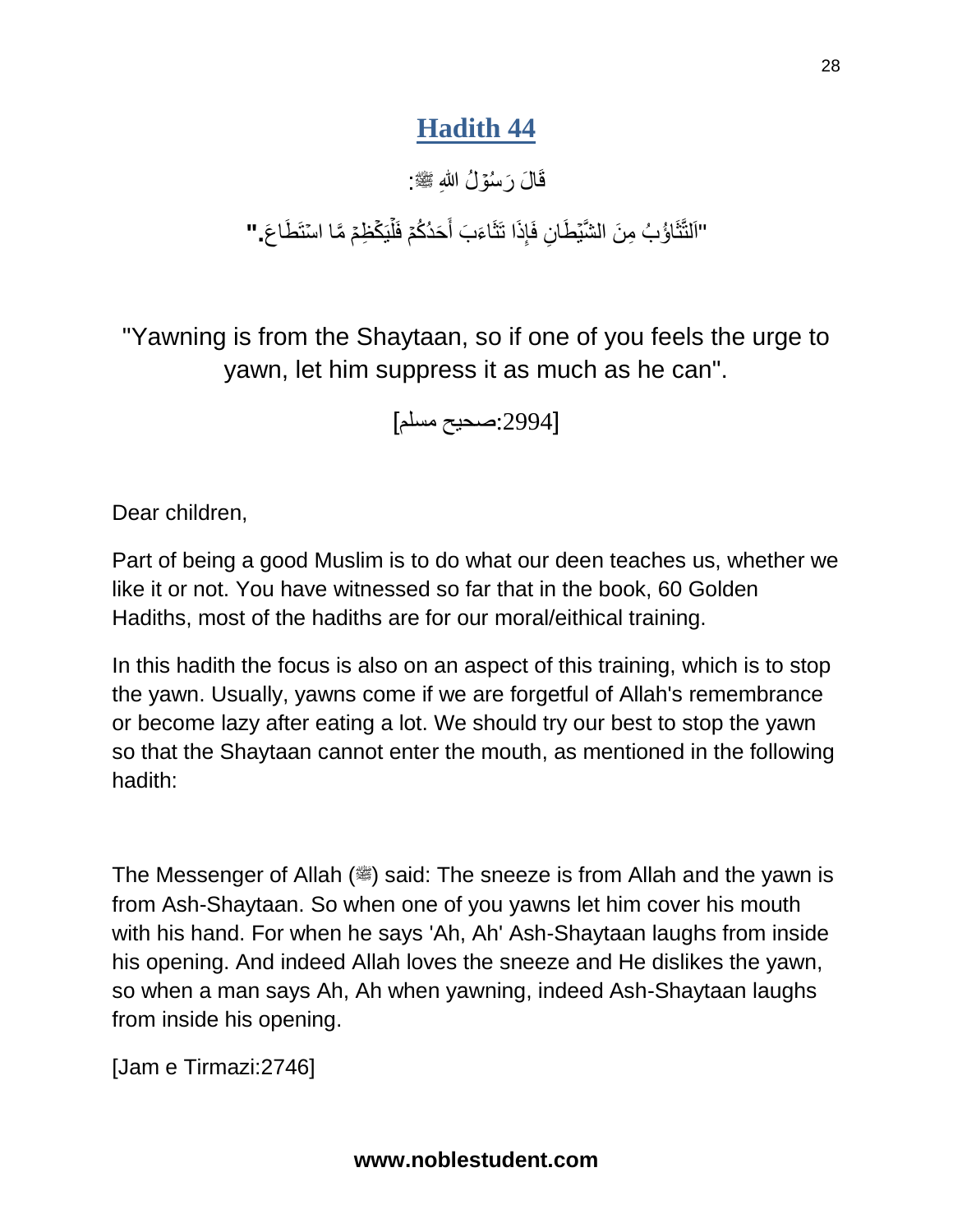Practical learning:

1. When you feel the urge to yawn, try to stop it, and if you can't, then cover your mouth with your hand.

2. If you yawn during the recitation of Quran or during salah, stop the recitation to avoid the wrong pronunciation.

O Allah! Make us the type of Muslims who take each step for Your happiness alone. Ameen

## **Hadith 45**

قَالَ رَسُوۡلُ اللّٰهِ ﷺ:

"لَا يُؤَمِنُ أَحَدُكُمۡ حَتَّى يُحِبَّ لِأَخِيۡهِ مَايُحِبُّ لِنَفۡسِهِ " ُّ .<br>-َ

"None of you can be a true believer until he loves for his brother what he loves for himself".

[:13صحیح البخاری]

Dear children,

If we follow this beautiful hadith, it will lead us to a peaceful and safe life. It has been told that if one wants complete/fulfill his faith, he needs to choose for his Muslim brother what he likes for himself. This means that whether the wish is for religious matters or worldly matters, he should wish well for his Muslim brother. He should lead him to good and stop him from evil, and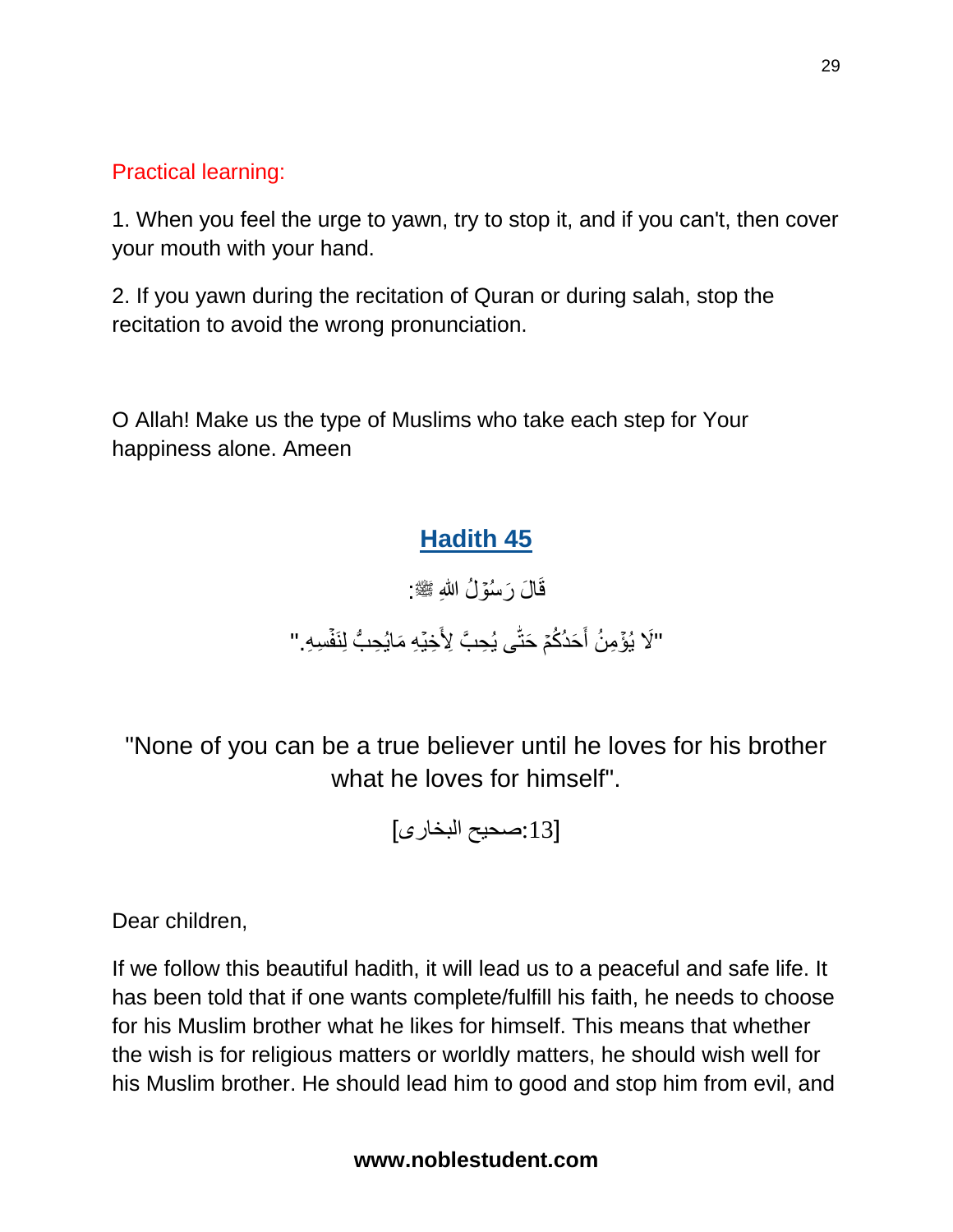guide him to whatever he loves for himself. Wouldn't you love it if your brother or sister wanted good for you?

For a momim مؤمن to attain the highest rank of iman, he needs to be selfless. The betterment he likes for himself, he should like for his Muslim brother, and what he dislikes for himself, he shouldn't like it for his Muslim brother as well. For example, if he doesn't like that someone fights with him, or make fun of him or calls him bad names, he should think in the same manner for others too. Only then will we become good Muslims.

#### Practical learning:

- We will guide our friends and family towards good.

- Just as we want good for ourselves and safety from evil, we should wish the same for our Muslim brothers and sisters.

O Allah! Give us the righteous knowledge of our deen. Ameen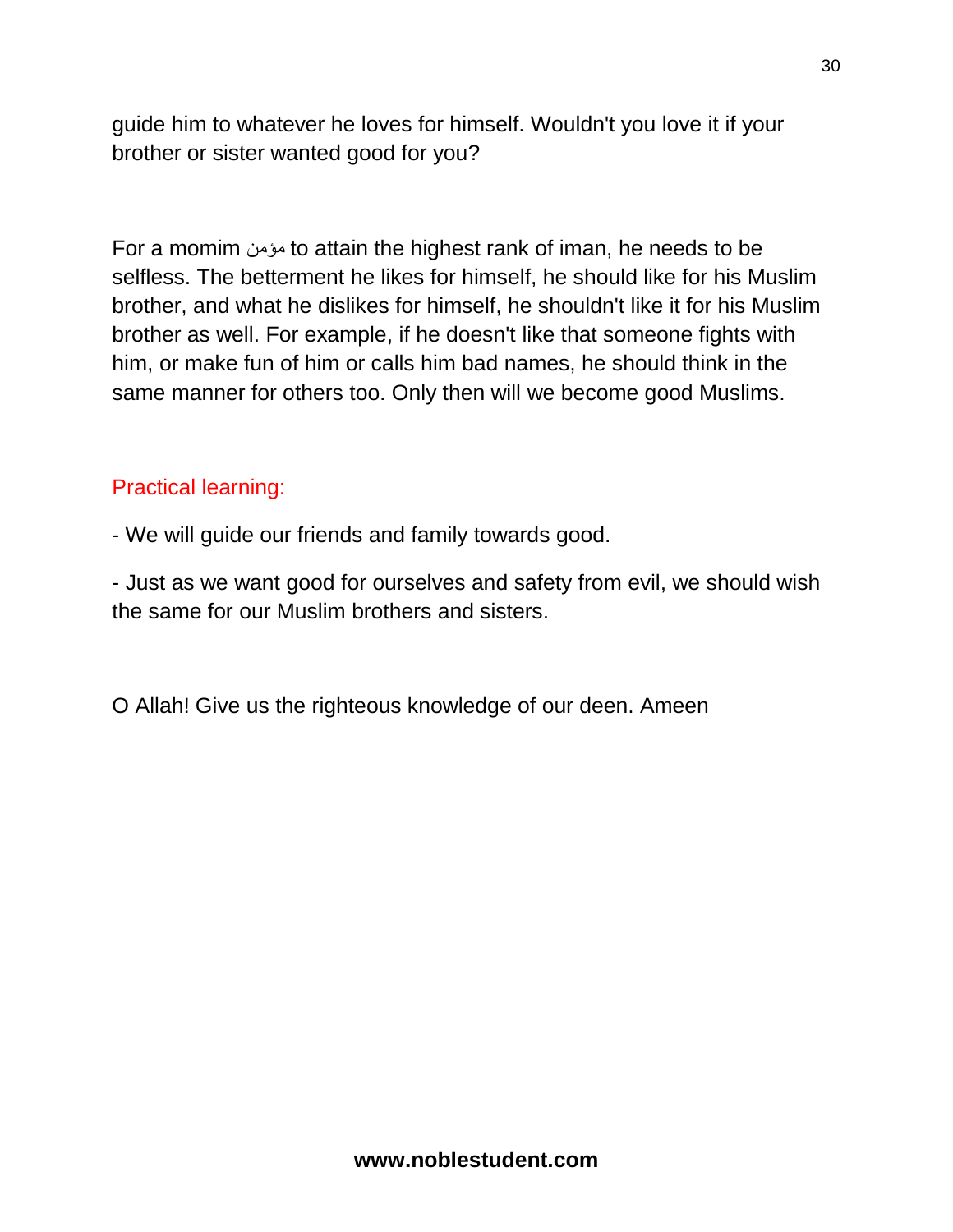# **Total Urdu Pages #33**

# **Starting from Page# 32**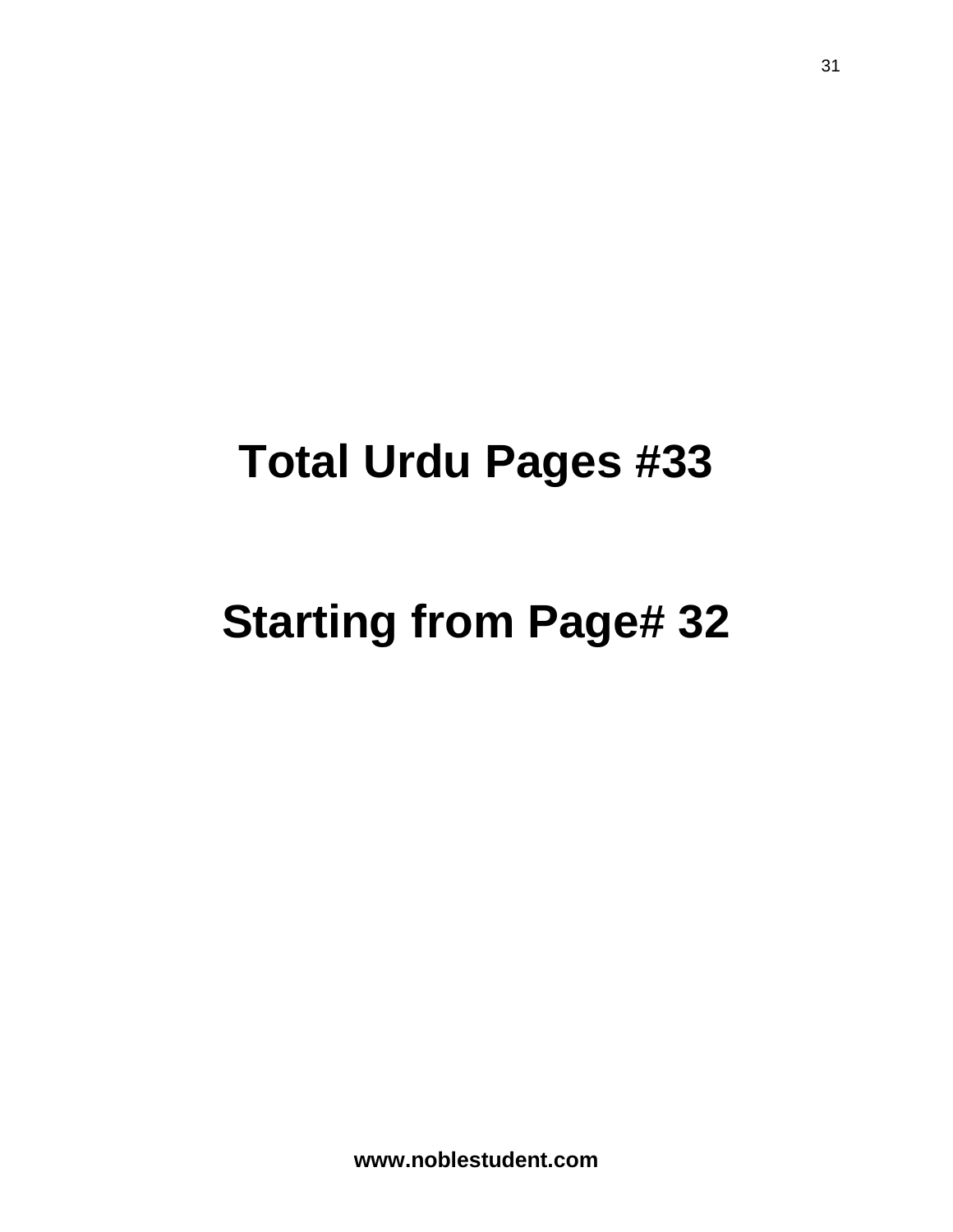### حدیث نمبر31

# قَالَ رَسُوۡلُ اللّٰهِﷺ: " اِلۡزَمۡهَا فَاِنَّ الۡجَنَّةَ عِنۡدَ رِجۡلِهَا "۔

۔"ماں کی خدمت کرو،بالشبہ جنت اس کے قدموں تلے ہے " [:15577مسندأحمد،ج،3/429:حدیث]

!پیارے بچو اسالم میں ماں کا بہت بڑا مقام ہے۔ ماں کے بغیر گهر میں رونق نہیں ہوتی۔ ماں کے ساته حسن سلوک اورخدمت ہم پر فرض ہے۔ جیسا فرمایا گیا:" بے شک هللا [:5975نےتم پر ماؤں کی نافرمانی حرام کی ہے..."]صحیح البخاری

:قرآن مجید میں ارشاد ہے اور تیرا رب صاف صاف حکم دے چکا ہے کہ تم اس کے سوا کسی اور کی " عبادت نہ کرنا اور ماں باپ کے ساته احسان کرنا۔اگر تمہاری موجودگی میں ان میں سے ایک یا دونوں بڑهاپے کو پہنچ جائیں تو ان کے آگے اف تک نہ کہنانہ انہیں ڈانٹ ڈپٹ کرنا بلکہ ان کے ساته ادب و احترام سے بات چیت کرنا"۔]بنی [:23اسرائیل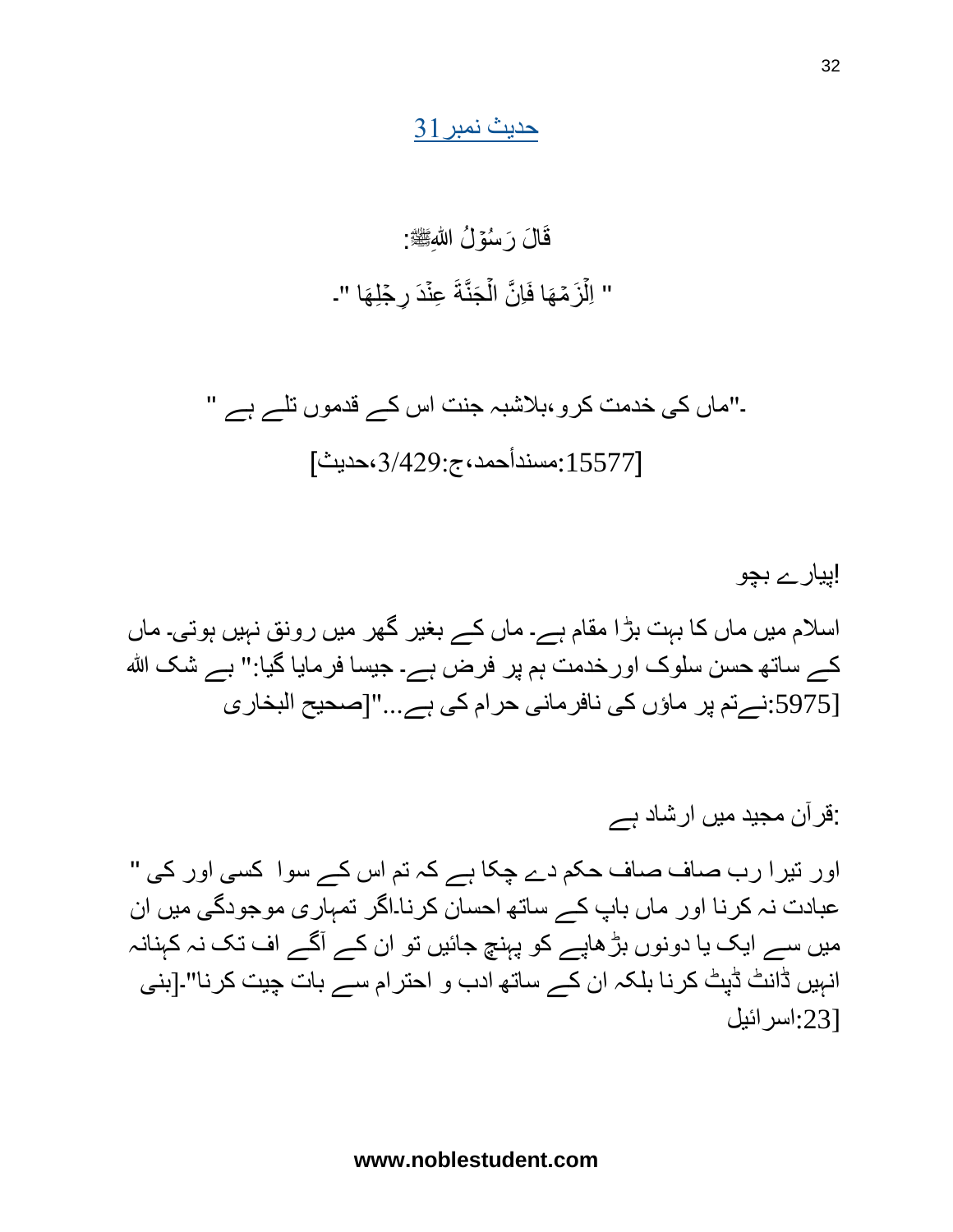وَ اخْفِضْ لَہُمَا جَنَاحَ الذَّلِّ مِنَ الرَّحْمَۃِ وَ قُٰلٌ رَّبِّ ارْحَمۡہُمَا كَمَا رَبَّيْنِیۡ ۖ صَغِيْرًا "اور ُّ عاجزی اور محبت کے ساته ان کے سامنے تواضع کا بازو پست رکهے رکهنا اور دعا کرتے رہنا کہ اے میرے رب ان پر ویسا ہی رحم کر جیسا انہوں نے ۔"میرے بچپن میں میری پرورش کی ہے

اب یہ دو واقعات سنیں:

۔ایک صحابی رسول اللهﷺ کی خدمت میں حاضر ہوئے اور عرض کیا کہ یا 1 رسول اللهﷺ! میرے اچھے سلوک کا سب سے زیادہ حق دار کون ہے؟فرمایا:" کہ تمہاری ماں ہے"۔ پوچها اس کے بعد کون ہے؟فرمایا:"کہ تمہاری ماں ہے"۔انہوں نے پھر پوچھا اس کے بعد کون؟نبی کریم ﷺ نے فرمایا:"کہ تمہاری ماں ہے" ۔ انہوں نے پوچھا اس کے بعد کون ہے؟نبی کریمﷺنے فرمایا: "کہ پھر تمہارا باپ [:5971ہے" ۔]صحیح البخاری

۔ ایک صحابی نبی کریمے کی خدمت میں حاضر ہوئے اور آپﷺسے عرض 2 کی!میں آپ ﷺکے ساتھ جہاد کا ارادہ کرتا ہوں،اس کے ذریعہ الله کی رضا اور آخرت کا گهر چاہتا ہوں تو آپﷺنے فرمایا:تیرا بهلا ہو، کیا تمهاری ماں زندہ ہے؟ ان صحابی نے کہا جی ہاں،اے الله کے رسولﷺ!آپﷺنے فرمایا:ان کی طرف لوٹ جاؤ اور ان سے نیکی کرو۔ اس طرح صحابی نے دوسری دفعہ بهی یہی سوال پوچها اور نبی کریم نے یہی جواب دیا، جب ان صحابی نے تیسری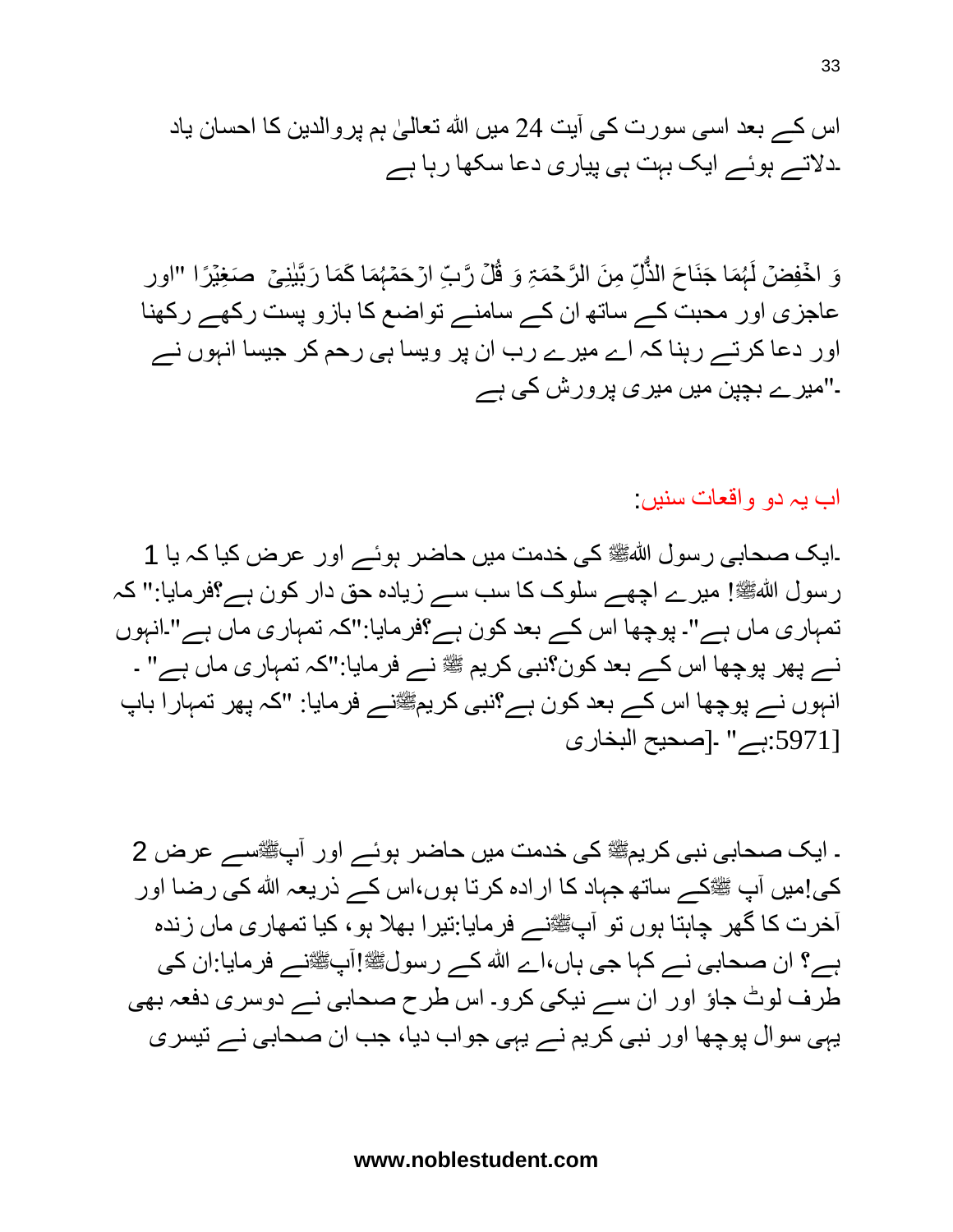دفعہ پوچها توآپصلى الله عليه وسلمنے فرمایا: "تمهارا بهال ہو،ان کے پاؤں پکڑ لو،جنت تو وہیں [:2781ہے"۔ ]بحوالہ سنن ابن ماجہ

آپ اپنے آپ سے ایک سوال کریں:آپ کو کیسا محسوس ہو اگر آپ کی امی آپ ؟ ؟ ؟کے پاس نہ ہوں

عملی نکات: ۔ جنت ماں کے قدموں کے نیچے ہے اس لیے اپنی جنت کو کبهی بهی ناراض 1 ۔نہیں کرنا اور نہ ہی ان کے سامنے اپنی آواز بلند کرنی چاہیے :۔ ہر نماز میں درود ابراہیمی کے بعد والدین کے لیے یہ دعا کریں2 َر َما َکَما َحۡمُہ ینِ ۡی َصِغۡی َّر ِِّب اۡر را بَّٰ ۔آمین

حدیث نمبر 32

َر ُسۡو ُل هللاِ قَا َل صلى الله عليه وسلم : ۡ " ٌر "۔ ُهُ ُكف َوقِتَال ُسۡو ٌق، ِم فُ ُمۡسِل ۡ ِسبَا ُب ال

"مسلمان کو گالی دینا گناہ اور اس سے لڑائی کرنا کفر ہے**"** [:48صحیح البخاری]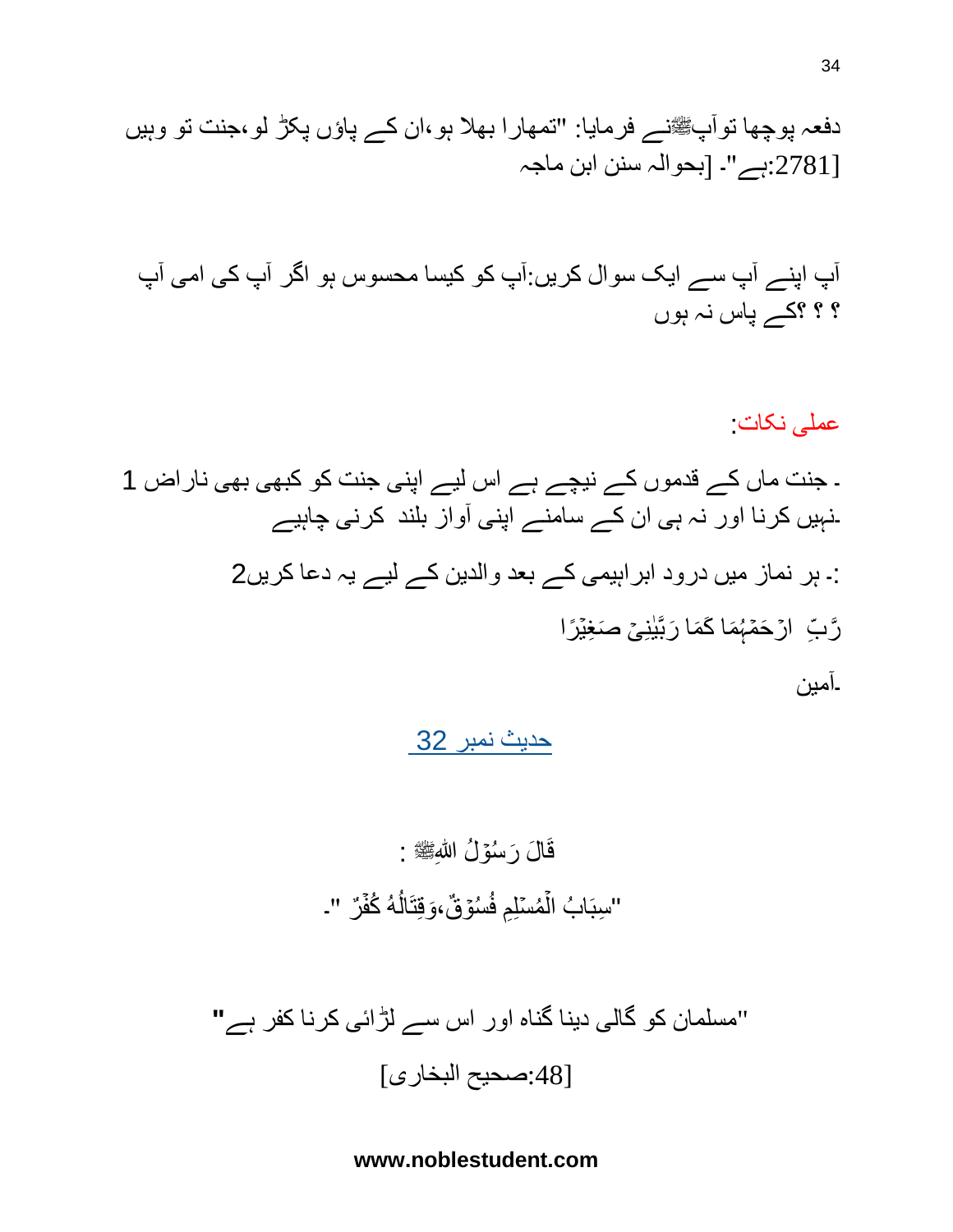!پیارے بچو ایک مسلمان کو یہ زیب نہیں دیتا کہ وہ کسی کے ساته گالی گلوچ یا لڑائی کر ے۔اگر ہم غصہ میں کسی کو گالی دیں تو یہ الله تعالٰیٰ کو سخت ناپسندہے اور ֡**֡** ۔گناہ کا باعث ہے

انس بن مالک رضی الله عنہ بتاتے ہیں:رسول اللهﷺنہ گالی دیتے تهے نہ بدگو)بری بات کرنے والے(تهے نہ بدخو )بری عادت والے(تهے اور نہ لعنت ملامت کرتے تهے..."۔[صحیح البخاری:6031]

رسول اللہﷺنےفرمایا: "گالی گلوچ کرنے والے دو آدمیوں میں سے گالی کا گناہ ان میں سے شروع کرنے والے پر ہو گاجب تک مظلوم حد سے آگے نہ بڑه جائے"۔]جامع الترمذی1981:[

جو اپنے لیے گالی یا بدزبانی پسند نہیں کرتے وہ دوسروں کو بهی نہیں دیتے اور گالی یا بدزبانی کم ظرفی کی علامت ہے۔یہ دوسروں کے دل کو دکھانے کا باعث بهی بنتی ہے اور اس سے جهگڑا بهی بڑه جاتا ہے۔بات قتل تک بهی پہنچ جاتی ہے.اس لیے اگر کوئی آپ سے لڑائی کرے یا آپ کو گالی دے تو آپ جوابا"صبر سے کام لیں جیسا کہ الله تعالٰیٰ ہمیں بتاتا ہے کہ:"...جو صبر کرے ֡**֡** اور معاف کر دے تو بلاشبہ یہ ہمت کے کاموں میں سے ہیں"۔[الشورٰی:43]

اب آج کا قصہ سنیں:

حضرت ابوہریرہ رضی الله عنہ سے روایت ہے کہ رسول الله ﷺنے فرمایا:کیا تم جانتے ہو کہ مفلس کون ہے؟صحابہ کرام رضی هللا عنہم نے کہا:ہمارے نزدیک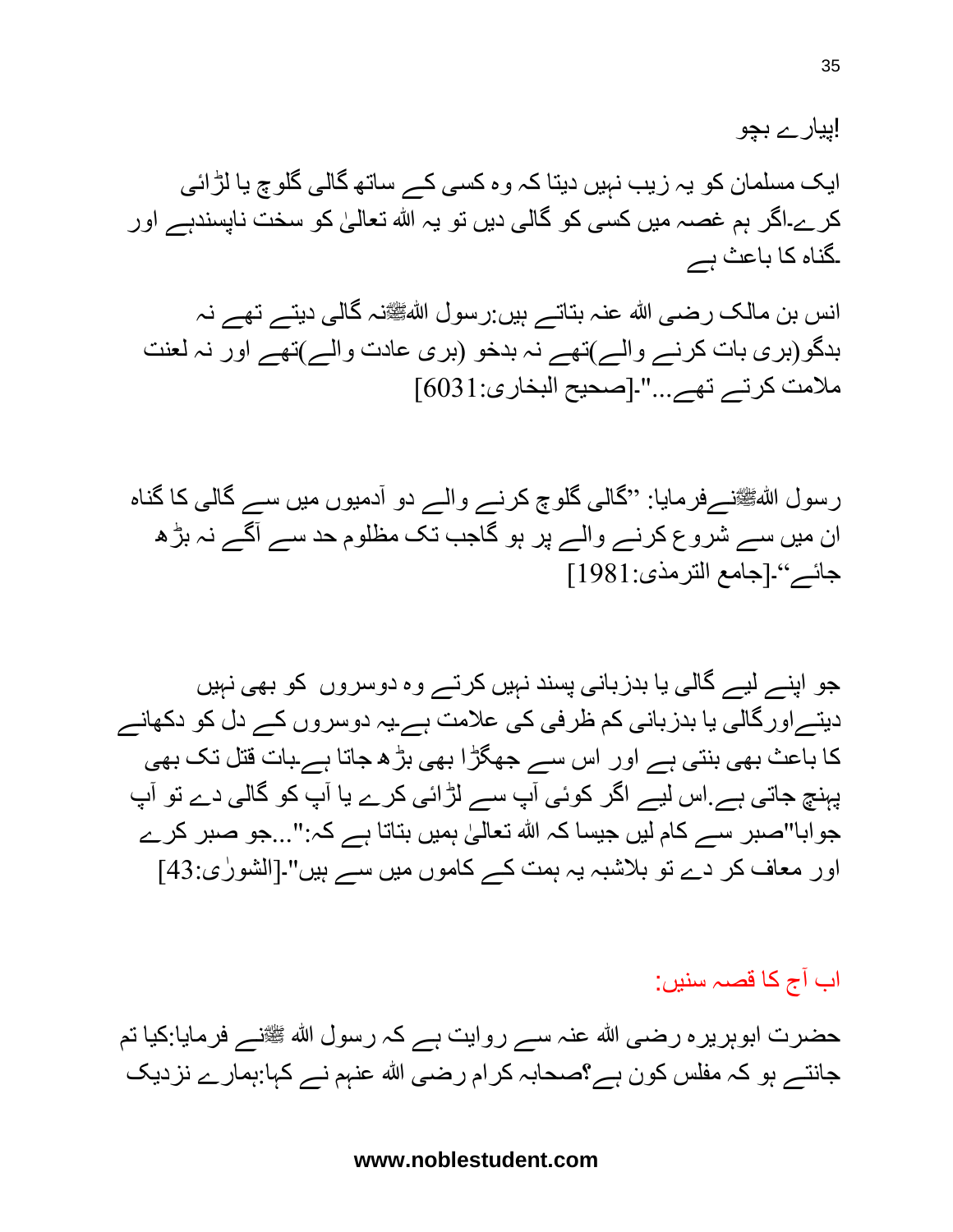مفلس وہ شخص ہے جس کے پاس نہ درہم ہونہ کوئی سازوسامان۔آپﷺنے فرمایا:میری امت کا مفلس وہ شخص ہے جو قیامت کے دن نماز ،روزہ اور زکوٰۃ لے کر آئے گا اور اس طرح آئے گا کہ)دنیا میں(اس نے کسی کو گالی دی ہو گی،کسی پر بہتان لگایا ہو گا،کسی کا مال کهایا ہو گا،کسی کا خون بہایا ہو گا اور کسی کو مارا ہو گاتو اس کی نیکیوں میں سے اس کو بهی دیا جائے گا اور اگر اس پر جو ذمہ ہے اس کی ادائیگی سے پہلے اس کی ساری نیکیاں ختم ہو جائیں گی تو ان کے گناہوں کو لے کر اس پر ڈاَل جائے گاپهر اس کو جہنم میں پهینک دیا جائے گا۔[بحوالہ صحیح مسلم:6579]

عملی نکات:

۔ کبهی بهی کسی کو گالی نہ دیں، نہ ہی کسی برے نام سے پکاریں، نہ کسی کا 1 ۔مذاق اڑائیں یالڑائی کریں

۔ اگر کوئی زبردستی آپ سے لڑائی کرنے کی کوشش کرے یا گالی دے تو الله 2 ۔کی خاطر اس کو چهوڑ دیں

۔اے هللا! ہمارے ہاته اور ہماری زبان سے دوسروں کو محفوظ رکهنا۔ آمین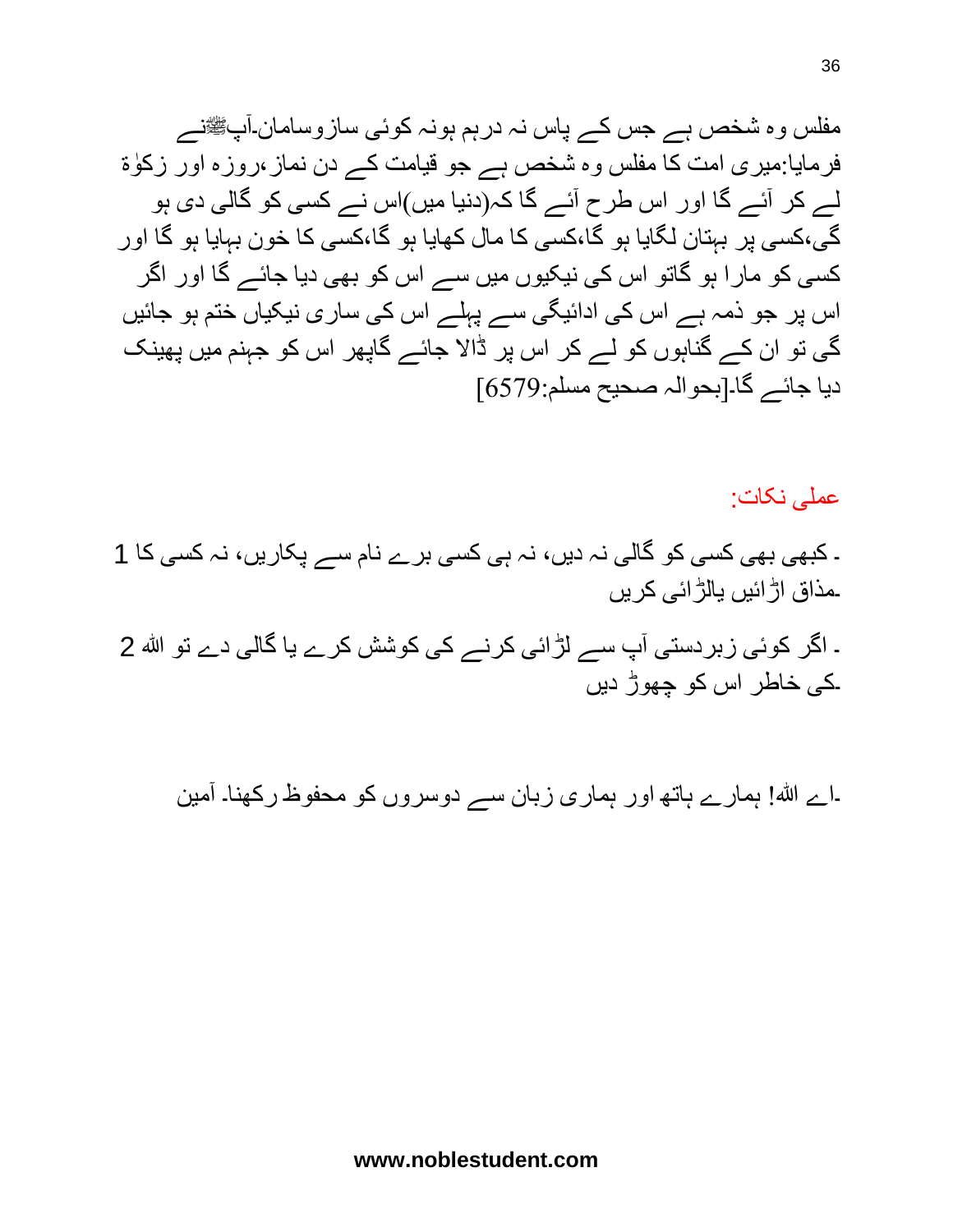حدیث نمبر 33

# قَالَ رَسُوۡلُ اللّٰهِﷺ: "اَلَّوَالِدُ اَوۡسَطُ اَبۡوَابِ الۡجَنَّةِ"۔

"باپ جنت کا سب سے بہتر دروازہ ہے"۔ ]سنن الترمذی1900:[

پیارے بچو! اللہ تعالٰیٰ نےجو بے شمار نعمتیں ہمیں دی ہیں ان میں سے ایک نعمت والد کا ا<br>ا رشتہ ہے۔عام طور پر والد بچوں سے ویسا َلڈ پیار نہیں کرتے جیسا کہ ایک ماں کرتی ہے لیکن والد کی ساری محنت و مشقت اپنے بچوں کے لیے ہی ہوتی ہے۔وہ کبهی کبهار آپ کو ڈانٹتے بهی ہوں گے،کچه کاموں سے روکتے یا سختی بهی کرتے ہوں گے اور آپ کو برا لگتا ہوگا۔مگر یہ یاد رکهیں کہ وہ ان سب کاموں جن سے وقت، پیسہ یا صحت برباد ہوتی ہے آپ کو اس لیے منع کرتے ہیں کہ وہ آپ کی بهالئی چاہتے ہیں۔اگر آپ کے دل میں ان کی ڈانٹ پر غصہ آتا ہے تو ان بچوں سے مل کر دیکهیں جن کے والد ان کے پاس نہیں۔

ماں اور باپ وہ پیارے رشتے ہیں جن کے لیے قرآن مجید میں بہت سی دعائیں بتائی گئی ہیں جیسا کہ:

"رَبَّنَا اغْفِرۡ لِیۡ وَ لِوَالِدَیَّ..."۔

"اے ہمارے رب!بخش دے مجهے اور میرے والدین کو"۔]ابراہیم41:[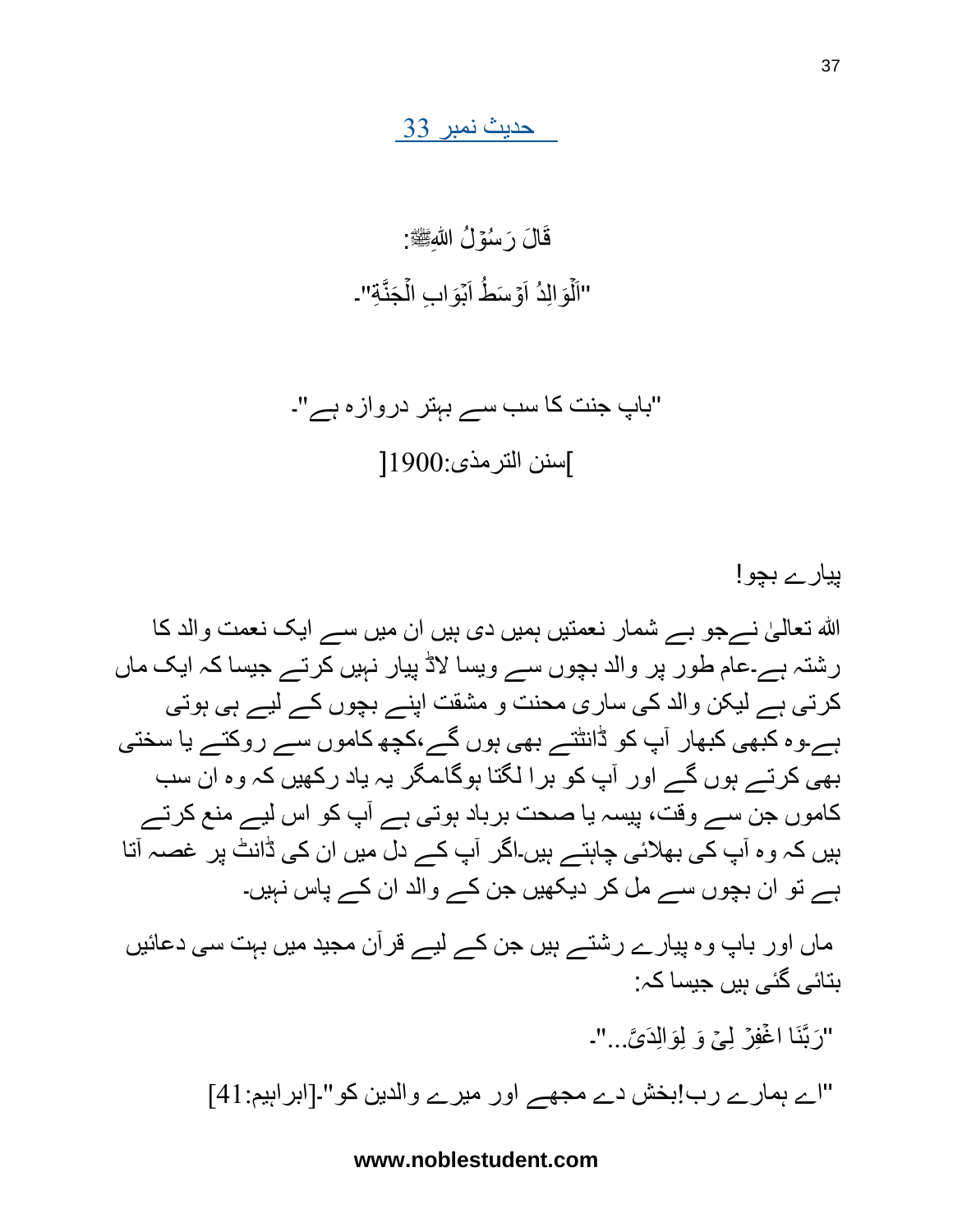ینِ ۡی َصِغۡی را"۔ ]بنی اسرائیل24:[ َربَّٰ "َّر ِِّب اۡر َحۡمُهَما َکَما ) یہ آیت ہم حدیث 31 میں یاد کر چکے ہیں(

بہت سی احادیث مبارکہ سے بهی والد کی اہمیت کے متعلق معلوم ہوتا ہے،جیسا کہ:

1۔ تو اور تیرا مال تیرے باپ کا ہے۔]سنن أبن ماجہ2291:[ 2۔اس میں کوئی شک نہیں کہ تین پکاریں(بددعائیں)مقبول ہیں۔والد کی بددعا،مسافر کی بددعا اور مظلوم کی بددعا۔ ]سنن أبی داؤد1536:[ 3۔ رب کی خوشنودی،والد کی خوشنودی میں ہے اور رب کی ناراضگی یا غضب والد کی ناراضگی یا غضب میں ہے۔ ]سنن الترمذی1899:[

عملی نکات: امام غزالی رحمتہ الله کہتے ہیں کہ بیٹے کو باپ کے ساتھ یہ ادب اختیار کرنا چاہیے کہ: 1 ۔ان کی بات سنے اور جب وہ کهڑے ہوں تو وہ بهی کهڑا ہو جائے۔ 2۔ ان سے آگے نہ چلے۔ 3۔ اپنی آواز ان کی آواز سے بلند نہ کرے۔ 4۔ان کے لیے دعا کرتے رہیں۔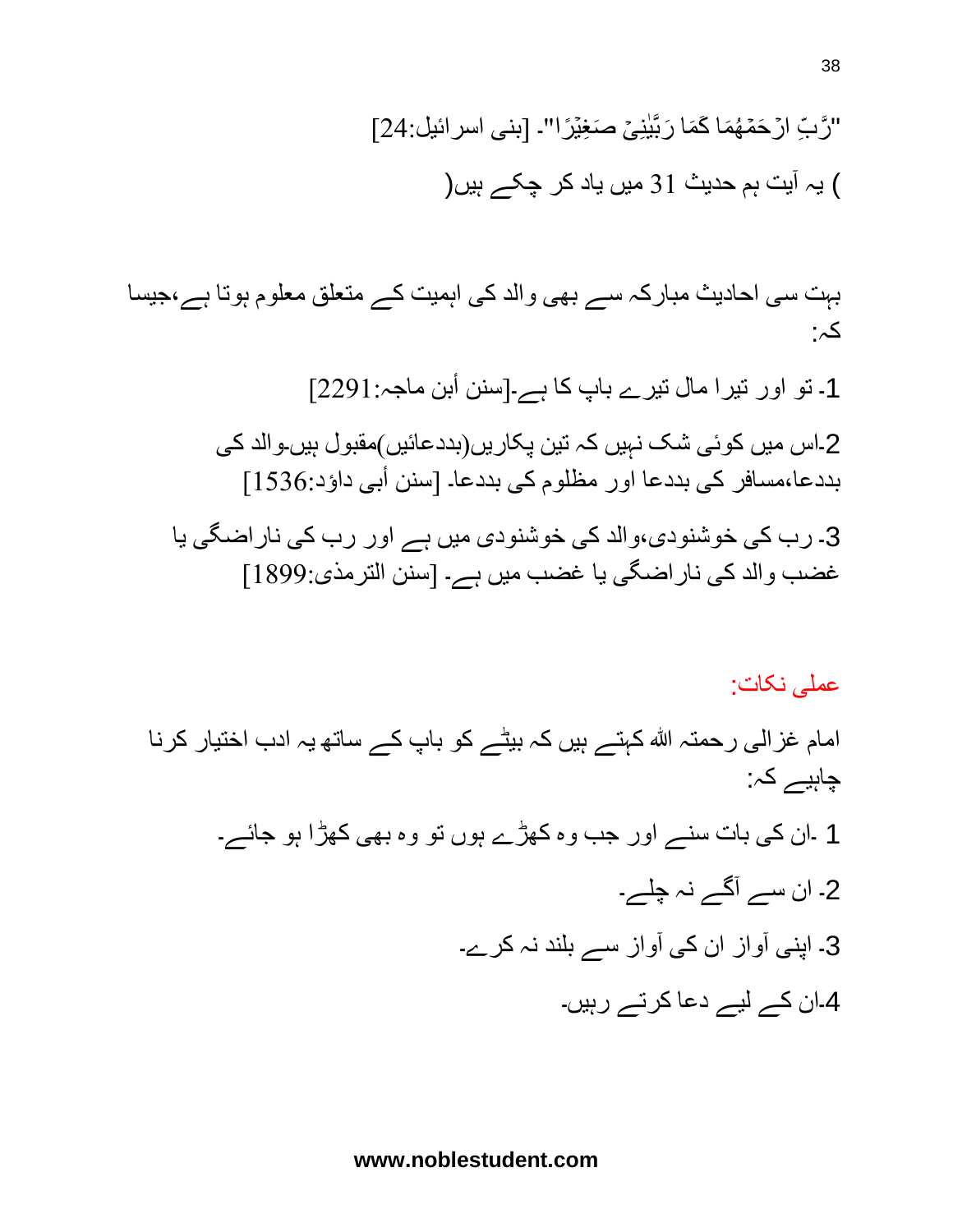اے هللا!ہمیں اپنے والدین کا فرماں بردار رکهنا۔ آمین

#### حدیث نمبر 34

# قَالَ رَسُوۡلُ اللّٰهِ ﷺ: "مَنْ مَّاتَ لَا يُشْرِكُ بِاللهِ شَيْئًا دَخَلَ الْجَنَّةَ "۔

 "جو شخص اس حال میں فوت ہوا کہ وہ هللا کے ساته کچه بهی شرک نہیں کرتا تهاوہ جنت میں داخل ہو گا"۔ ]صحیح البخاری7487:[

پیارے بچو! اس حدیث سے یہ معلوم ہوا کہ جنت میں جانے کے لیے شرک سے بچنا انتہائی ضروری ہے۔اس لیے مسلمان کے لیے یہ جاننا َلزم ہے کہ شرک ہےکیا؟

اس سے مراد یہ ہے کہ اس بات پریقین رکھنا کہ الله کے علاوہ بھی کوئی خالق،مالک،مددگار، مشکل کشا،سننے واَل یا عبادت کے َلئق ہے۔اس دور میں شرک کی کئی مثالیں عام ہیں اور انجانے میں کئی لوگ اس کا شکار ہیں۔الله کے حکم کی بجائے دوسروں کا حکم ماننا، قبر والے سے مانگنا،چادر چڑهانا یاان بزرگوں کے نام پر دیگیں دینا وغیرہ.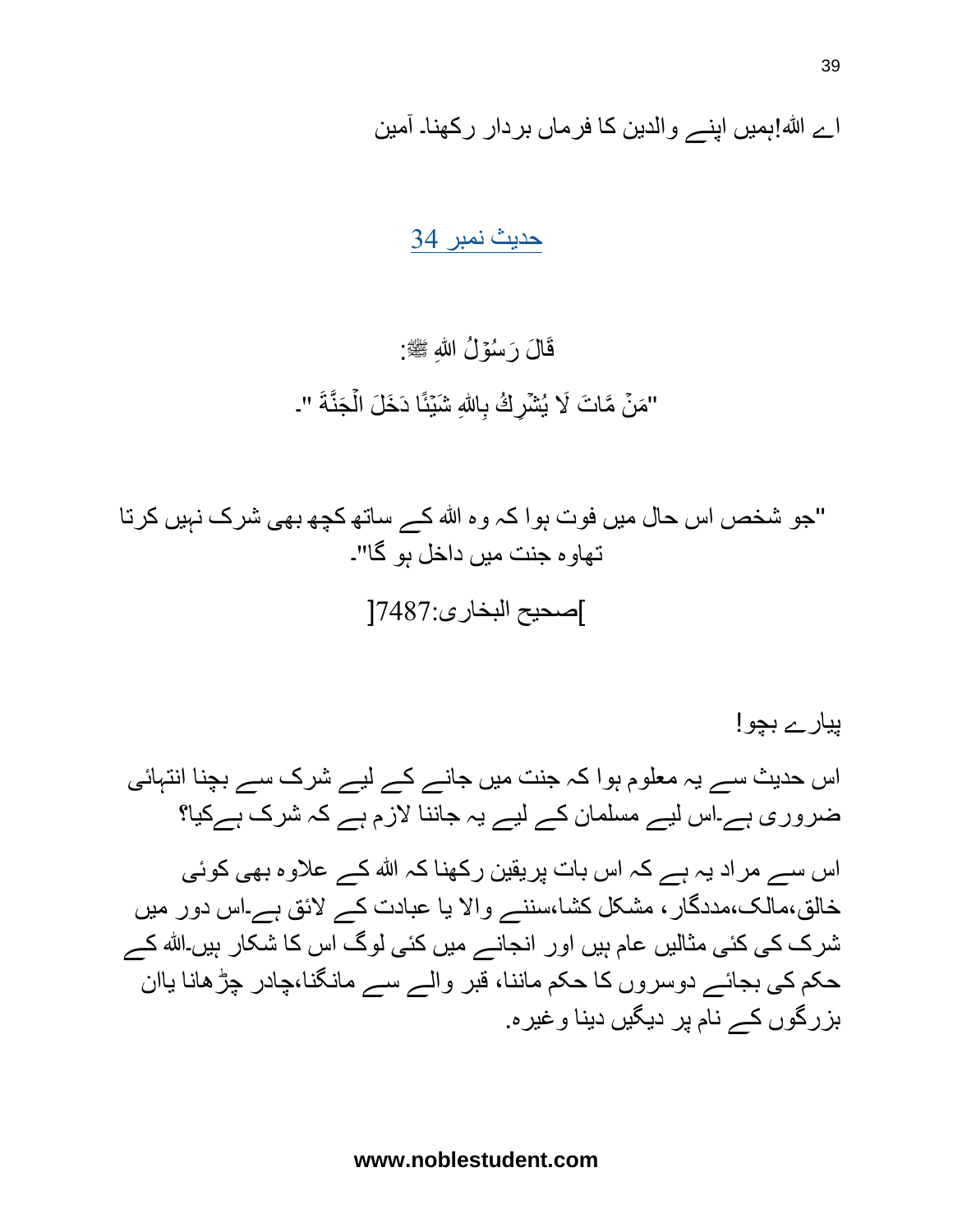ایک اور جگہ الله تعالیٰ فرماتا ہے : ֧<u>֚</u>

"بے شک هللا یہ)گناہ(ہرگز نہیں بخشےگا کہ اس کے ساته شرک کیا جائے اور وہ اس کے سوا جسے چاہے معاف کر دیتا ہےاور جو هللا کے ساته شرک کرتا ہےتو وہ یقینا بہت دور کی گمراہی میں جا پڑا"۔]النساء116:[

نبی کریمﷺنے بھی بےشمار احادیث میں شرک سے بچنے کی تلقین کی ہے۔ 1۔ تباہ کر دینے والی چیز هللا کے ساته شرک کرناہے..."]صحیح البخاری5764:[

2۔ سب سے بڑا گناہ الله کے ساتھ شرک کرنا ہے۔[بحوالہ صحیح البخاری:5976]

پیارے بچو! جان لیں کہ دعا اورپکار صرف الله سے اورنذر ،نیاز ،قربانی صرف اور صرف الله کے لیےجائز ہے۔اگر غیر الله کے لیے یہ عمل کیا گیا تو یہ شرک میں شمار ہو گا۔

# اب آج کا قصہ پڑهیں: جب یہ آیت نازل ہوئی: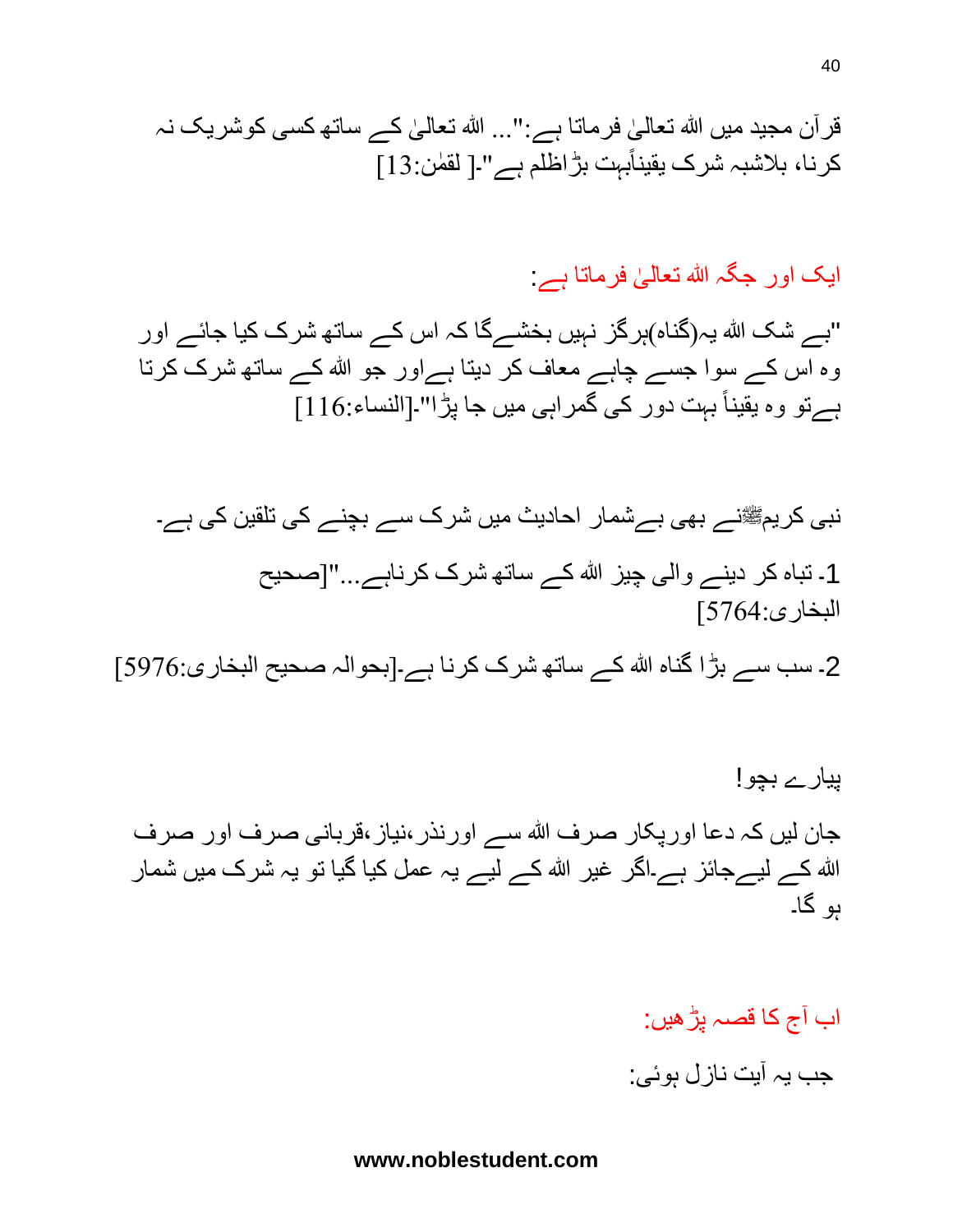" اَلَّذِيۡنَ اٰمَنُوۡٓا وَ لَمۡ يَلۡبِسُوۡٓا اِيۡمَانَـہُمۡ بِظُلَمِ..."۔ [الانعام:82] ו<br>ו وہ لوگ جو ایمان َلئے اور انہوں نے اپنے ایمان کو ظلم سے نہیں مالیا )آلودہ کیا)." ...

اس آیت سے رسول اللهﷺکے صحابہ (کرام رضی الله عنہم) بہت گهبرائے اور عرض کرنے لگے:ہم میں سے کون ایسا ہوگا جس نے اپنے ایمان کو ظلم سے ملایا نہیں ہوگا؟رسول اللهﷺنے فرمایا:"آیت میں ظلم سے مراد وہ نہیں جو تم نے سمجها ہے۔کیا تم نے لقمان کی وہ نصیحت نہیں سنی جو انہوں نے اپنے بیٹے کو کی تهی کہ:

"اَنَّ الشِّرِّكَ لَظُلِّمٌ عَظِيِّمٌ"۔

 "بالشبہ شرک کرنا بہت بڑا ظلم ہے"۔]صحیح البخاری4776:[ عملی نکات:

1۔ شرک کے بارے میں تفصیلی علم حاصل کرنا ہر مسلمان کے لیے ضروری ہے۔

2۔ مدد،دعا،پکار صرف اور صرف الله سے کرنی چاہیے۔

اے هللا!ہمیں شرک سے محفوظ رکهنا۔ آمین۔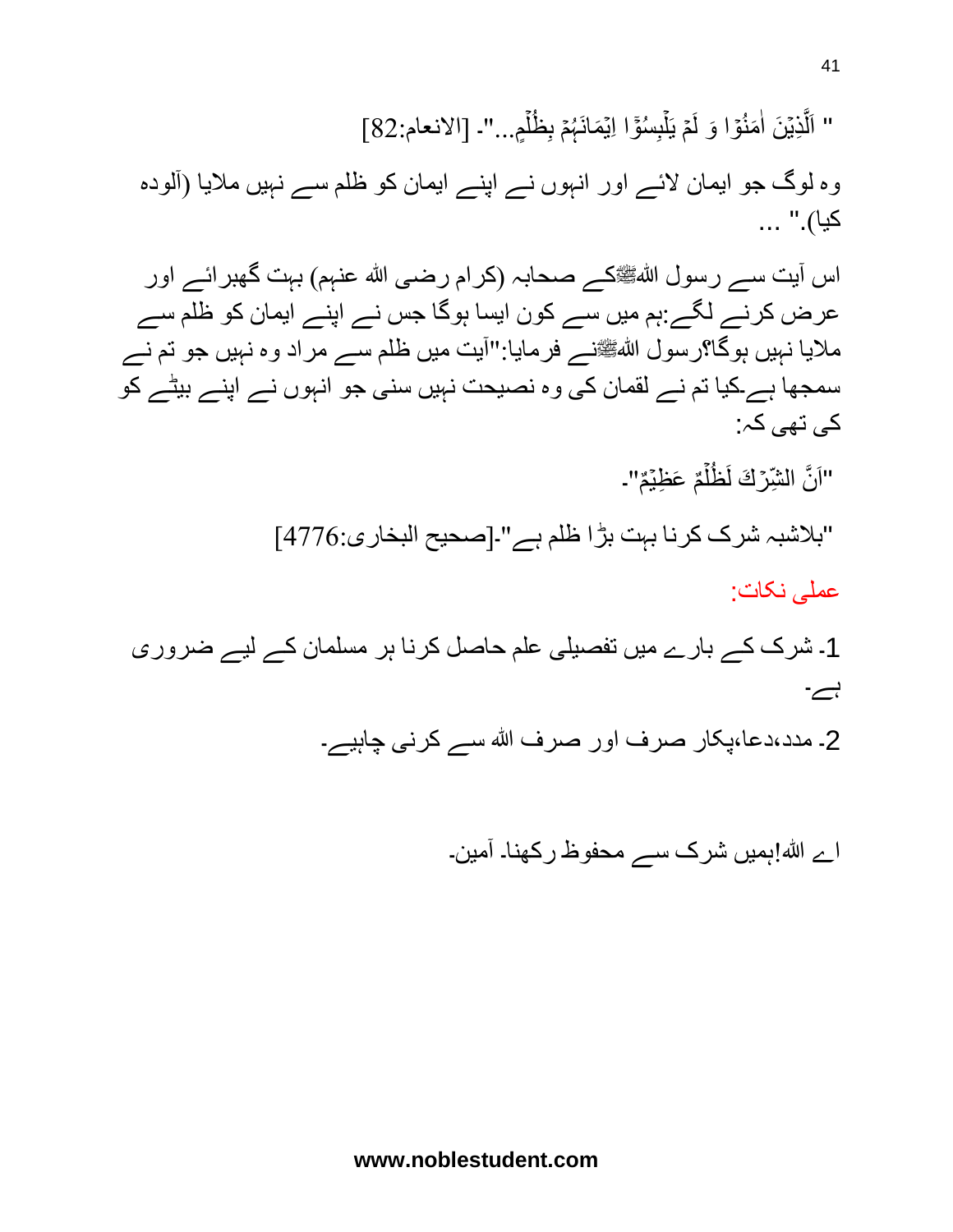#### حدیث نمبر35

#### قَالَ رَسُوۡلُ اللّٰهِ ﷺ: "اَلْيَدُ الْعُلّْيَا خَيْرٌ مِّنَ الْيَدِ السُّفَلٰى"۔ ٰ ْ

"اوپر واَل ہاته،یعنی دینے واَل،نیچے والے ہاته،یعنی لینے والے سے بہت بہتر ہے"۔ ]صحیح البخاری: 1427[

# پیارے بچو! اس حدیث میں ہمیں دو باتیں معلوم ہو رہی ہیں، ایک: ہمیں دینے یعنی دوسروں کی مدد کرنے کی فضیلت بتائی جا رہی ہے۔

دوسرا: ہمیں اس بات سے خبردار کیا جا رہا ہے کہ غیرضروری طور پر کسی سے کچھ(دنیاوی ضرورت جو وہ پوری کرنے پر اختیار رکھتے ہیں) نہ مانگیں۔ ہمیں اپنی ہر ضرورت هللا کو ہی بتانی چاہیئے اور وہی ہے جو کوئی سبب بنا کر ہماری ضرورت کو پورا کرے گا۔ ان شاءهللا۔

رسول اللهﷺ فرماتے ہیں:" تم میں سے کوئی شخص صبح کو نکلے اپنی پشت پر لکڑیاں اکھٹی کر لائے (یعنی محنت مزدوری کرے)اور اس سے صدقہ کرے اور لوگوں)کے عطیوں(سے بے نیاز ہوجائے، وہ اس سے بہترہے کہ کسی آدمی سے مانگے ، وہ(چاہے تو) اسےدے یا( چاہے تو)محروم رکھے۔۔۔" ۔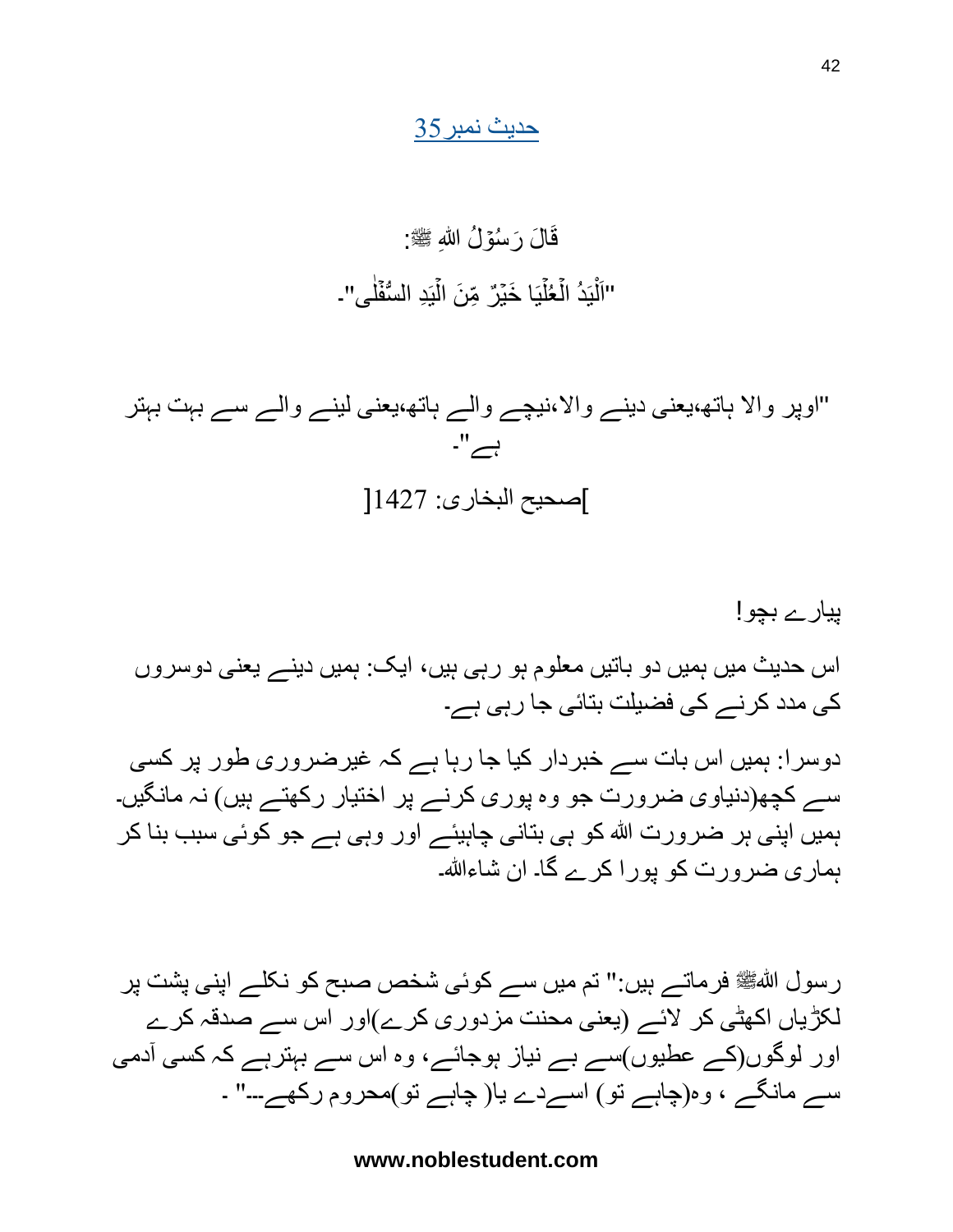]بحوالہ صحیح مسلم2400:[

الله تعالٰی تین باتوں کو پسند نہیں کرتا اور ان میں سے ایک لوگوں سے بہت مانگنا ہے۔ [بحوالہ: صحیح البخاری1477:[

آج کا قصہ سنیں:

حکیم بن حزام رضی الله عنہ کہتے ہیں کہ میں نے رسول الله ﷺ سے مانگا تو آپ ﷺ نے مجهے دیا، پهر مانگا تو پهر دیا، پهر مانگا تو پهر دیا، پهر آپﷺ نے فرمایا: "حکیم! بے شک یہ مال ہرا بهرا میٹها ہے، جو اسے خوش دلی سے لے لے گا تو اسے اس میں برکت نصیب ہو گی، اور جو اسے حریص (لالچی) بن کر لے گا اسے اس میں برکت حاصل نہ ہو گی، اور اس کی مثال ایسے ہی ہے جو کھاتا ہے لیکن آسودہ (خوشحال)نہیں ہوتا، اور اوپر کا ہاتھ( دینے والا )نیچے کے ہاتھ ( لینے والے )سے بہتر ہے"، حکیم رضی الله عنہ کہتے ہیں: میں نے عرض کیا: الله کے رسولﷺ! قسم ہے اس ذات کی جس نے آپ ﷺ کو حق کے ساتھ بھیجا ہے! آپ کے بعد میں کسی سے کچھ نہ لوں گا یہاں تک کہ دنیا سے رخصت ہو جاؤں، پھر ابوبکر رضی الله عنہ یا عمر رضی الله عنہ نے بھی انہیں کچھ دینے کے لیے بلایا تو اسے بھی قبول کرنے سے انکار کر دیا۔ رسول اللهﷺ کے بعد حکیم رضی هللا عنہ نے کسی شخص کے مال سے کچه نہیں لیا یہاں تک کہ وہ دنیا سے رخصت ہو گئے۔ ]بحوالہ جامع الترمذی2463:[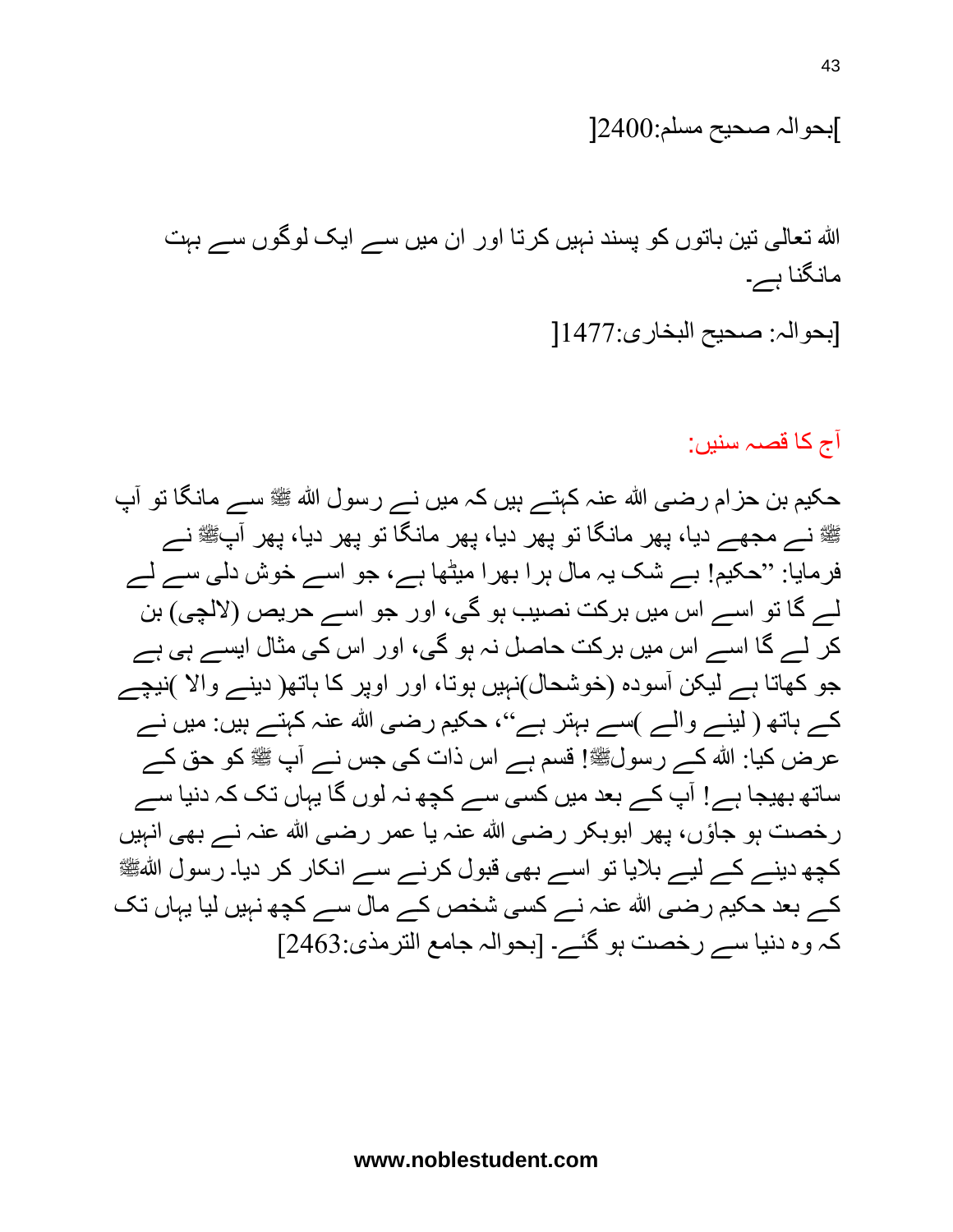عملی نکات: 1۔ حتی اَلمکان کوشش کریں کہ کسی سے نہ مانگیں۔ 2۔ کوشش کریں کہ کسی ضرورت مند کی مدد کر دیا کریں کیوں کہ دینے واَل ہاته هللا کو پسند ہے، چاہے چهوٹی سی چیز ہی ہو۔

اے هللا! ہمیں ہمیشہ دینے والوں میں شامل رکهنا۔ آمین

### حدیث نمبر 36

قَالَ رَسُوۡلُ اللّٰهِﷺ:

"مَنْ لَّا يَرۡحَمِ النَّاسَ،لَا يَرۡحَمۡهُ اللّٰهُ عَزَّ وَجَلَّ"۔

"جو لوگوں پر رحم نہیں کرتا،الله عزّوجل بھی اس پر رحم نہیں کرے گا"۔ ]صحیح مسلم2319:[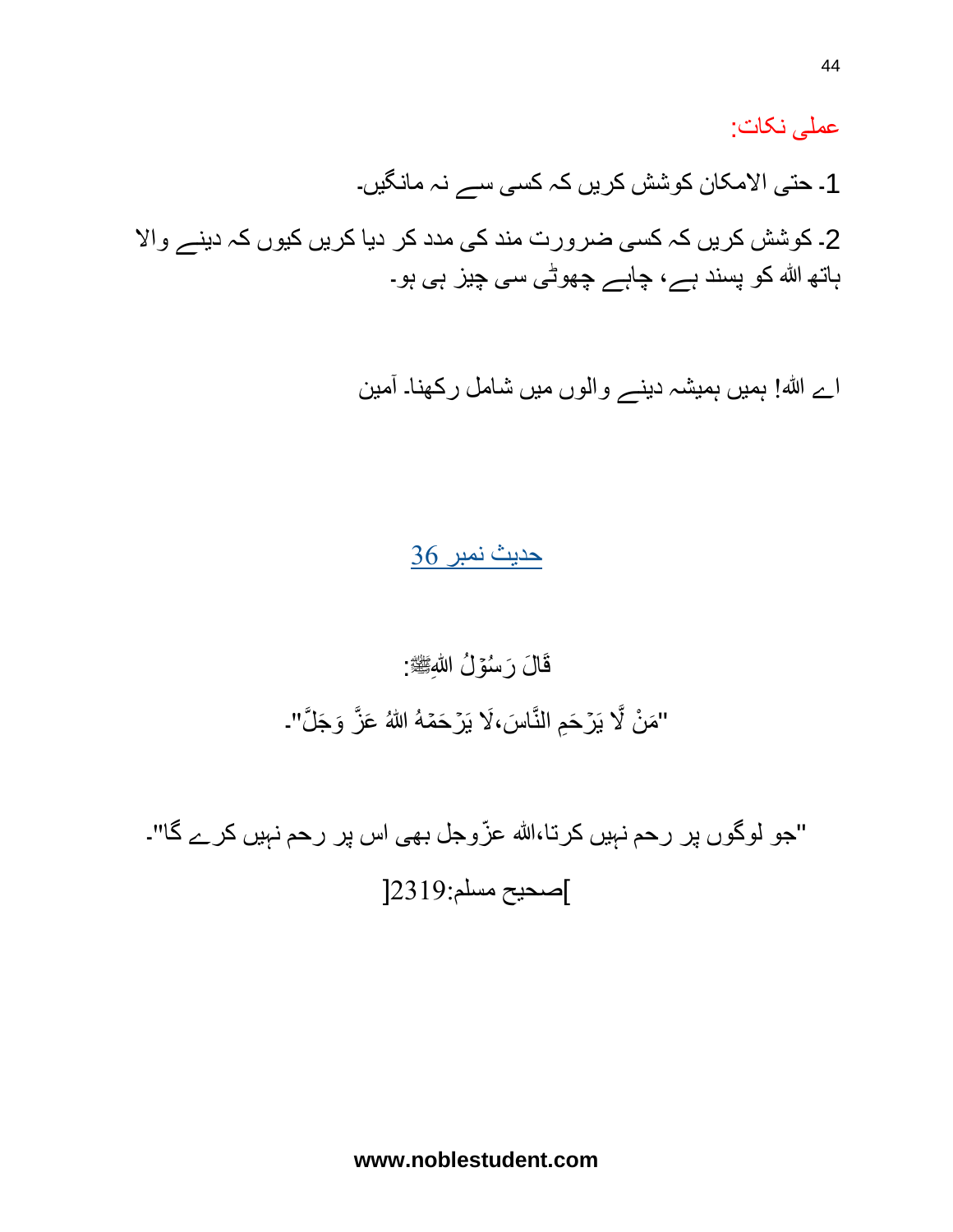ر حم کی صفت الله الرحیم کو بہت پسند ہے۔الله تعالٰیٰ نے ہمار ے پیار ے نبی ֡**֡** محمدﷺ کو رحمت للعالمین بنا کر بھیجا یعنی صرف مسلمانوں کے لیے نہیں بلکہ پوری دنیا کے لیے رحمت بنایا. قرآن مجید میں الله تعالیٰ فرماتا ہے:"محمد(ﷺ)الله کے رسول ہیں اور جو لوگ ان ֧<u>֓</u>

کے ساته ہیں وہ کفار پر سخت اور آپس میں رحیم ہیں"۔]الفتح29:[

نبی کریمﷺنے فرمایا:

"صرف بدبخت ہی)کے دل(سے رحم ختم کیا جاتا ہے"۔]جامع الترمذی1923:[

انسان اکیال نہیں رہ سکتا،اسے دوسروں کا ساته ضرور چاہیے اور جب مل جل کر رہتے ہیں تو ناخوشگواری بهی آجاتی ہے۔جس سے آپس کے تعلقات بهی خراب ہو جاتے ہیں اس بات پر سب سے زیادہ خوشی ابلیس کو ہوتی ہے۔اگر تب ہم ایک دوسرے کے جذبات کا خیال رکھیں،رحم اور درگزر سے کام لیں تو الله تعالٰیٰ بھی ہم پر رحم کرے گا۔ان شا ءالله ا<br>ا

اب آج کا قصہ سنیں:

ایک دیہاتی نبی کریمﷺ کی خدمت میں حاضر ہوا اور کہا آپ لوگ بچوں کو بوسہ دیتے ہیں،ہم تو انہیں بوسہ نہیں دیتے۔نبی کریمﷺنے فرمایا:" اگر الله نے تمہارے دل سے رحم نکال دیا ہے تو میں کیا کر سکتا ہوں"۔]صحیح البخاری5998:[

پیارے بچو!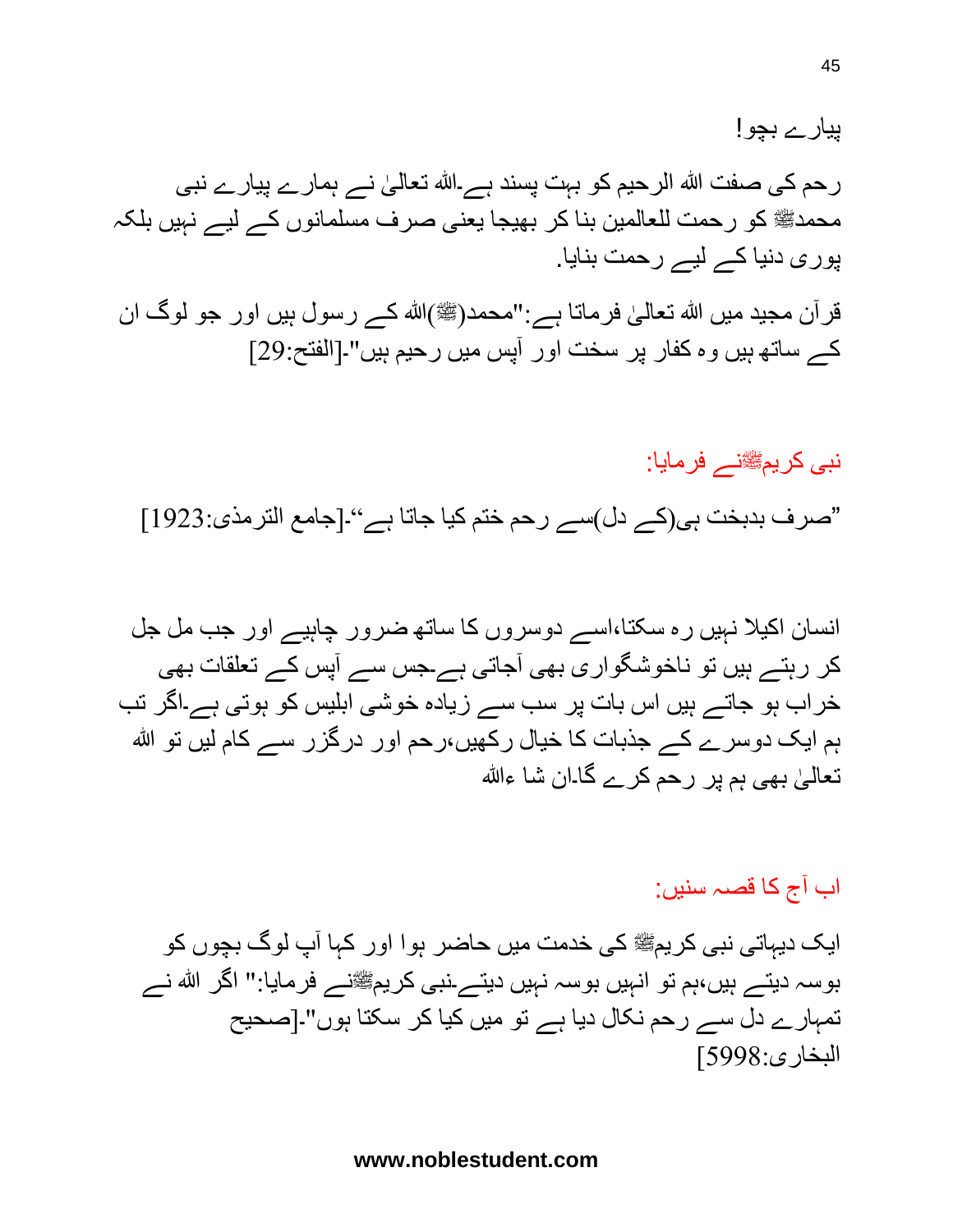عملی نکات: 1۔ ایک دوسرے پر رحم کرنا ہے. 2۔ کوئی تکلیف بھی دے تو یہ سوچ کر درگزر کر دیں کہ ایسا کرنے سے ﷲ بهی آپ پر رحم کرے گا۔ اے هللا! ہمیں ہمیشہ سب پر رحم کرنے واَل بنا۔ آمین

> حدیث نمبر 37 قَالَ رَسُوۡلُ اللّٰهِﷺ: "خَيۡرُ كُمْۚ۞ مَنۡ تَعَلَّمَ الۡقُرۡاَنَ وَعَلَّمَهُ-" َّ م<br>م َّ

"تم میں سے بہترین وہ ہے جو قرآن (کریم) سیکھے اور دوسروں کو اس کی تعلیم دے"۔ ]صحیح البخاری5027:[

پیارے بچو! قرآنِ کریم الله تعالٰیٰ کا بہترین کلام اور آخری آسمانی کتاب ہے۔اس کو خود ا<br>ا سیکهنا اور دوسروں کوسکهانا َلزم ہے.اس لیے کہ قیامت تک آنے والی تمام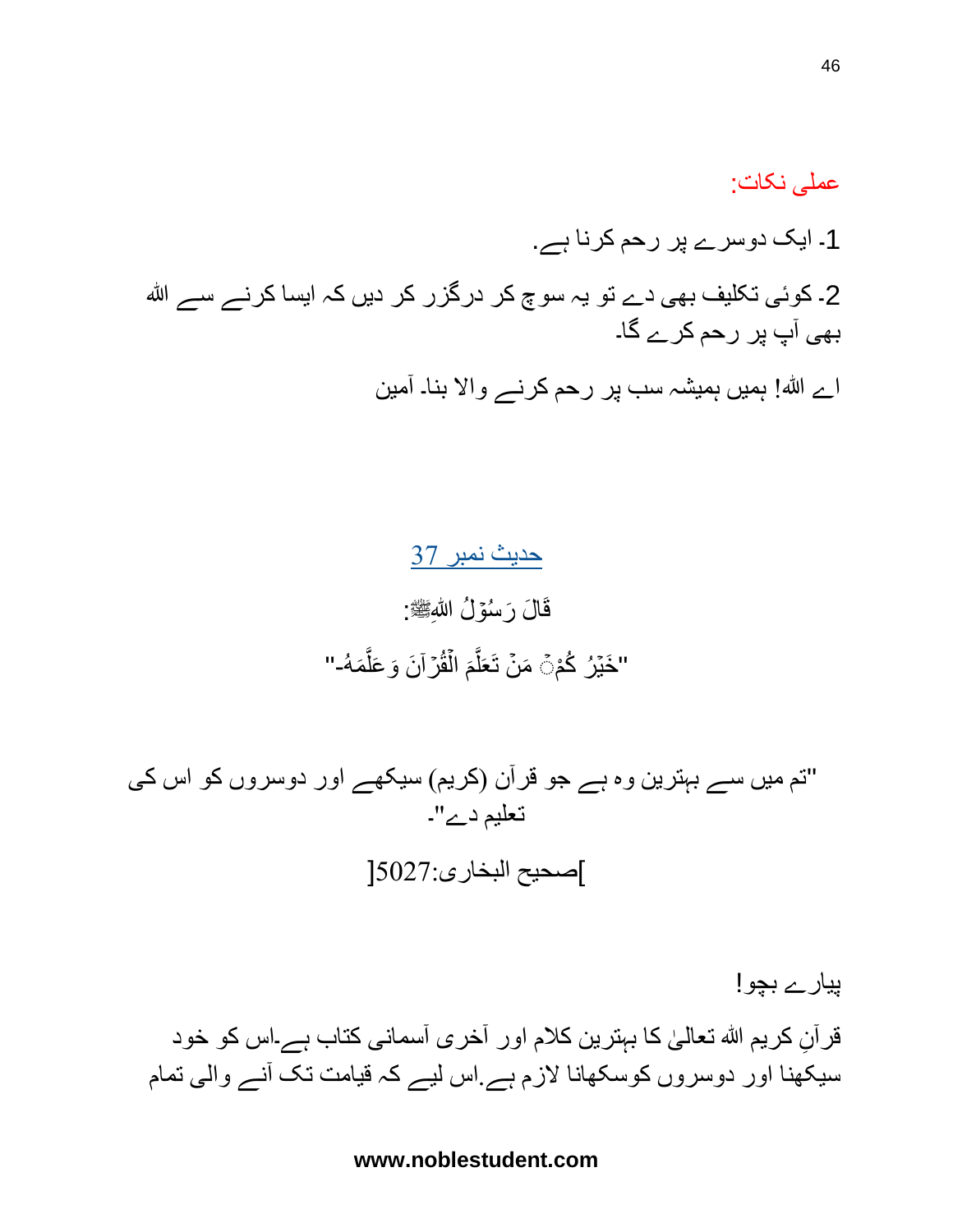انسانیت نے اسی قرآنِ مجید سے راہ نمائی حاصل کرنی ہے۔یہ کسی خاص امت یا خاص لوگوں کے لیے نہیں بلکہ تمام دنیا کے انسانوں کے لیے بهیجا گیا ہے۔ اور یہ بھی جان لیں کہ الله تعالیٰ نے ہمیں قر آن مجید اس لیے نہیں دیا کہ ہم اس ֝**֝** کو الماری اونچی جگہ رکه دیں اور پڑهیں ہی نا جب کہ اس سے نہ صرف سیکهنا ہےبلکہ اسےروزانہ سمجه کر پڑهنا، اس کا فہم حاصل کرنا اور سب سے زیادہ ضروری اس پر عمل کرنا ہے۔پهر دوسروں کو بهی پڑهانے اور سکهانے کی کوشش کرنی ہے۔ان شاءهللا

پیارے بچو! ایک بات نہ بهولیں کہ بہترین علم کتاب هللا یعنی قرآن مجید کا سیکهنا ہے۔ قرآن مجید میں ہے کہ:

1۔"... کیا جو علم رکهتے ہیں اور وہ جو علم نہیں رکهتے، برابر ہو سکتے بیں..."۔[الزّمر:9]

نبی کریمﷺنے فرمایا:

''اس شخص کی مثال جو قرآن پڑهتا ہے اور وہ اس کا حافظ بهی ہے،مکرم اور نیک لکھنے والے(فرشتے) جیسی ہے... "۔ [صحیح البخاری:4937]

رسول اللهﷺنے فرمایا: "جس نے کتاب الله کا ایک حرف پڑ ها اسے اس کے بدلے ایک نیکی ملے گی اور ایک نیکی دس گنا بڑها دی جائے گی،میں نہیں کہتا $\langle\langle\cdot|\rangle$ ایک حرف ہے بلکہ $\langle\langle\cdot|\rangle$ ایک حرف ہے اور  $\langle\cdot|\rangle$ م»ایک حرف ہے اور «میم»ایک حرف ہے"۔ ]سنن الترمذی2910:[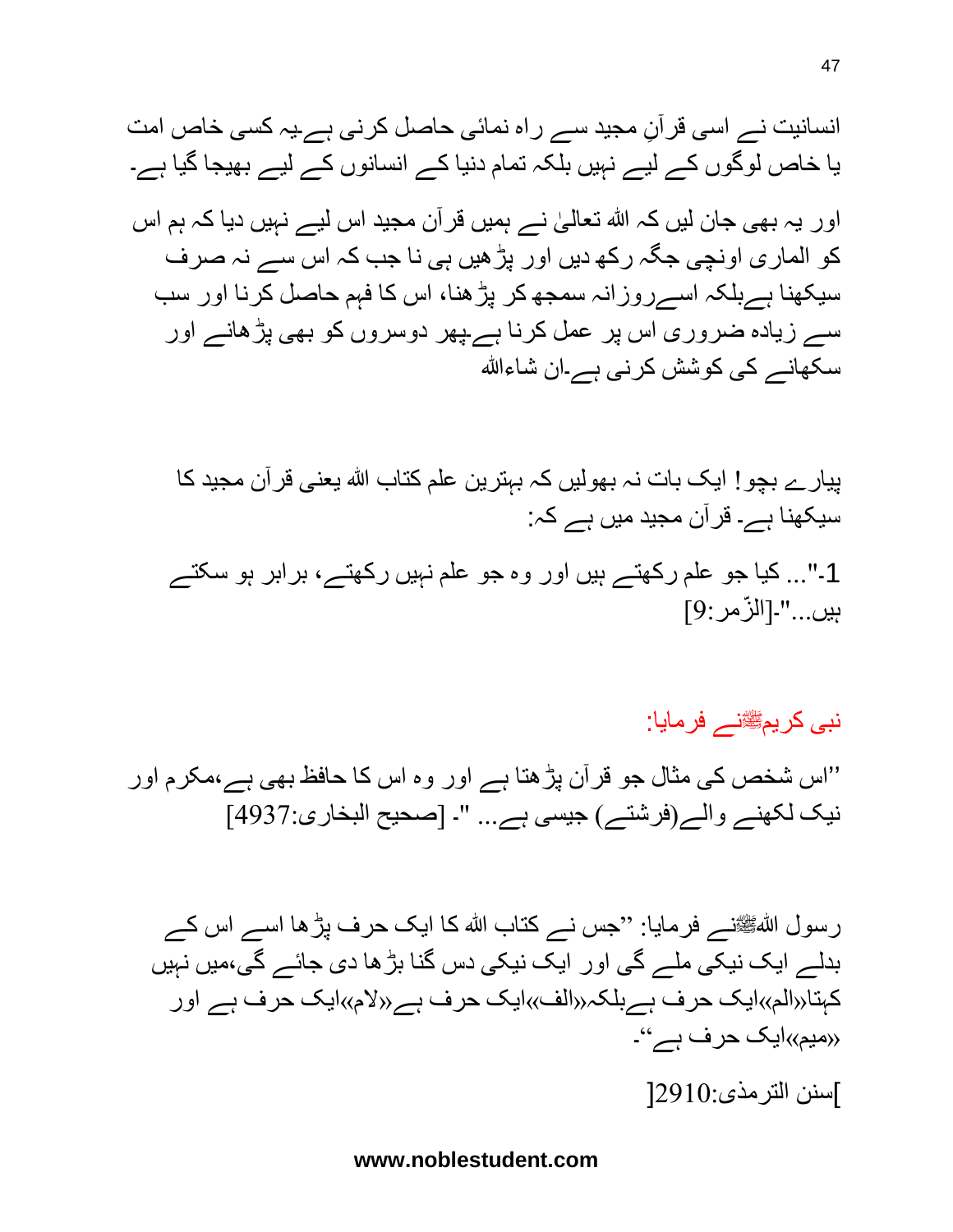قرآن مجید پڑهانے والے کی بهی هللا کے ہاں بہت عزت اور قدر ہے۔ان کا پڑهایا گیا ہر لفظ ان کےلیے صدقہ جاریہ بنے گا۔ ہمیں بهی چاہیےکہ ہم اپنے مولوی صاحب،یا جو معلمہ ہمیں قرآن پڑهاتی ہیں ان کا بہت احترام کریں۔وہ ایسے کہ ان کو ہمارا انتظار نہ کرنا پڑے۔جب وہ آئیں تو سالم کریں اور ان کی احترام ی دنیا کا بہترین علم سکها رہا ٰ سے بٹهائیں کیوں کہ ان کی وجہ سے ہمیں هللا تعال ہے۔

اب آج کا قصہ سنیں:

رسول اللهﷺ کے سامنے دو آدمیوں کا ذکر کیا گیا،ان میں سے ایک عابد(عبادت کرنے والا) تها اور دوسرا عالم،تو رسول اللهﷺنے فرمایا:"عالم کی فضیلت عابد پر ایسی ہے جیسے میری فضیلت تم میں سے ایک عام آدمی پر ہے" رسول اللهﷺنے فرمایا:"الله اور اس کے فرشتے اور آسمان اور زمین والے یہاں تک کہ چیونٹیاں اپنے سوراخ میں اور مچهلیاں اس شخص کے لیے جو نیکی و بهالئی کی تعلیم دیتا ہے خیر و برکت کی دعائیں کرتی ہیں۔

فضیل بن عیاض رحمتہ الله کہتے ہیں،(ملكوت السموات»( عالم بالا ) میں عمل کرنے والے عالم اور معلم کو بہت بڑی اہمیت و شخصیت کا مالک سمجها اور پکارا جاتا ہے۔ ]جامع الترمذی2685:[

عملی نکات: 1۔ہم آج سے ہی قرآن مجید تجویدکے ساته سیکهنے کا خاص اہتمام کریں گے۔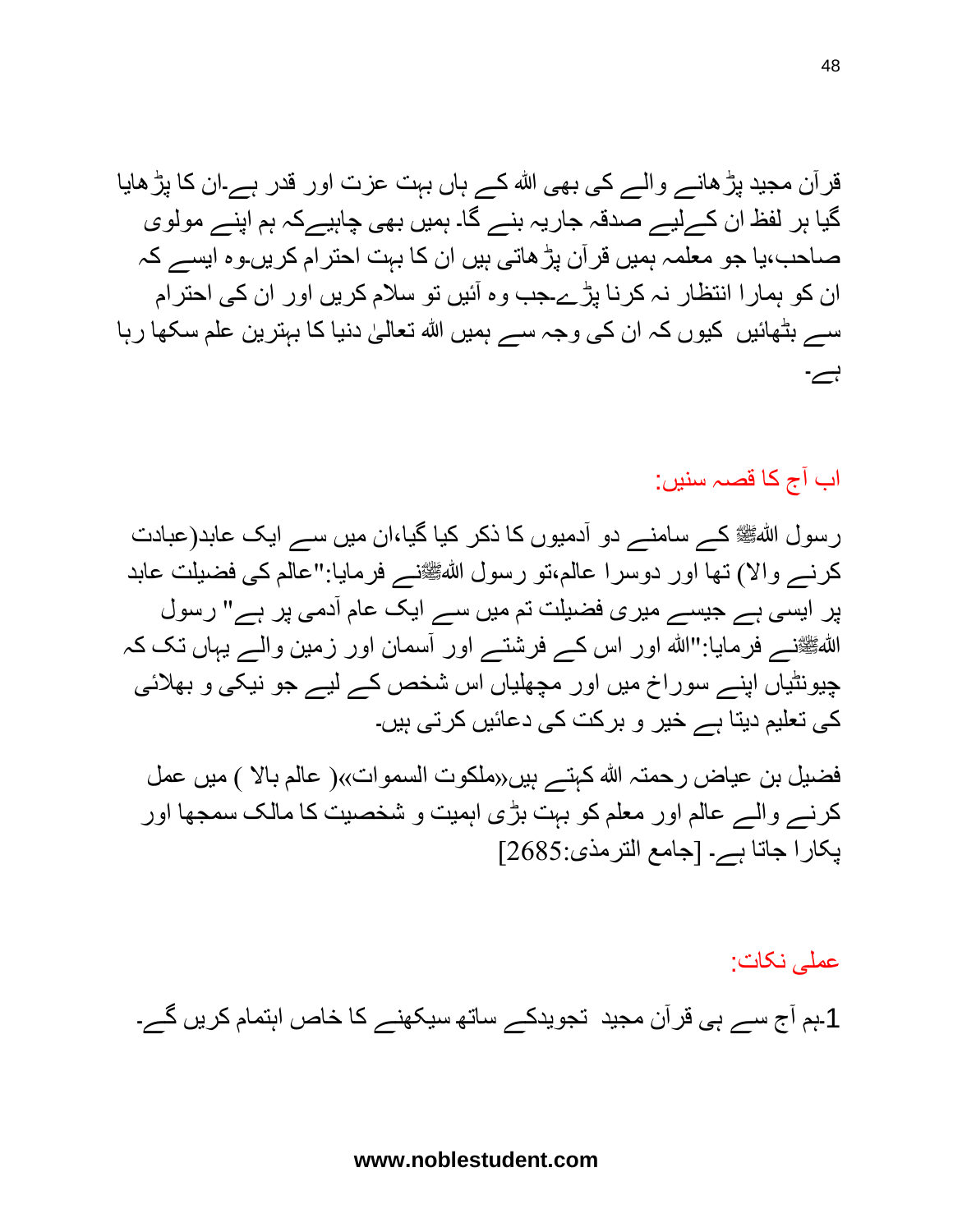49

2۔ خود سیکهنے کے بعد دوسروں کو بهی اس کی تعلیم دیں گے تا کہ ہم بهی بہترین لوگوں میں شامل ہو سکیں۔

اے هللا!ہمارے لیے قرآن کو سیکهنا،سمجهنااور سکهانا آسان کر دے۔آمین۔

حدیث نمبر38 قَالَ رَسُوۡلُ اللّٰهِﷺ: " طَلَبُ الۡعِلۡمِ فَرِيضَةٌ عَلَى كُلِّ مُسۡلِمٍ"۔

علم حاصل کرناہر مسلمان پر فرض ہے"۔ ]سنن ابن ماجہ224:[

جب جبریل علیہ السلام ہمارے پیارے نبی کریمﷺپر پہلی وحی لائےتوانہوں نے نبی کریمﷺکو پہلا لفظ جو سکھایا وہ اقرا یعنی پڑھیے تھا.اس سے علم حاصل کرنے کی فضیلت معلوم ہوتی ہے۔کہ هللا نے سب سے پہالحکم پڑهنے کا دیا ہے۔

پیارے بچو!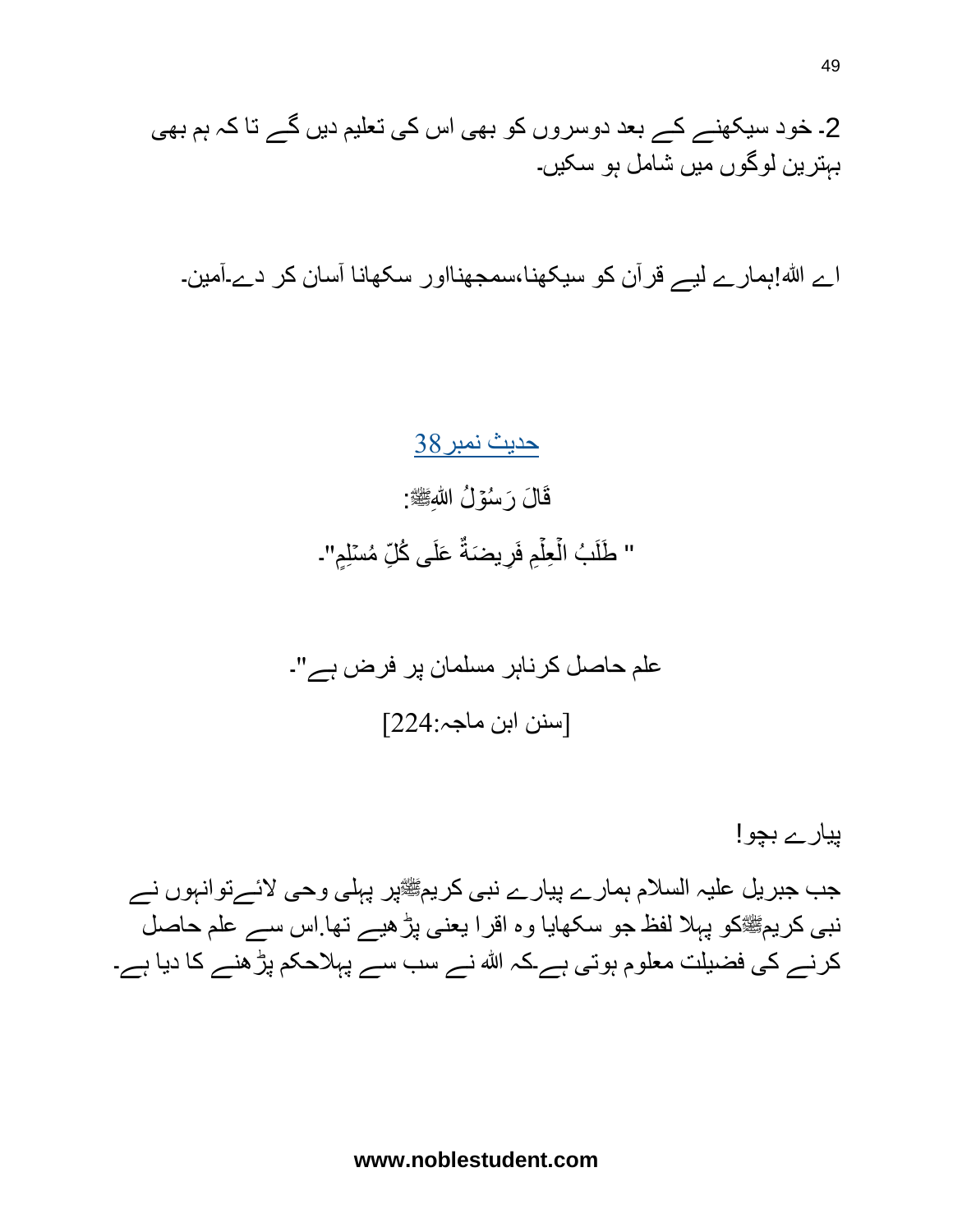رسول اللہﷺنے فرمایا:"جو شخص علم حاصل کرنے کے لیے نکلے تو وہ لوٹنے تک الله کی راہ میں (شمار)ہو گا''۔ ]جامع الترمذی2647:[

اسالم ہمیں دین و دنیا دونوں کے علوم سیکهنے کی ترغیب دیتا ہے لیکن جس علم کا حاصل کرنا ایک مسلمان کے لیے فرض ہے وہ دین کا علم ہے۔ اس کی وجہ یہ ہے کہ دین کے علم کے بغیر ہماری دنیاوآخرت ادهوری اور بےفائدہ ہے۔دین کا علم ہمیں هللا کی عبادت کا حق ادا کرنے کے ساته ساته لوگوں کے حقوق اور فرائض کا علم دے کر با عمل مسلمان بناتاہے.

آئیے اب آج کا قصہ سنیے:

ایک شخص مدینہ سے ابو الدرداء رضی هللا عنہ کے پاس دمشق آیا،ابوالدرداء رضی هللا عنہ نے اس سے کہا:میرے بهائی!تمہیں یہاں کیا چیز لے کر آئی ہے؟اس نے کہا:مجهے یہ بات معلوم ہوئی ہے کہ آپ رسول هللاصلى الله عليه وسلمسے ایک حدیث بیان کرتے ہیں،ابو الدرداء نے کہا:کیا تم کسی اور ضرورت سے تو نہیں آئے ہو؟اس نے کہا: نہیں،انہوں نے کہا:کیا تم تجارت کی غرض سے تو نہیں آئے ہو؟اس نے کہا:نہیں۔ میں تو صرف اس حدیث کی طلب و تالش میں آیا ہوں،ابو الدرداء نے کہا:(اچھا تو سنو)میں نے رسول اللهﷺ کو فرماتے ہوئے سنا:"جو شخص دین کے علم کی تلاش میں کسی راستہ پر چلے،تو الله تعالیٰ اس کے ֡**֡** ذریعہ اسے جنت کے راستہ پر لگا دیتا ہے۔ بے شک فرشتے طالب) علم (کی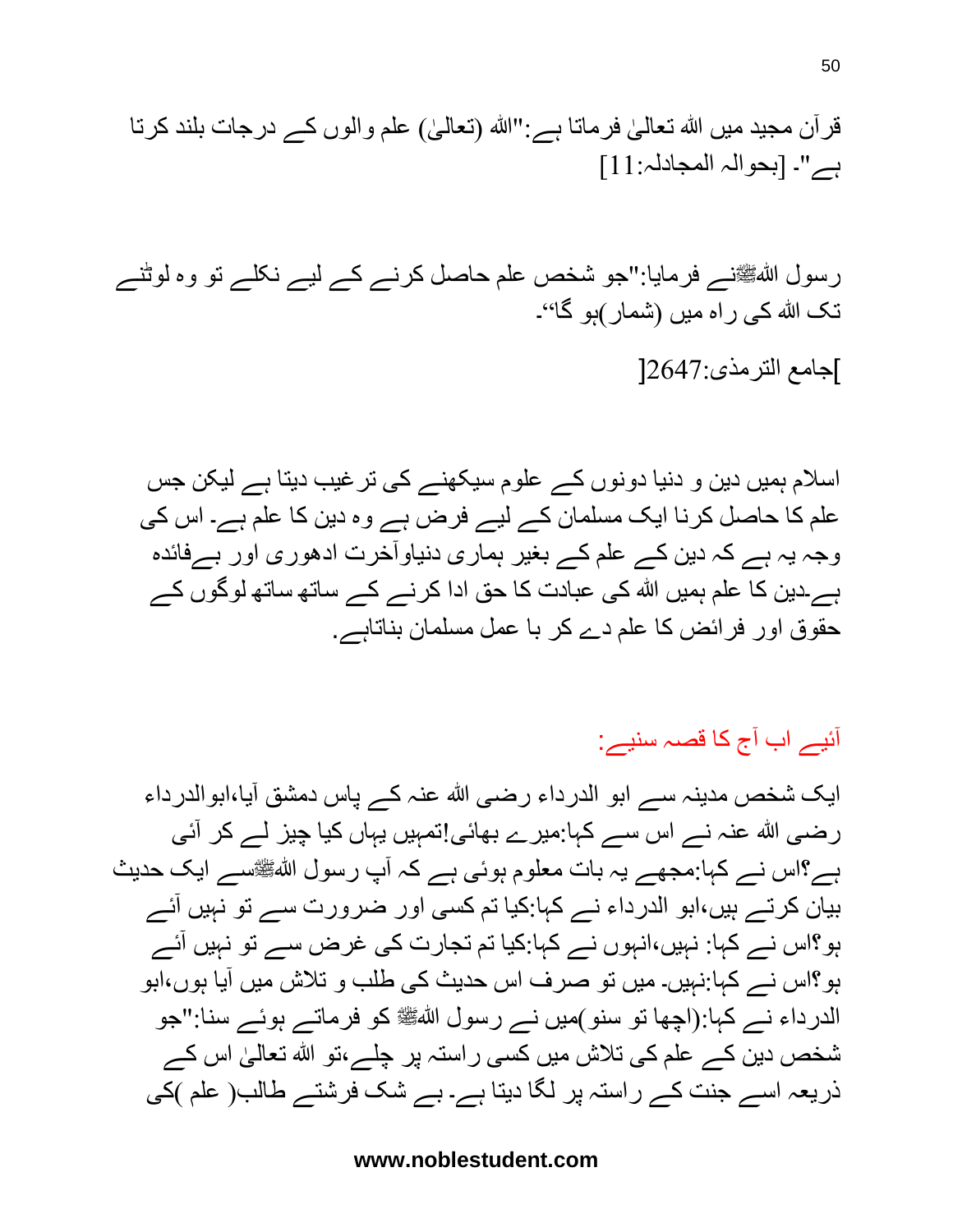خوشی کے لیے اپنے پر بچها دیتے ہیں اور عالم کے لیے آسمان و زمین کی ساری مخلوقات مغفرت طلب کرتی ہے۔یہاں تک کہ پانی کے اندر کی مچهلیاں بهی اور عالم کی فضیلت عابد پر ایسی ہی ہے جیسے چاند کی فضیلت سارے ستاروں پر،بےشک علما،انبیا کے وارث ہیں اور انبیا نے کسی کو دینار و درہم کا وارث نہیں بنایا، بلکہ انہوں نے علم کا وارث بنایا ہے۔اس لیے جس نے اس علم کو حاصل کر لیا،اس نے( علم نبوی اور وراثت نبوی سے) پورا پورا حصہ لیا."

]جامع الترمذی2682:[

عملی نکات: 1۔ دینی علم کا حاصل کرنا فرض ہےتا کہ غلط اور صحیح کی پہچان ہو سکے۔ 2۔ دنیاوی علوم کے ساته ساته جب ہم دین کا علم بهی حاصل کریں گے تب ہی دنیا کا علم بهی ہمیں فائدہ دے گا. یہ دعا زبانی یاد کرنی ہے: اللَّهُمَّ إِنِّي أَسْأَلُكَ عِلْمًا نَافِعًا، وَرِزْقًا طَيِّبًا، وَعَمَلًا مُتَقَبَّلًا ْ ُ أَ َ

اے هللا! میں تجه سے نفع بخش علم،پاکیزہ رزق اور قبول ہونے والے عمل کا سوال کرتا ہوں۔]سنن ابن ماجہ925:[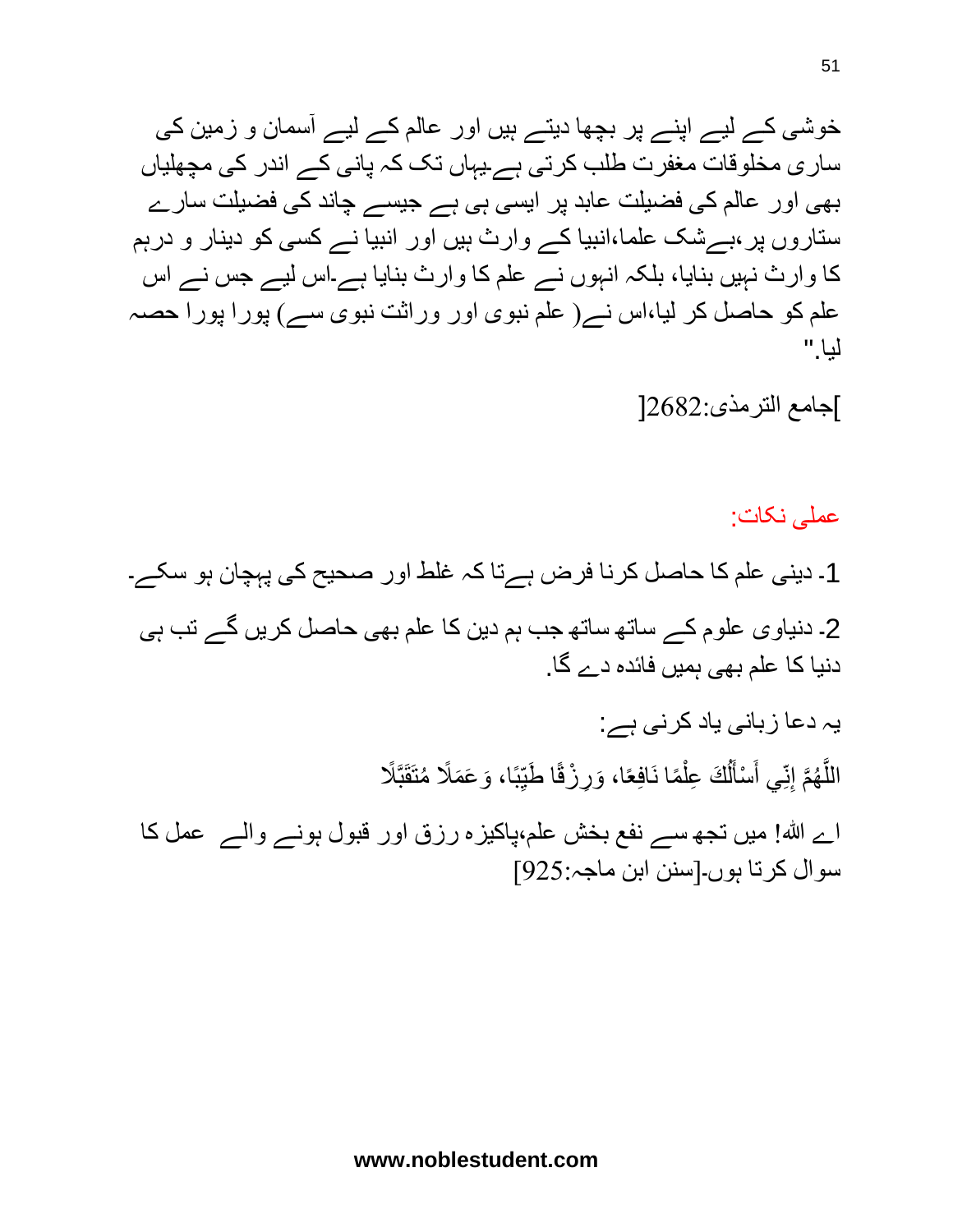حدیث نمبر 39

قَالَ رَسُوۡلُ اللّٰهِﷺ: "لَا یَدۡخُلُ الۡجَنَّةَ نَمَّامٌ"۔

"چغل خور جنت میں داخل نہیں ہو گا"۔ ]صحیح مسلم105:[

پیارے بچو! هللا کے فضل وکرم سے اب تک کی احادیث میں ہم بہت سی اخالقی برائیوں کے بارے میں جان چکے ہیں.آج کی حدیث میں بهی ایک اور اخالقی بیماری چغل خوری سے نہ بچنے والے کو وعید سنائی جا رہی ہے کہ وہ جنت میں داخل نہیں ہو گا۔یہ ایسی بیماری ہے جومعاشرے کو اس قدر نقصان پہنچاتی ہے کہ هللا نے اس کی سزا بهی بہت سخت رکه دی ہے۔

#### چغل خوری کا معنیٰ: ا<br>ا

اس کا مطلب ہے کہ ایک فرد کی بات دوسرے کو اس لیے بتائی جائےکہ دوسرے فرد کے بارے میں برا خیال پیدا ہواور ان کے تعلقات خراب ہو جائیں اس طرح ان میں لڑائی جهگڑا ہوجائےتو یہ چغل خوری یا چغلی کہالتا ہے۔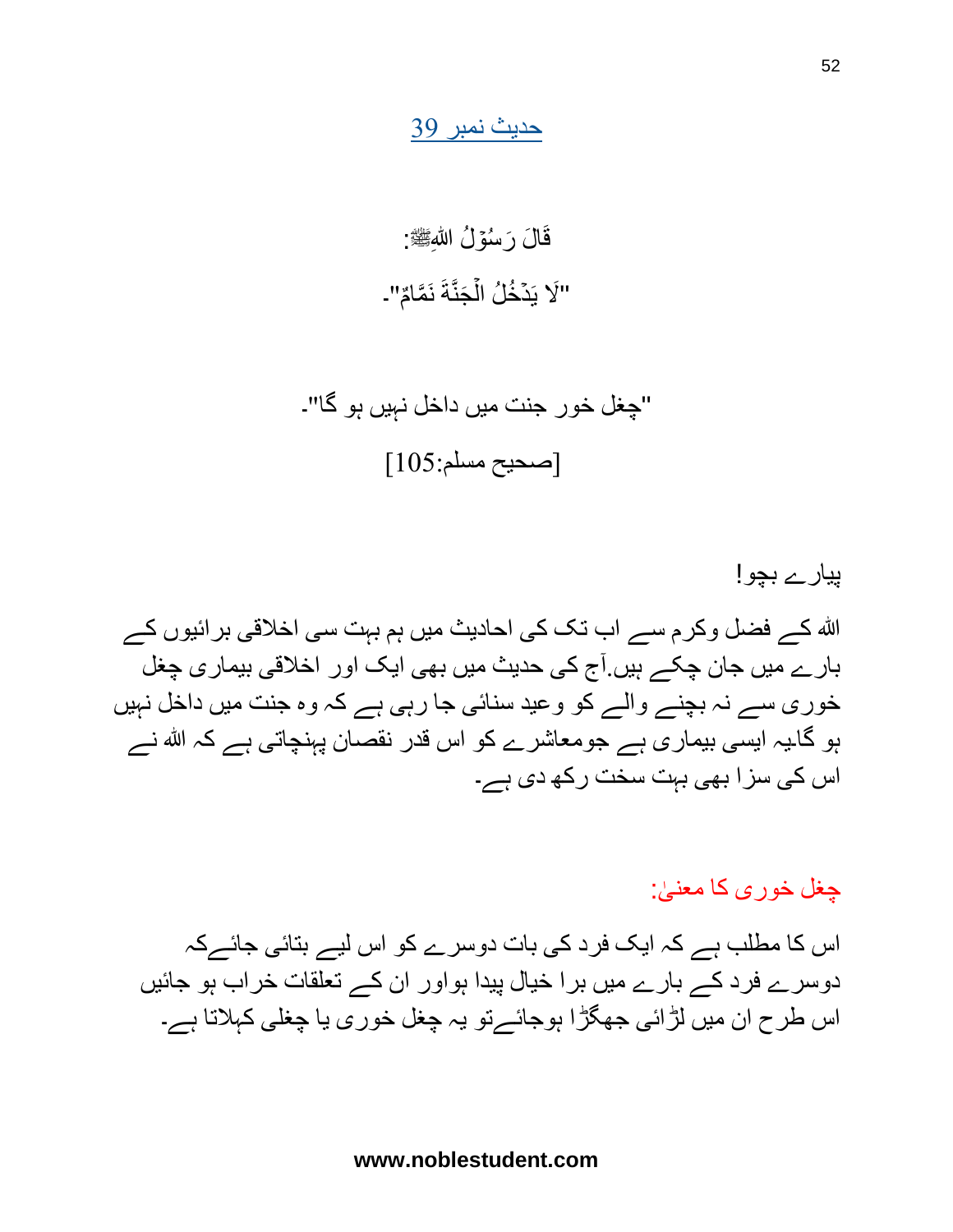ابن عباس رضی الله عنہ سے روایت ہے۔ نبی کریمﷺ مدینہ منورہ کے کسی باغ سے تشریف لائے تو آپ نے دو(مردہ)انسانوں کی آواز سنی جنہیں ان کی قبروں میں عذاب دیا جا رہا تھا پھر نبی کریمﷺنے فرمایا کہ انہیں عذاب ہو رہا ہے اور کسی بڑے گناہ کی وجہ سے انہیں عذاب نہیں ہو رہا بلکہ ان میں سے ایک شخص پیشاب کے چهینٹوں سے نہیں بچتا تها اور دوسرا چغل خور تها۔پهر آپکٹنے کھجور کی ایک ہری شاخ منگوائی اور اسے دو حصوں میں توڑا اور ایک ٹکڑا ایک کی قبر پر اور دوسرا ٹکڑا دوسرے کی قبر پر گاڑ دیا۔پهر فرمایا شاید کہ ان کے عذاب میں اس وقت تک کے لیے کمی کر دی جائے،جب تک یہ سوکه نہ جائیں"۔]صحیح البخاری6055:[

نوٹ: علماکے مطابق اس سے یہ اخذ نہیں کیا جاسکتا کہ ہم بهی قبور پر درخت اور پودے اس نیت سےلگائیں کہ مردے کو عذاب نہ ہو۔ یہ صرف نبی کریمﷺ کی ذات کی وجہ سے الله کا خاص کرم تھا۔

عملی نکات:

1۔ چغل خوری صرف نقصان کا باعث ہے اس لیے اس سے بچنا چاہیے۔ 2۔ اگر کوئی آپ کو کسی کی بات بتائے تو اسے نرمی سے منع کریں اور یہ حدیث سنائیں۔

اے الله!

ہمیں چغل خور اور چغل خوری سے بچا کر رکهنا۔ آمین۔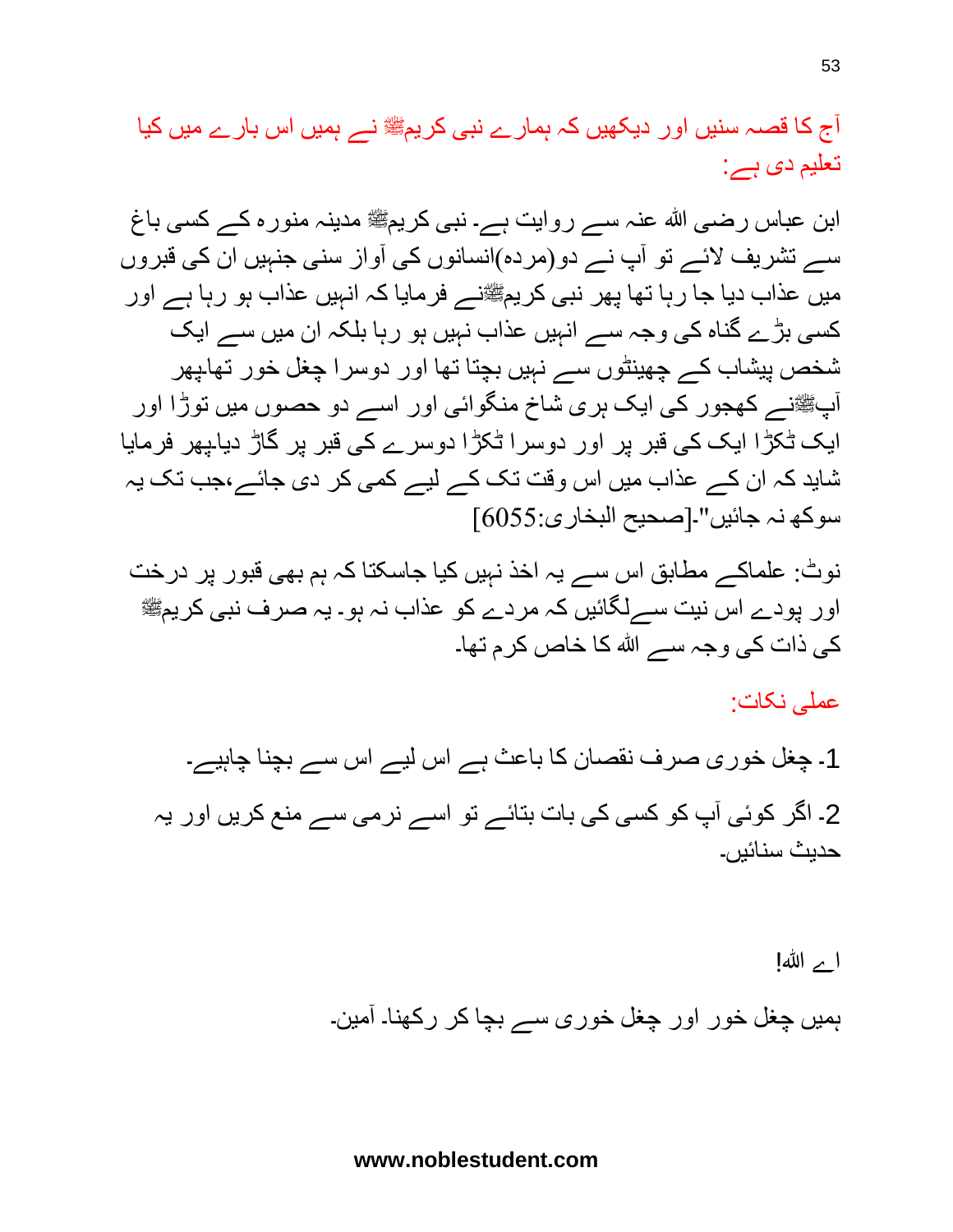#### حدیث نمبر40

# قَالَ رَسُوۡلُ اللّٰهِﷺ:

"يَا غُلَامُ: سَمِّ اللّهَ وَكُلِّ بِيَمِيْنِكَ وَكُلِّ مِمَّا يَلِيِّكَ..."۔

"اے لڑکے! هللا کا نام لو،اپنے دائیں ہاته سے کهاؤ اور اپنے سامنے سے کهاؤ"۔ ]صحیح البخاری5376:[

پیارے بچو! حدیث 16 میں ہم دائیں ہاته سے کهانے کے بارے میں پڑه چکے ہیں اب اس پیاری حدیث میں دائیں ہاته سے کهانے کے ساته ساته دو اور ادب بهی بتائے جا رہے ہیں۔

پہال: هللا کے نام سے شروع کرنا: بسم اللہ سے آغاز کا یہ مطلب ہے کہ بندہ اس حکم کی تعمیل کرتا ہے جو الله تعالٰیٰ نے اپنے پیارے نبی کریمﷺکو پہلی وحی نازل کرتے ہوئے دیا۔ ֧<u>֓</u> لِقْرَ أَ بِاسْمِ رَبِّكَ الَّذِيْ خَلَقَ] 0العلق: 1[ َّ ِّ ِ ْ "پڑهو!اپنے رب کے نام سے جس نے پیدا کیا"۔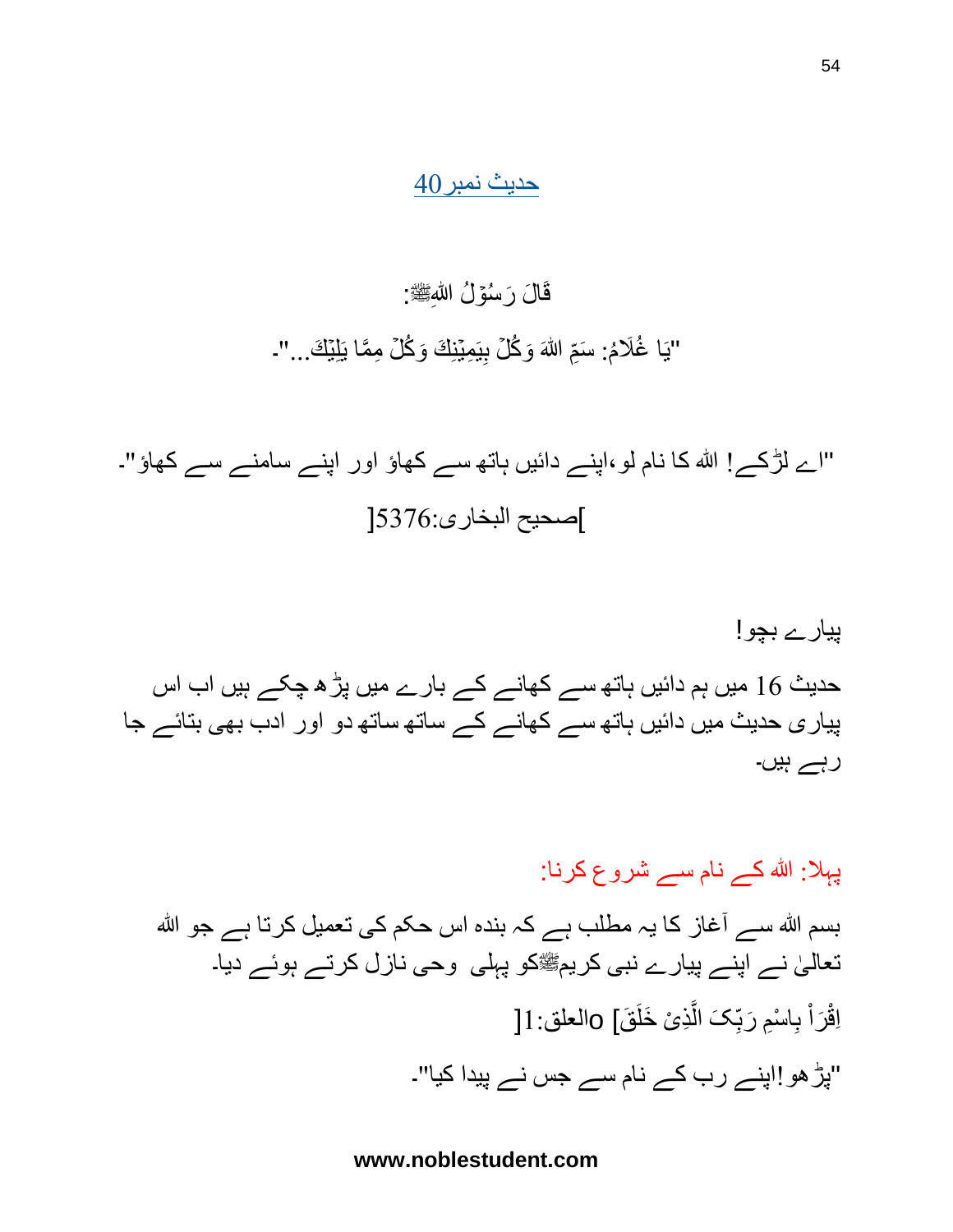نبی کریمﷺہمیشہ ہر کام کا آغاز الله کے نام سے ہی کرتے تهے۔

دوسرا: ہر کام دائیں ہاته سے کرنا )کهانا کهانا، لکهنا، ہاته مالنا وغیرہ سوائے طہارت کرنے کے(:

سیدہ عائشہ رضی الله عنہا سے روایت ہےکہ نبی کریمﷺممکن حد تک وضو کرنے،جوتا پہننے اور کنگهی کرنے میں دائیں جانب)سے ابتدا کرنے(کو پسند کرتے تهے۔]بحوالہ صحیح البخاری5380:[

تیسرا: اپنے سامنے سے کهانا: کهانے کے آداب میں سے ایک ادب یہ بهی بتایا گیا کہ کهانا اپنے سامنے سے کهایا جائے،ہاں اگر کهانے مختلف اقسام کے ہوں تو جہاں سے چاہے اپنا من پسند کهانا لے کر کهایا جاسکتا ہے لیکن یہ بهی یاد رکهیں کہ اس ادب کو صرف اس صورت میں ہی پورا کرنا ہے جب کهانا ایک ہی طرح کا ہو۔

عملی نکتہ: یاد رہےکہ کھانے سے پہلے بسم الله پڑ ھنی ہے تاکہ شیطان ہمارے ساتھ کھانے میں شریک نہ ہو.

️♦دائیں ہاته سے اور اپنے سامنے سے کهاناہے.

اے الله! ہمیں اپنے پیارے نبی کریمﷺ کی ہر سنت پر عمل کرنے والا بنا۔ آمین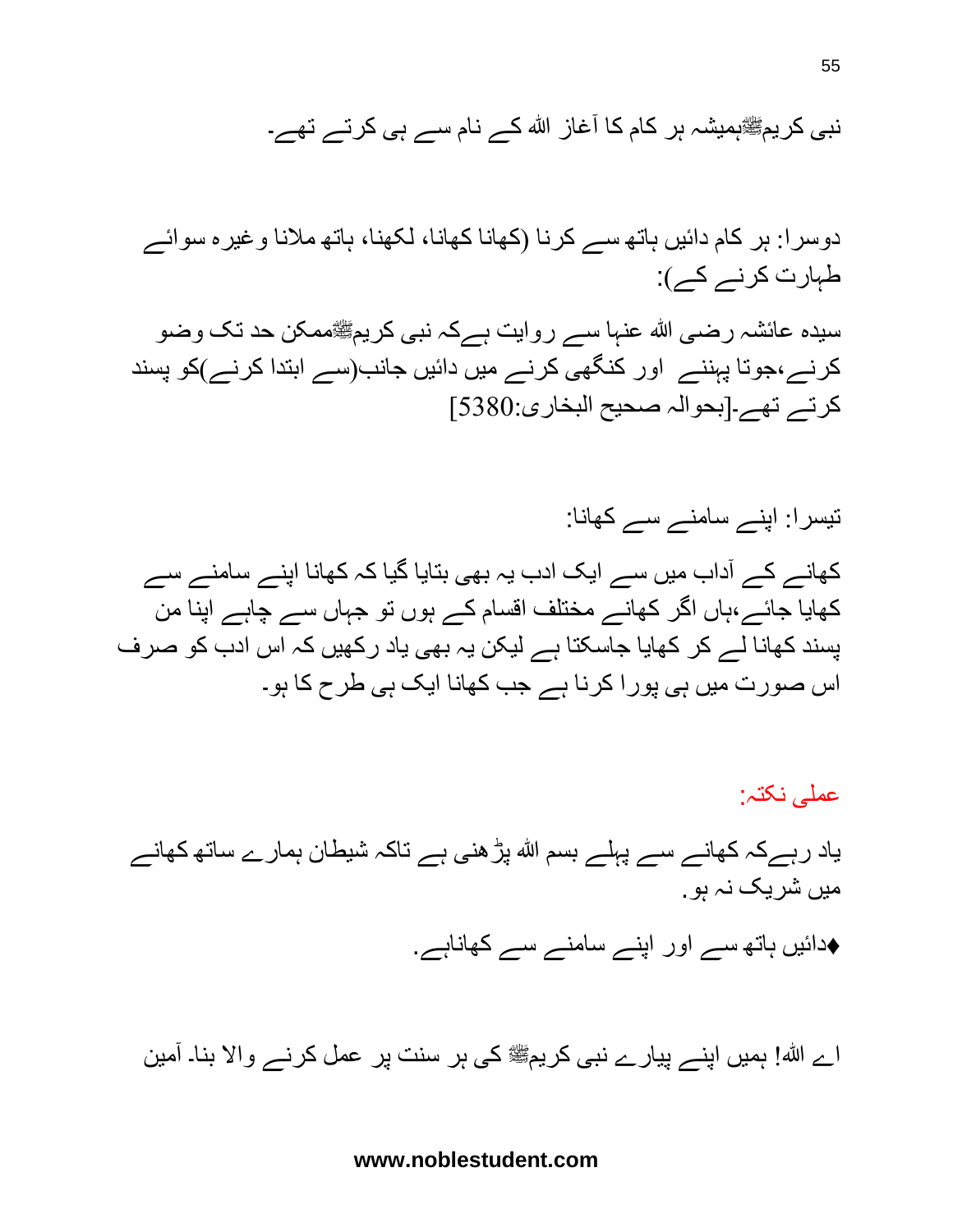حدیث نمبر 41

#### قَالَ رَسُوۡلُ اللّٰهِﷺ: "مَنۡ دَلَّ عَلٰٓى خَیۡرٍ فَلَهُ مِثۡلُ أَجۡرٍ فَاعِلِهِ"۔ َ י<br>ו

"جس نے کسی خیر و بهالئی کے کام کی راہ نمائی کی،اسے نیکی کرنے والے کے برابر ثواب ملے گا"۔ ]صحیح مسلم1893:[

# پیارے بچو!

ہم کتنے پیارے دین کے ماننے والے ہیں جو ہمیں نہ صرف ہماری نیکی پر اجروثواب دینے کا وعدہ کرتا ہے بلکہ پورے معاشرہ کو بہتر بنانے کے لیے دوسروں کو بهی اچهے کاموں میں شامل کرنے اور اچهے کاموں کی ترغیب دینے پر ثواب کا وعدہ کرتا ہے۔ سبحان الله۔

#### الله تعالٰیٰ قرآن مجید میں فرماتا ہے: ا<br>ا

۔ "مومن مرد اور مومن عورتیں آپس میں ایک دوسرے کے مددگار ہیں۔وہ نیکی کا حکم دیتے ہیں اور برائ*ی* سے روکتے ہیں اور نماز قائم کرتے ہیں اور زکوٰۃ دیتے ہیں اور هللا اور اس کے رسول کی اطاعت کرتے ہیں۔یہی لوگ ہیں جن پر هللا عنقریب رحم فرمائے گا۔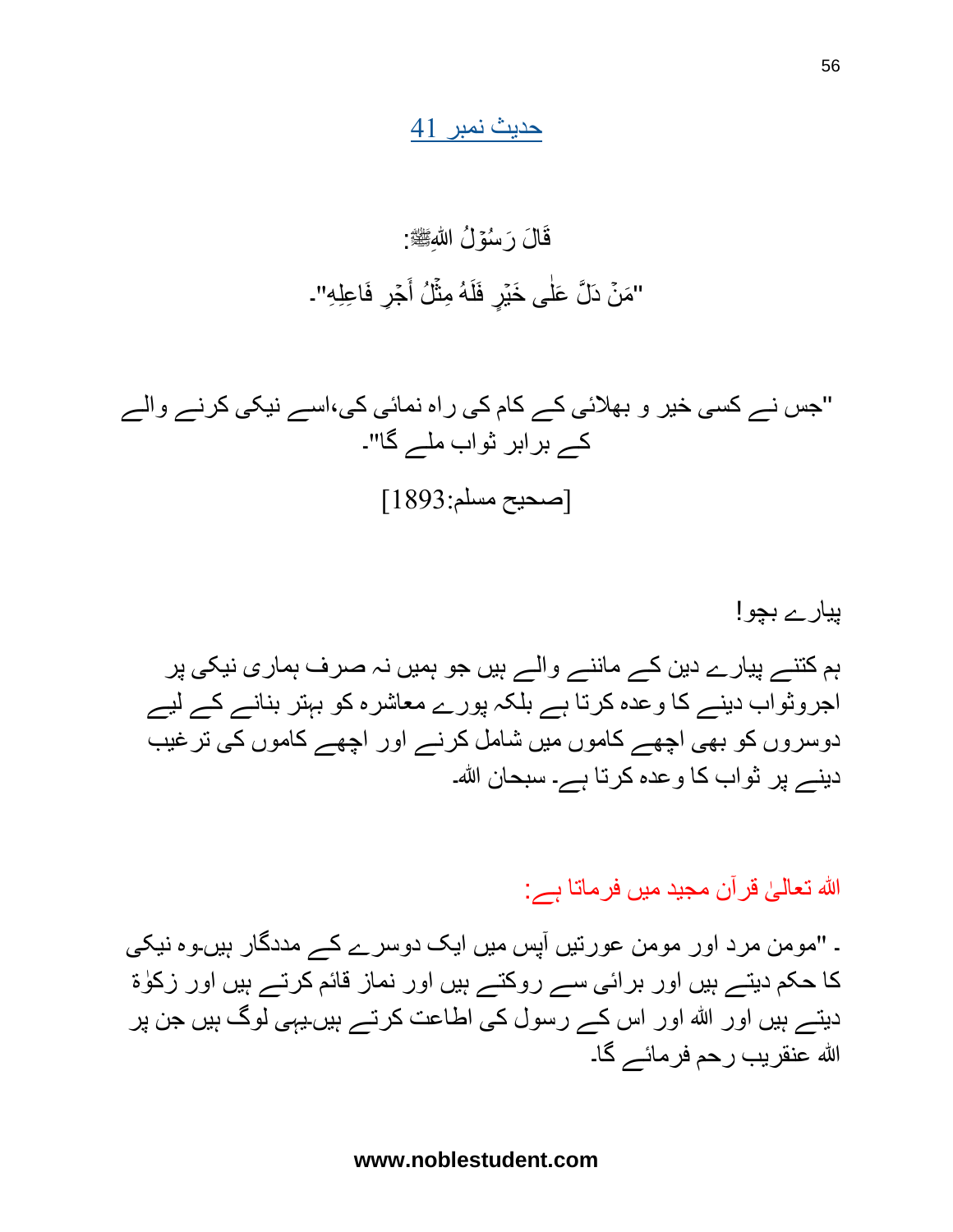سورۃ العصر میں الله تعالٰیٰ انسان کی کامیابی کی 4 خصوصیات بتاتا ہے: ا<br>ا ۔ ایمان َلنا ۔ عمل صالح کرنا ۔ حق کی تلقین کرنا، یعنی اچهی بات بتانا ۔ اور صبر کرنا

اب آج کا قصہ سنیے:

"نبی کریمﷺنے فرمایا:"ہر مسلمان پر ضروری ہے کہ وہ صدقہ کرے۔صحابہ کرام (رضی الله عنہم) نے عرض کی!اگر وہ صدقہ کرنے کے لیے کوئی چیز نہ پائے تو؟آپ(ﷺ) نے فرمایا:"وہ اپنے ہاتھ سے کام کرے،اس سے خود بھی فائدہ اٹھائے اور صدقہ بھی کرے"۔صحابہ کرام(رضی الله عنہم) نے عرض کی: اگر اس کی طاقت نہ ہو یا نہ کر سکے تو؟تو آپ(ﷺ)نے فرمایا:"پھر کسی پریشان حال ضرورت مند کی مدد کرے"۔انہوں نے عرض کی: اگر یہ بهی نہ کرسکے تو؟آپ(ﷺ)نـــر فرمایا:" پهر وہ بهلائی کی طرف لوگوں کو راغب کرے یا اچهے کاموں کی تلقین کرے "کسی نے کہا:اگر یہ بھی نہ کرسکے تو؟آپ(ﷺ)نے فرمایا:"پهر لوگوں کو اپنے شر سے بچا کر رکهے یہ بهی اس کے لیے صدقہ ہے"۔]صحیح البخاری6022:[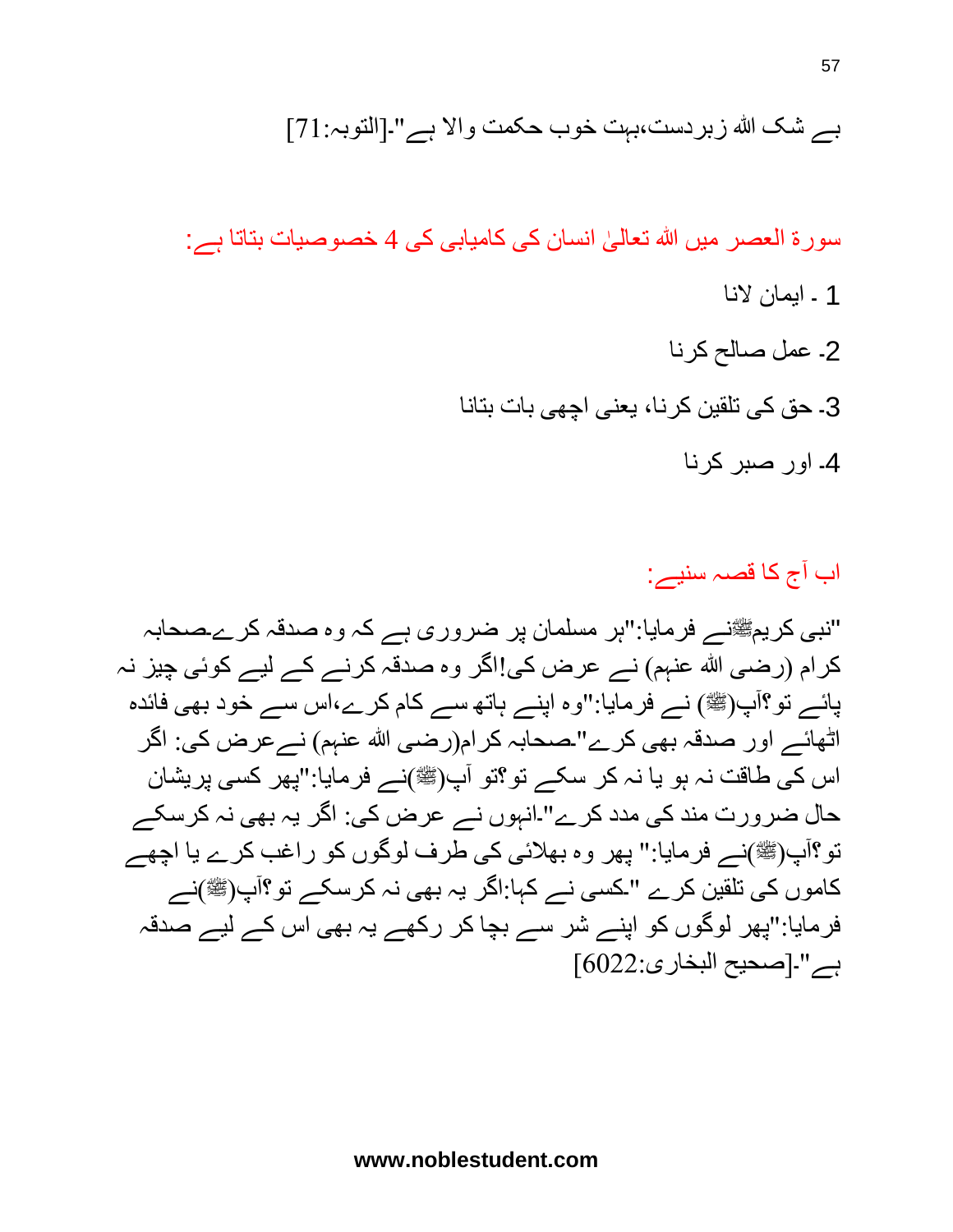عملی نکات:

1۔ اگر آپ کسی کی نیکی کے کام میں راہ نمائی کریں تو وہ شخص جب تک نیکی کا کام کرتا رہے گا آپ کو بهی اس کا ثواب ملتا رہے گا اور نیکی کرنے والے کے اجر میں بهی کوئی کمی نہیں ہو گی۔

2۔ آج ہی سےارادہ کریں کہ ہمیں جو اچهی بات پتہ چلے،اس پر خود بهی عمل کریں گے اور دوسروں کو بهی بتائیں گے۔ ان شاءهللا.

اے هللا! ہمیں یہ توفیق دے کہ ہم خود بهی سیدهے راستے پر چل سکیں اور دوسروں کو بهی سیدهے راستے پر آنے کی ترغیب دیں۔ آمین

#### حدیث نمبر 42

قَالَ رَسُوۡلُ اللّٰهِﷺ: "اَلۡكَلِمَةُ الطَّيِّبَةُ صَدَقَةٌ".

"اچهی بات کرنا بهی صدقہ ہے"۔ ]صحیح البخاری2989:[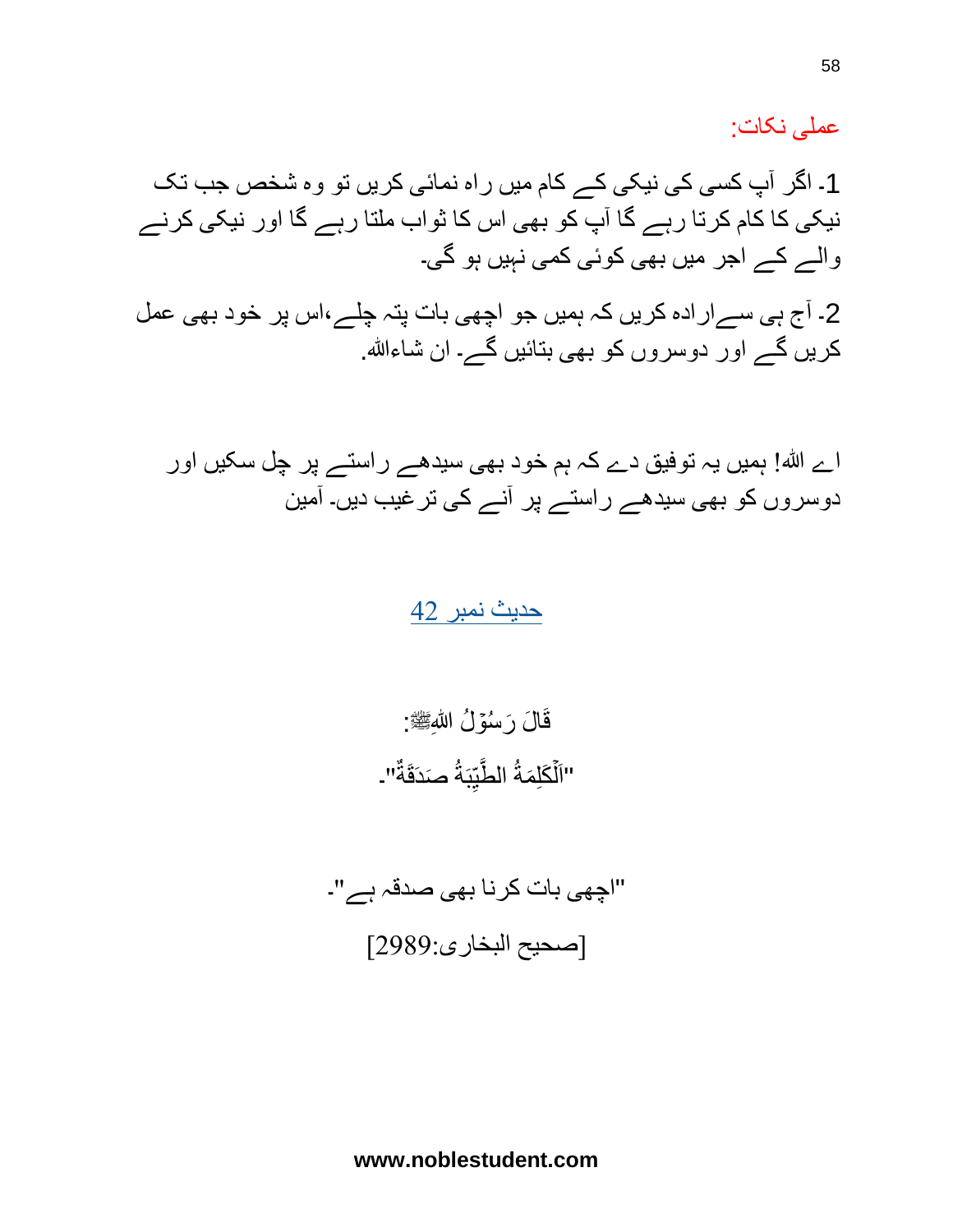پیارے بچو! اب تک کی احادیث میں ہم یہ جان چکے ہیں کہ صدقہ الله تعالٰیٰ کو بہت پسند ہے ا<br>ا اور صدقہ کی مختلف صورتیں ہیں۔لیکن آج جس صدقہ کے بارے میں پڑهیں گے وہ بغیر کسی محنت،مشقت یا پیسہ خرچ کیے ہوتا ہے اور وہ ہے کسی کے ساته نرمی اور اچهے طریقہ سے بات کرنا۔ الله تعالٰیٰ قرآن مجید میں فرماتا ہے: ا<br>ا ..."وَقُولُوا لِلنَّاسِ حُسْنًا..."...اور لوگوں سےاچھی بات کہو۔۔۔ [البقرۃ:83]

اللہ سبحانہ تعالٰیٰ نے انسان کو احسن تقویم پر پیدا کیا ہے اس لیےوہ اعضا جو ֡**֡** انسان کو برائی کے راستے پر لے جا سکتے ہیں ان کے استعمال کی احتیاط کی تلقین کرتے ہوئے اچهائی کی رغبت دَلئی ہے۔

ابوہریرہ رضی الله عنہ نے بیان کیاکہ رسول اللّٰهِ نے فرمایا:"جو کوئی الله اور آخرت کے دن پر ایمان رکهتا ہے اسے چاہیے کہ اچهی بات کہے ورنہ خاموش رہے"۔

]صحیح البخاری6475:[

عملی نکات:

1۔ یاد رکهیں! زبانی کالمی گفتگو وہ ہتهیار ہے جو انسان کو انسان کے قریب بهی کر سکتی ہے اور دور بهی ۔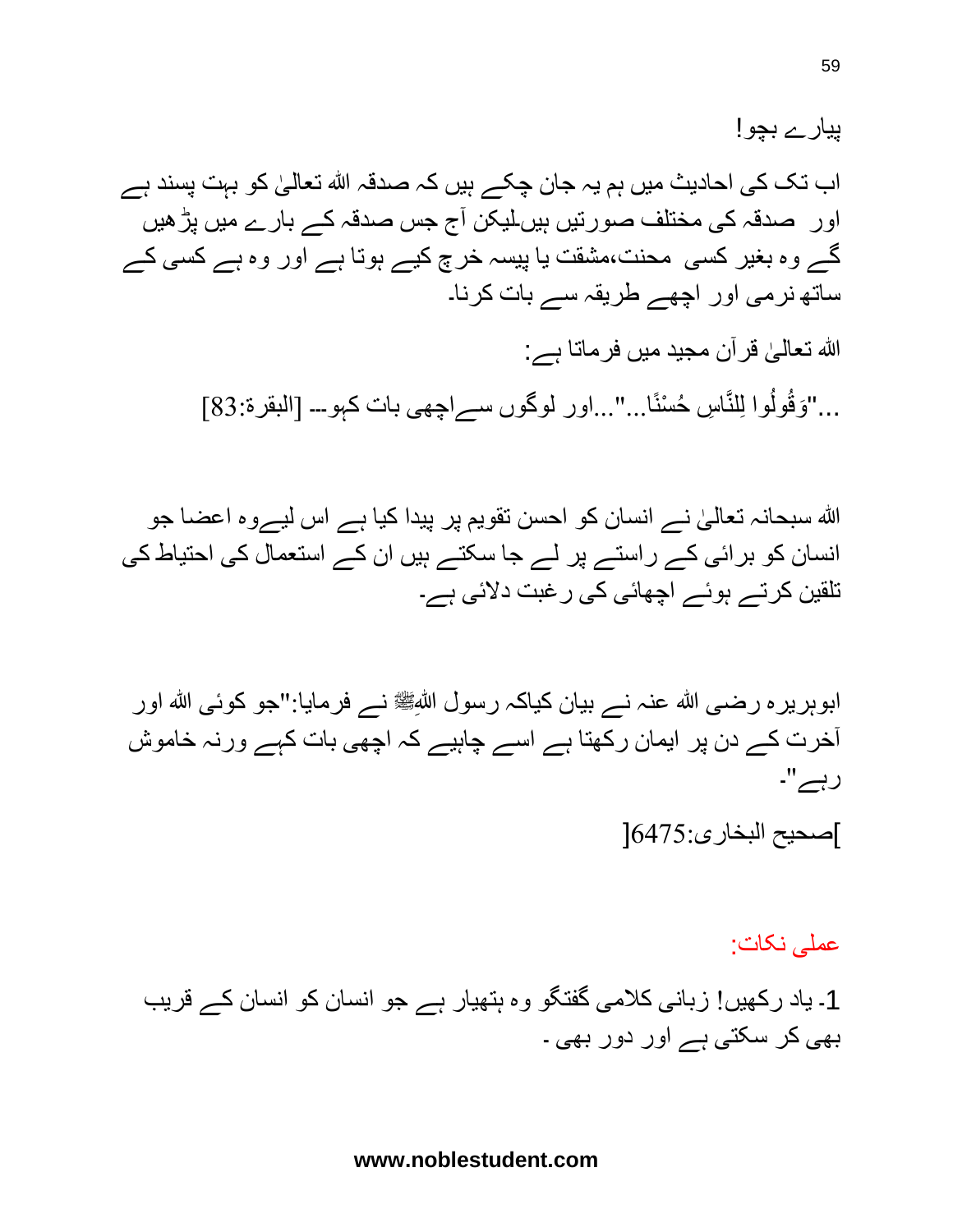اے هللا! ہماری زبان سے کبهی بهی کوئی ایسی بات نہ نکلے جو تجهے پسند نہ ہو۔ آمین۔

> حدیث نمبر 43 قَالَ رَسُوۡلُ اللّٰهِﷺ: "تَهَادَوۡا تَحَابُوا"۔ َّ أ∙

"آپس میں تحفے لیا اور دیا کرو،اس سے آپس میں محبت پیدا ہوتی ہے" ۔]اَلدب المفرد للبخاری594:[

پیارے بچو! اسالم دنیا کا سب سے بہترین اور مکمل دین ہے جس میں زندگی کے ہر بڑے چهوٹے معاملہ سےمتعلق ہدایات موجود ہیں۔مثال ملناجلنا،ساته رہنا،سونا جاگنا وغیرہ اسی طرح اس پیاری حدیث میں انسان کی فطرت کو سامنے رکهتے ہوئے الله کے پیار ے نبی کر یمﷺہمیں آپس کی محبت بڑ ھانے کا گُر بنا ر ہے ہیں ایک دوسرے کو تحفہ دینا۔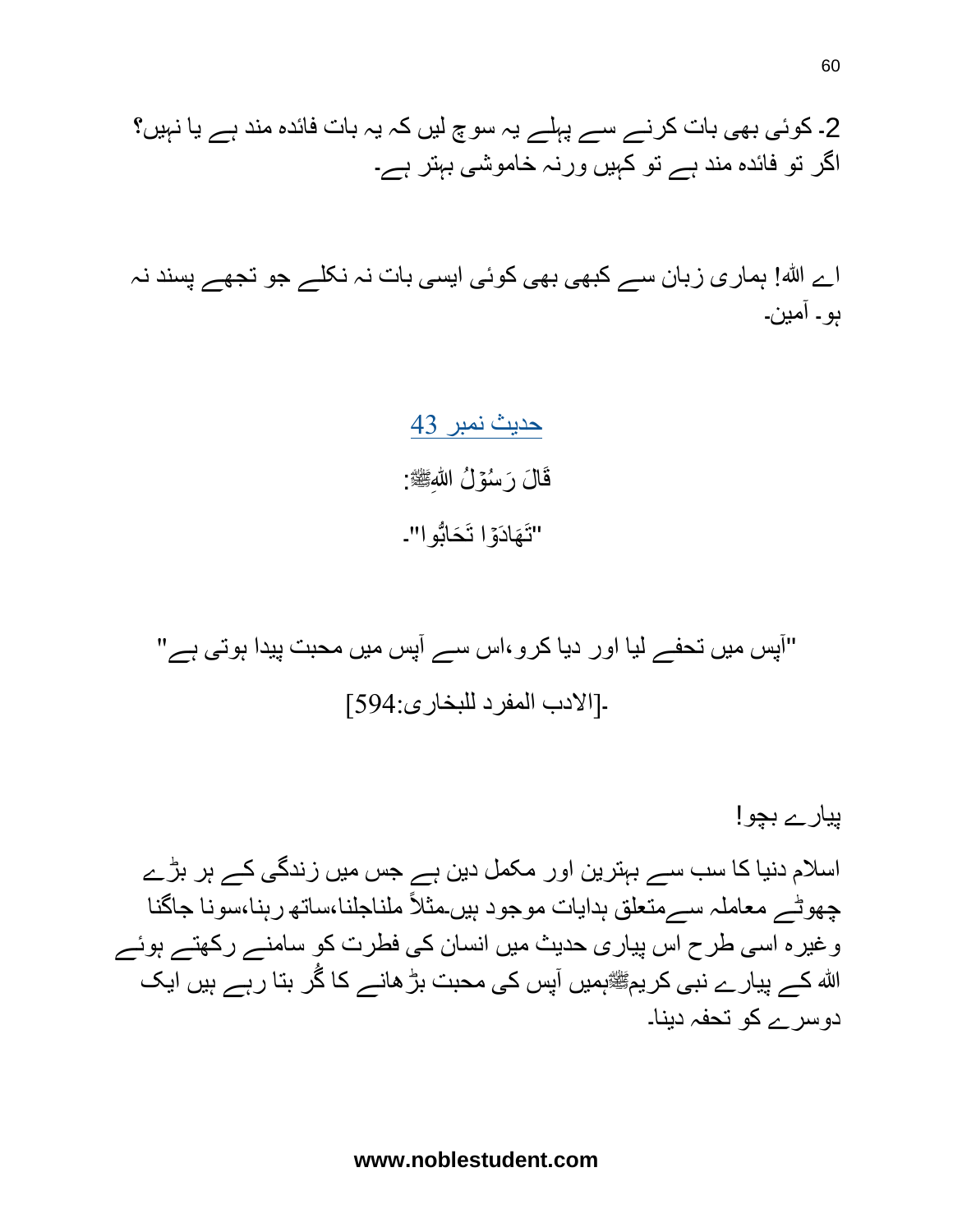پیارے بچو! جب کوئی آپ کو تحفہ دے تو آپ کو کیسا محسوس ہو گا؟ خوشی ملے گی نا؟تو اگر ہم اس حدیث پر عمل کرتے ہوئے کسی کو تحفہ دیں تو وہ بھی آپ سے خوش گا۔اس طرح دو کام ہوئے ️♦ہمیں اس حدیث پر عمل کرنے کا اجر مال ️♦آپس میں محبت بهی پیدا ہو گی۔ ہمارے نبی کریمﷺنے اس بات کو پسند نہیں کیا کہ جب کسی کو تحفہ دے دیں تو اس سےواپس مانگیں۔کبهی کبهی ایسا ہوتا ہے نا کہ دوست سےلڑائی ہوگئی تو اس کو بولیں کہ ہمارا تحفہ واپس کریں۔ ہر گز نہیں۔ ]بحوالہ صحیح البخاری2622:[ یہ بھی یاد رکھیں !تحائف اس وقت محبت بڑ ھاتے ہیں جب دل کی خوشی سے الله کی محبت میں دیے جائیں۔اگر یہ سوچا کہ میں نے کسی کو تحفہ دیا اب وہ بهی مجهے دے،یا میں نے مہنگا دیا اس نے سستا تو یہ کاروبار ہوگا،تحفہ نہیں۔ نبی کریمﷺنے فرمایا:"اے مسلمان عورتو !ہرگز کوئی ہمسائی اپنی دوسری ہمسائی کے لیےحقیر)معمولی تحفہ(نہ سمجهے،خواہ بکری کے ُکهرکا ہی کیوں نہ ہو"۔]صحیح البخاری2566:[ عملی نکات: تحفہ دینے میں پہل کرنی ہے. یاد رکهنا ہے تحفہ چهوٹا یا بڑا نہیں ہوتا. تحفہ دے کر بدلے کی امید نہیں رکهنی. تحفہ دے کر واپس نہیں لینا.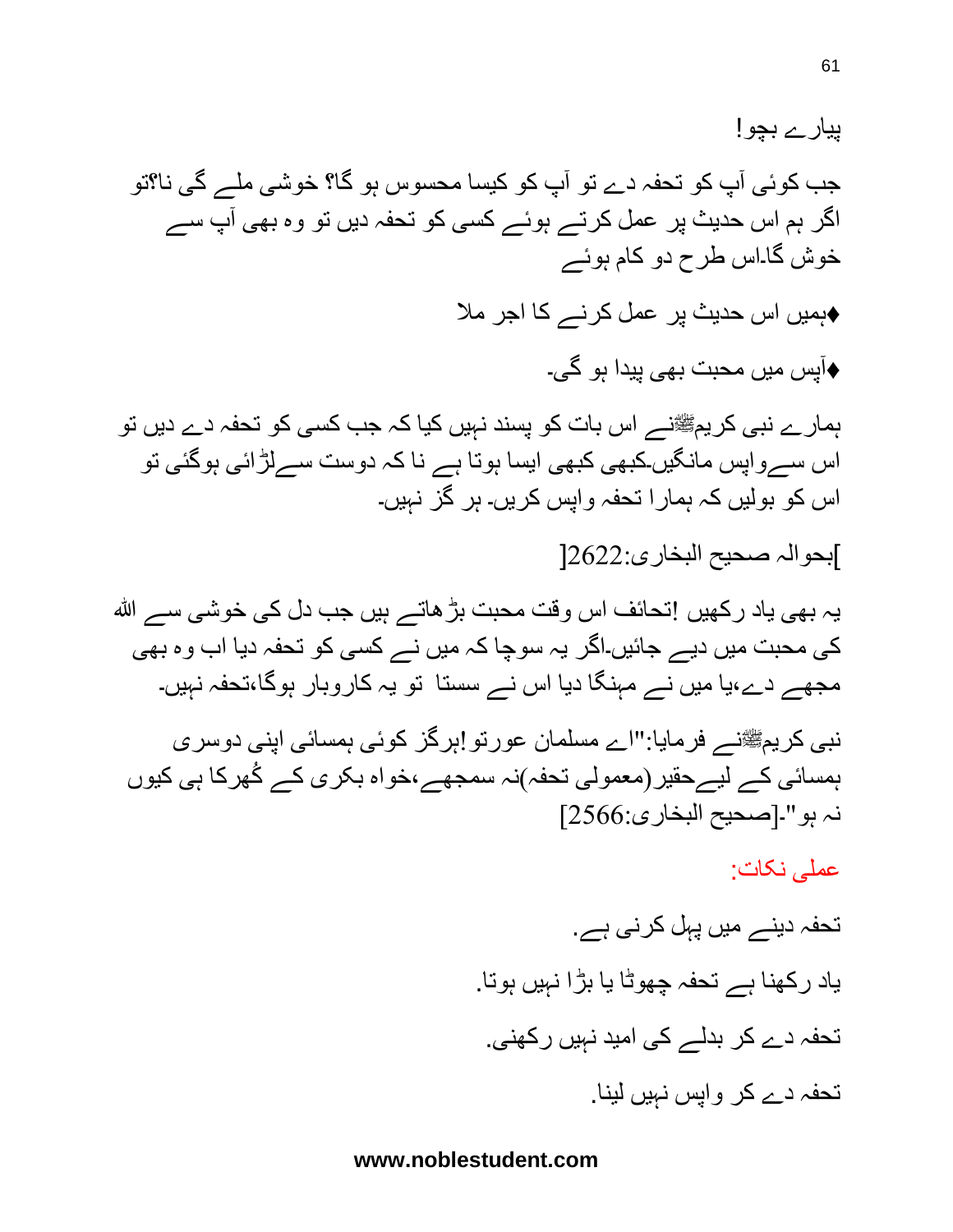اے هللا! ہمیں دکهاوے اور نمودونمائش سے بچانا۔آمین

حدیث نمبر 44

قَالَ رَسُوۡلُ اللّٰهِﷺ:

"اَلْتَّثَاوُّبُ مِنَ الشَّيِّطِٰنِ فَاِذَا تَثَاءَبَ اَحَدُكُمَ فَلْيَكْظِمَ مَّا اسْتَطَاعَ"۔

جمائی شیطان کی طرف سے ہے،لہٰذا جب تم میں سے کسی کو جمائی آئے تو جہاں تک ممکن ہو،اس کو روکے"۔ ]صحیح مسلم2994:[

پیارے بچو!

ایک اچهے مسلمان ہونے کے ناطے ہمارا فرض ہے کہ ہم وہی کام کریں جو ہمارا دین سکهاتا ہے۔ آپ نے دیکها ہو گا کہ اب تک کی ساٹه سنہری احادیث میں زیادہ تر احادیث ہماری اخالقی تربیت کے لیے ہی بتائی گئی ہیں۔

اس حدیث میں بهی ایک اور پہلو پر ہماری توجہ دَلئی گئی ہے اور وہ ہے جمائی کا روکنا۔عموما"جمائی الله کے ذکر سے غافل ہونے اور زیادہ کھانے کے بعد سستی آنے سے آتی ہے۔ حتی اَلمکان کوشش کریں کہ جمائی کو روکیں تا کہ شیطان کو منہ کے اندر داخل ہونے کا موقع نہ ملے جیسا کہ درج ذیل حدیث سے معلوم ہوتا ہے کہ جمائی لینے سے شیطان پیٹ میں گهس جاتا ہے: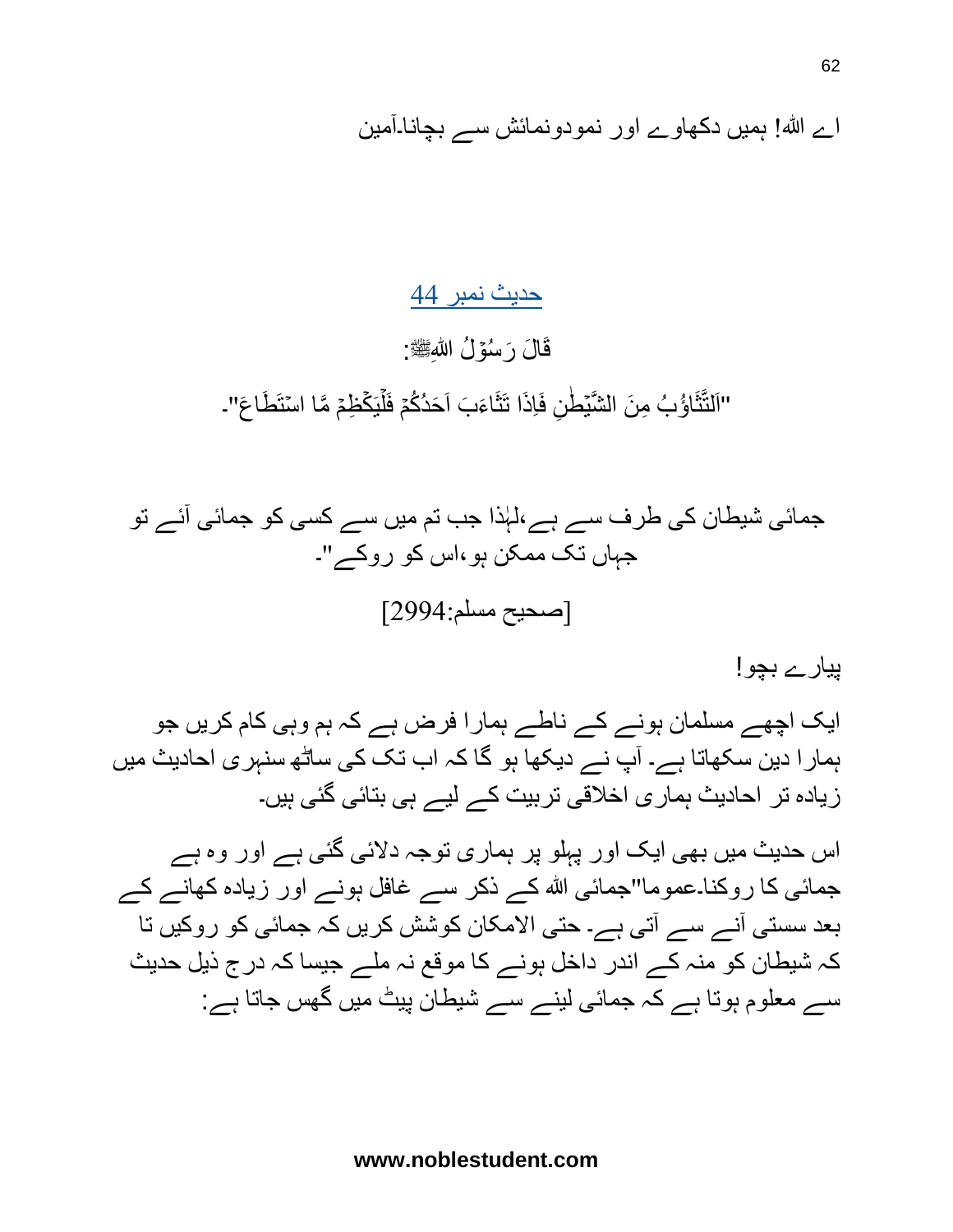رسول اللہﷺنے فرمایا: "چھینکنا الله کی جانب سے ہے اور جمائی شیطان کی جانب سے ہے۔جب کسی کو جمائی آئے تو اسے چاہیے کہ جمائی آتے وقت اپنا ہاته منہ پر رکه لے، اور جب جمائی لینے واَل آہ،آہ کرتا ہے تو شیطان جمائی لینے والے کے پیٹ میں گهس کر ہنستا ہے۔اور بےشک هللا چهینک کو پسند کرتا ہے اور جمائی لینے کو ناپسند کرتا ہے۔تو)جان لو(کہ آدمی جب جمائی کے وقت آہ آہ کی آواز نکالتا ہے تو اس وقت شیطان اس کے پیٹ کے اندر گهس کر ہنستا ہے." ]جامع ترمذی2746:[

عملی نکات:

1۔ جب جمائی آئے تو حتی اَلمکان کوشش کریں کہ اسے روکیں۔ اگر نہ روک سکیں تو منہ پر ہاته ضرور رکهیں۔ 2۔ نماز یا تالوت میں جمائی آئے تو تالوت روک دیں تا کہ الفاظ کی ادائیگی صحیح ہو سکے۔

> اے هللا!ہمیں ایسا مسلمان بنا جس کا ہر قدم صرف تیری رضا کے لیے اٹهے۔آمین۔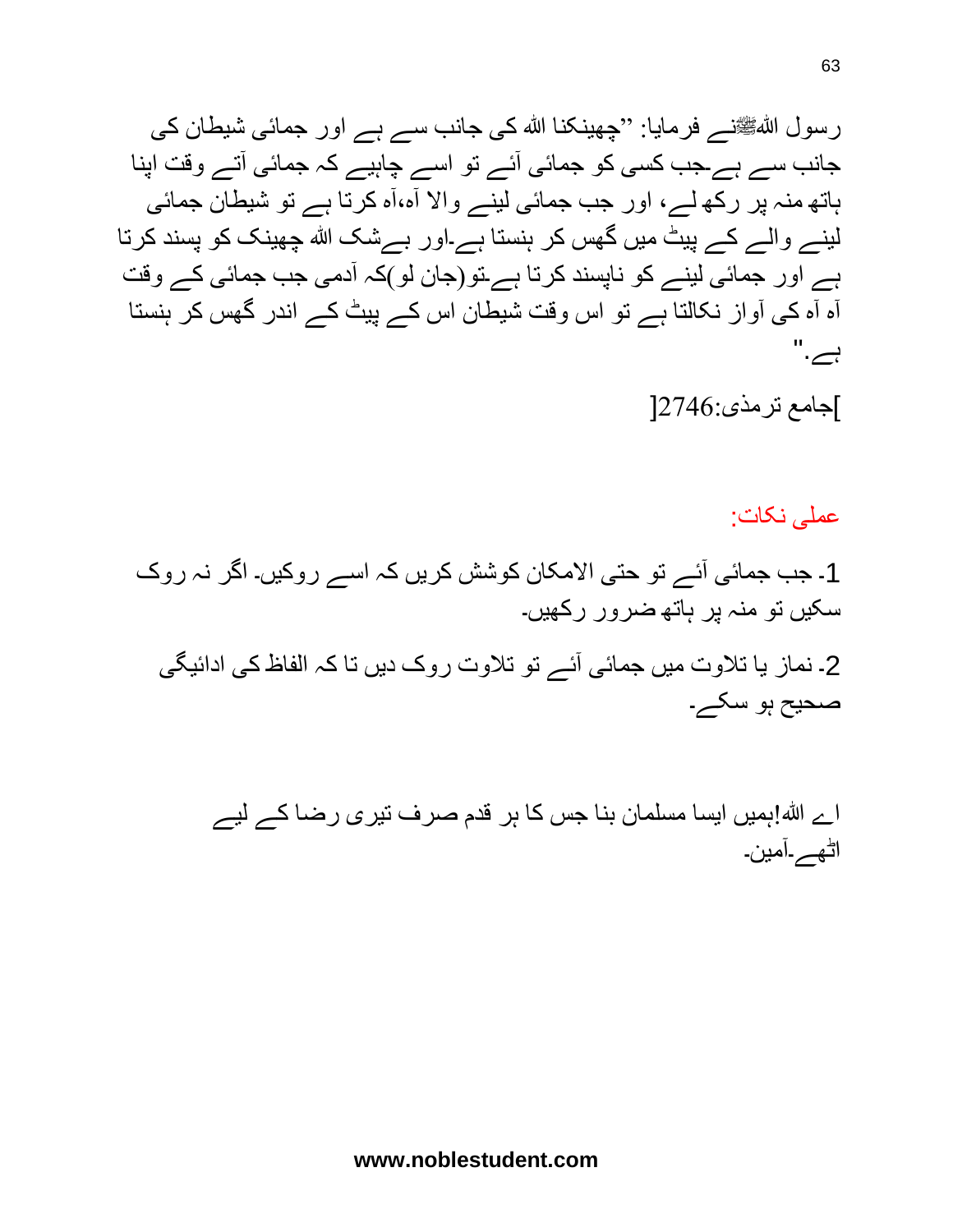#### حدیث نمبر45

#### قَالَ رَسُوۡلُ اللّٰهِﷺ: "لَا يُوۡمِنُ أَحَدُكُمۡ حَتّٰى يُحِبَّ لِأَخِيۡهِ مَايُحِبُّ لِنَفۡسِهِ"۔ ن<br>-َ ُّ

"تم میں سے کوئی شخص اس وقت تک مومن نہیں ہو سکتا جب تک وہ اپنے مسلمان بهائی کے لیے وہی کچه پسند نہ کرے، جو خود اپنے لیے پسند کرتا ہے"۔ ]صحیح البخاری13:[

پیارے بچو! اس بہت ہی پیاری حدیث پر عمل کرنے سے ہماری زندگی کے ہر شعبے میں امن و سکون ہو سکتا ہے۔اس میں ہمیں بتا دیا گیا ہے کہ کامل ایمان کے حصول کے لیے مؤمن کو چاہیےکہ وہ اپنے مسلمان بهائی کے لیے بهی وہی پسند کرےجو اپنے لیے پسند کرتا ہے۔پسند کرنے کے معنی یہ ہیں کہ وہ ان تمام دینی و دنیاوی امور میں اس کے لیے خیر خواہانہ رویہ رکهےجن میں اس کا فائدہ ہو، خلوص دل سےبهالئی کی طرف اس کی راہ نمائی کرے،اچهائی کی نصیحت کرے،برائی سے منع کرے اور ہر وہ شے اس کے لیے چاہے جو وہ اپنے لیے چاہتا ہے نیز اس کی طرف بهی اس کی راہ نمائی کرے جو شے اسے ناپسند ہو اور اس میں کوئی نقصان یا ضرر ہو.

ایک مومن کے لیے کمال ایمان کا درجہ ہی یہ ہے کہ آدمی خود غرضی سے پاک ہو اور اس کے دل میں اپنے دوسرے بهائیوں کے لیے اتنی خیر خواہی ہوکہ